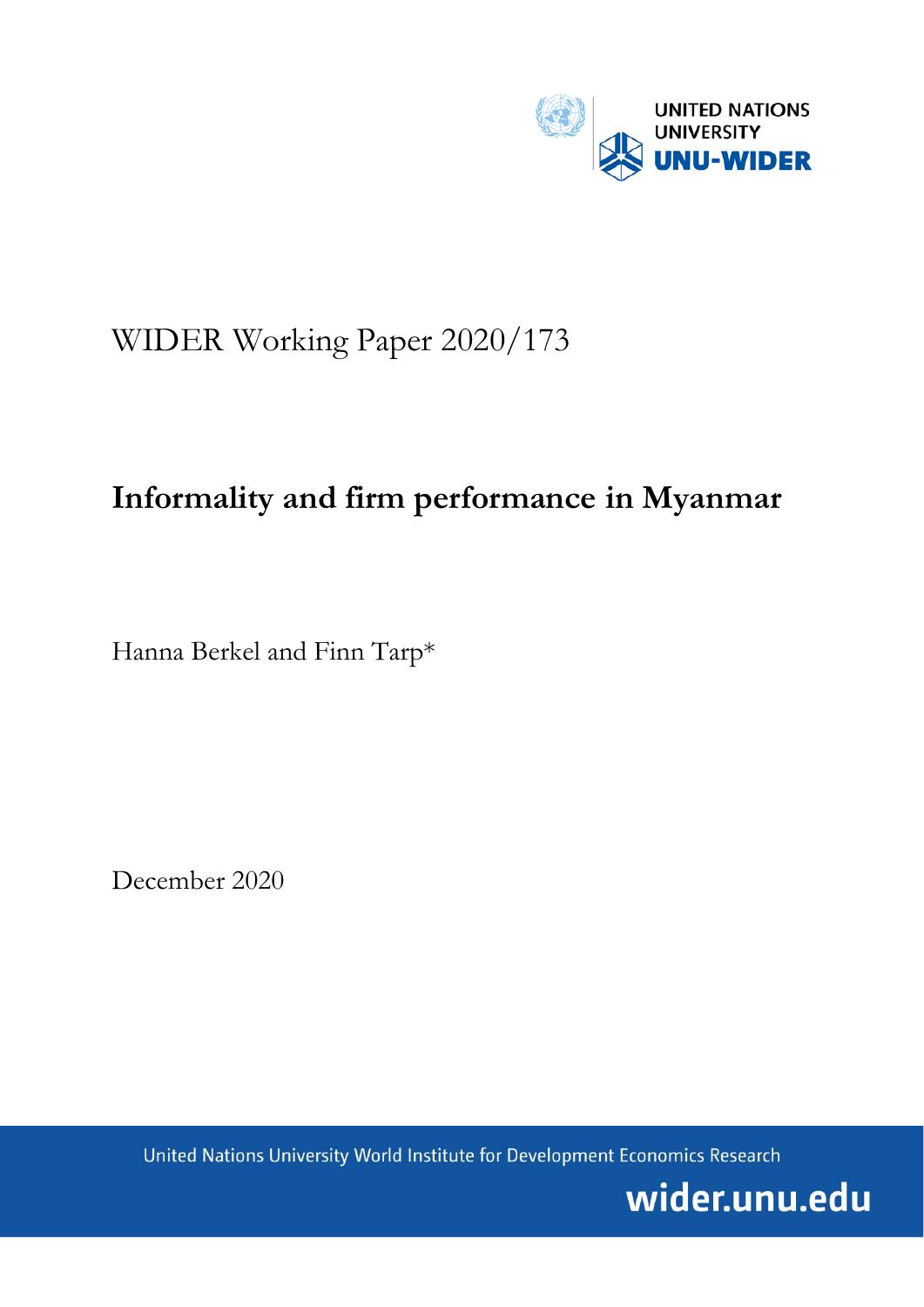**Abstract:** Using a novel panel survey of enterprises in Myanmar, we compare the performance of manufacturing firms by three different informality definitions. The first is binary, based on whether firms pay taxes. The second captures five categories of registration with the authorities, and the third definition relates to three groupings of the informality status of a firm's workers. Depending on the informality concept used, formalization has positive, insignificant, and negative performance outcomes. However, our analysis shows that independent of the informality definition, differences between formalizers and non-formalizers are mostly because of disparities in the number of employees, capital, and use of power-driven machinery. Education, business practices, gender, location, and sector only play a role for some of the definitions and performance variables.

**Key words:** firms, informality, Myanmar, business registration, manufacturing

#### **JEL classification:** D22, O17, N65

**Acknowledgements:** The authors are thankful to UNU-WIDER's Transforming informal work and livelihoods project. Specifically, we would like to thank two anonymous peer reviewers and the participants of the author's workshop for providing constructive comments that improved the paper. We are also grateful to the editor, Mary Lukkonen, for her valuable comments.

**Note:** In June 2021, a correction was made. The paper was linked to a second UNU-WIDER project: Towards inclusive development in Myanmar.

Information and requests: publications@wider.unu.edu

ISSN 1798-7237 ISBN 978-92-9256-930-3

<https://doi.org/10.35188/UNU-WIDER/2020/930-3>

Typescript prepared by Mary Lukkonen.

The Institute is funded through income from an endowment fund with additional contributions to its work programme from Finland, Sweden, and the United Kingdom as well as earmarked contributions for specific projects from a variety of donors.

Katajanokanlaituri 6 B, 00160 Helsinki, Finland

The views expressed in this paper are those of the author(s), and do not necessarily reflect the views of the Institute or the United Nations University, nor the programme/project donors.

<sup>\*</sup>Development Economics Research Group, University of Copenhagen, Denmark, corresponding author: Hanna Berkel, [hmb@econ.ku.dk](mailto:hmb@econ.ku.dk)

This study has been prepared within the UNU-WIDER project [Transforming informal work and livelihoods](https://www.wider.unu.edu/node/187589) and is also published within the project [Towards inclusive development in Myanmar.](https://www.wider.unu.edu/node/120833)

Copyright © UNU-WIDER 2020

United Nations University World Institute for Development Economics Research provides economic analysis and policy advice with the aim of promoting sustainable and equitable development. The Institute began operations in 1985 in Helsinki, Finland, as the first research and training centre of the United Nations University. Today it is a unique blend of think tank, research institute, and UN agency—providing a range of services from policy advice to governments as well as freely available original research.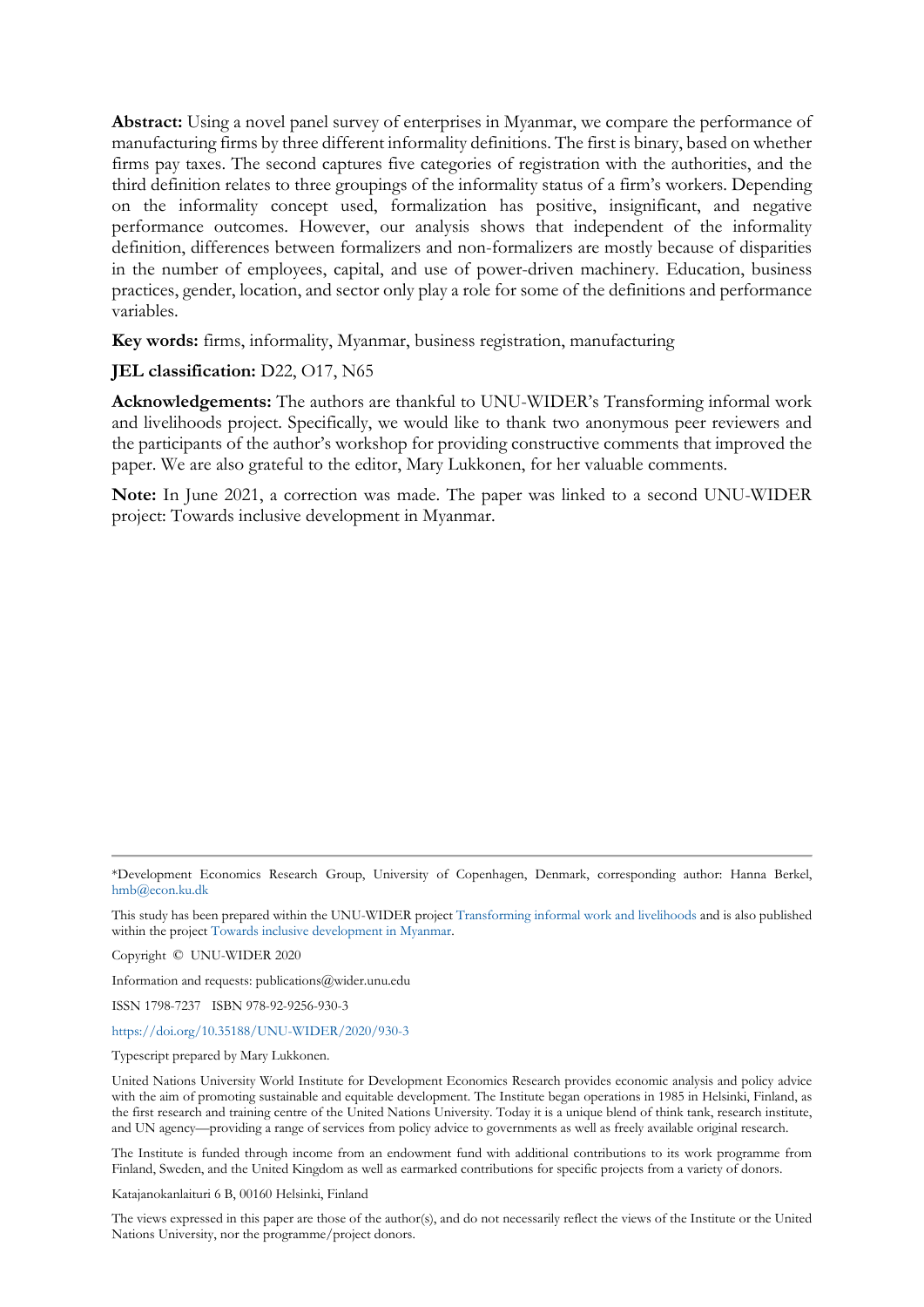## **1 Introduction**

After 50 years of military dictatorship, Myanmar's first and free general elections took place in 2015. Now, the southeast Asian country is gradually shifting towards a democratic and marketbased system. It is slowly opening up to the world market, and its economy is among the five fastest growing in the world at a rate of 6 per cent in 2018 (World Bank 2019). While agriculture represents around 23 per cent of gross domestic product (GDP), the industrial sector accounts for 36 per cent and services for 40 per cent (CSO 2018). Manufacturing firms form a substantial part of the industrial sector, and the development of a strong industry carries with it the potential of high and dynamic economic growth and employment generation, which are critically important for a low-income country like Myanmar (Szirmai 2009). In-depth information on Myanmar manufacturing firms, however, is scarce because of a lack of data.

In 2017, the Myanmar Central Statistical Organization (CSO) started to implement a nationally representative survey of micro, small, and medium enterprises (MSMEs), and a second round followed in 2019. The panel data set allows for the analysis of various aspects of Myanmar's manufacturing MSMEs including firm informality. In the Asia-Pacific region, about 80 per cent of all entrepreneurs are estimated to be informal (ILO 2018), and for Myanmar, the informal economy is said to represent more than half of its GDP (Medina and Schneider 2018), while 85 per cent of workers are engaged in informal activities (World Bank 2019). Because of this high incidence of informality, it remains a priority topic for policy relevant research.

While knowledge about Myanmar MSMEs is scarce, we understand even less about informal firms despite them representing the majority of businesses. Hence, this study compares formal with informal Myanmar firms in terms of performance using a number of standard indicators. We look at firm performance as a dependent variable because formal firms across countries exhibit higher performance than informal businesses. We want to see if we can find the same pattern in Myanmar and investigate the reasons that lie behind performance gaps.

We use three informality definitions, with one of them being the standard binary definition. The remaining two definitions are based on (in)formality indices. Informal firms are highly diverse, so a continuum between fully informal and fully formal firms, with different levels in between, is arguably more representative of (informal) enterprises than a dichotomous variable (Guha-Khasnobis et al. 2006). Further, multiple definitions of informality are used by researchers, and we wish to establish whether different definitions lead to different findings.

The study begins by setting out the context for informal firms in low-income countries. This is followed by an outline of the business registration procedure in Myanmar, including the construction of the three (in)formality definitions. After describing the methodology, we run fixedeffects regressions of several firm performance variables on whether a firm has formalized between 2017 and 2019. We employ an Oaxaca-Blinder decomposition to better understand the drivers behind the performance gap between formalizers and non-formalizers.

We find that formalization may have positive, statistically insignificant, or even negative outcomes, depending on the informality definition deployed. At the same time, costs in terms of taxes and fees increase for all of the formalizers independent of the informality concept. A caveat is that we are looking at a relatively short time period of two years. Research that only looks at two survey rounds mostly finds positive effects of formalization (e.g., Boly 2015; Rand and Torm 2012), while a recent study that considers longer time periods does not find any impact of formalization on firm performance once it controls for differential trends (McCaig and Nanowski 2019). At the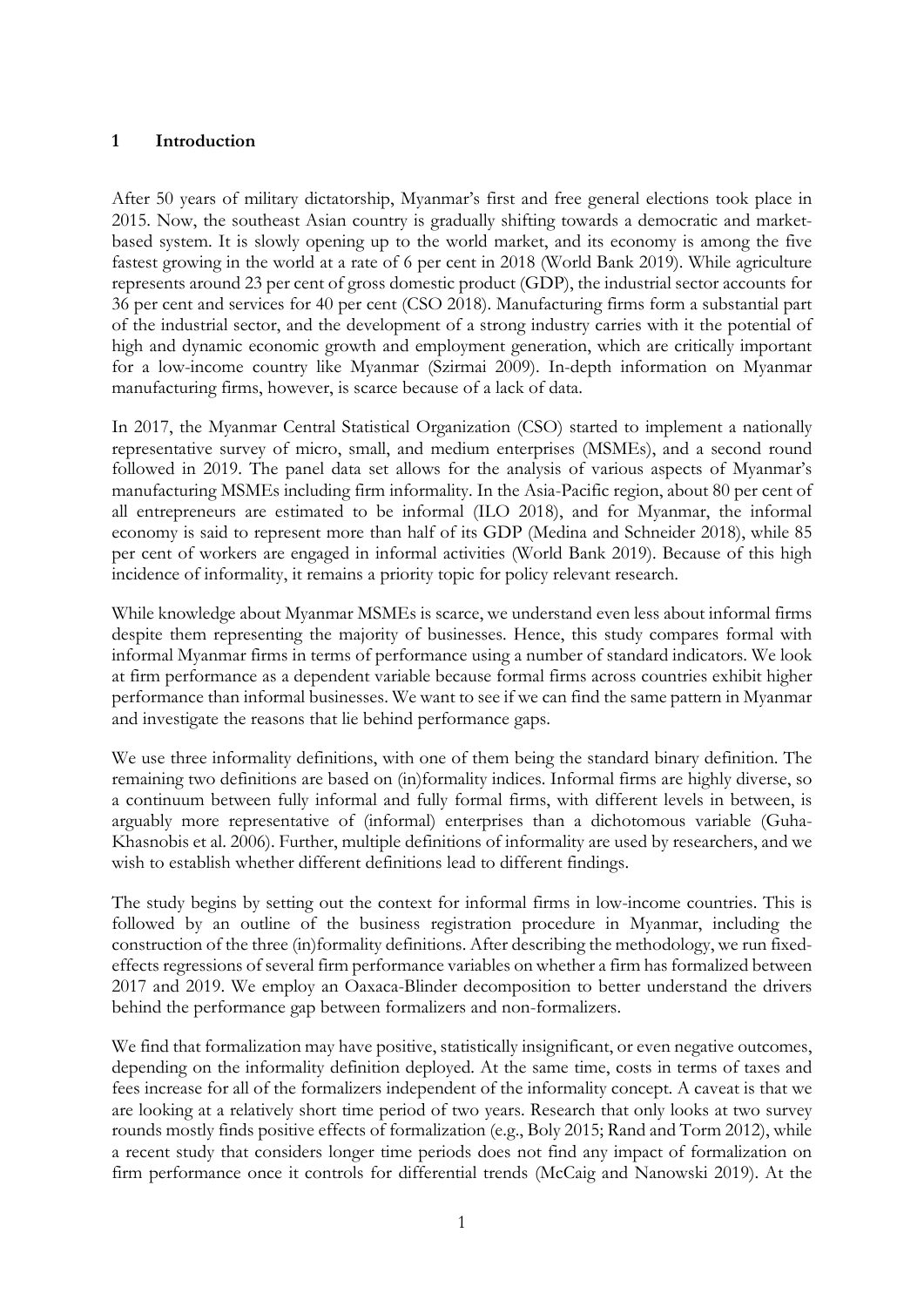same time, scholars recently found that social security contributions, which we also take into account in two of our informality definitions, have positive impacts on firm profits only after a longer period (Lee and Torm 2017).

Our Oaxaca-Blinder decompositions show that differences between formalizers and nonformalizers are mostly associated with disparities in the number of employees (even when restricting the sample to micro firms), capital, and the use of power-driven machinery; the informality definition does not play a role. Education, business practices, and location only play a role for some of the definitions and performance variables.

# **2 Firm informality**

What does 'informality' actually imply? 'A bewildering range of (often implicit) definitions are used to discuss the formal and informal' (Guha-Khasnobis et al. 2006: 4). In turn, there does not exist a unique interpretation of informality (ibid). It is up to the individual researcher to define the phenomenon, and at the same time, informality is country- and context-specific (Lindell 2010). However, in broad terms, the informal economy can be understood as 'all economic activities that are—in law or in practice—not covered (or insufficiently covered) by formal employment arrangements' (ILO 2007: 1). Accordingly, the informal economy consists of both unincorporated firms that are not registered or only partly registered with the authorities and workers who are unregulated or unprotected by law.

Economic theory predicts that the informal economy will shrink with advancing economic development (Stifel and Thorbecke 2003). However, this is contrary to what we see in many countries in the Global South. It is safe to affirm that the informal economy will not disappear in the near future, and it is even growing in some places because the formal labour market cannot absorb the increasing number of new entrants (Nelson and De Bruijn 2005; Perry et al. 2007). In the Asia-Pacific region, almost 80 per cent of entrepreneurs<sup>[1](#page-3-0)</sup> and about two-thirds of the employed are believed to be operating in the informal economy (ILO 2018). Regarding Myanmar, Medina and Schneider (2018) estimate that the country's informal economy accounts for up to 51 per cent of GDP. So far, no precise estimate of the number of informal firms in Myanmar exists despite the utter importance of enterprises for the livelihoods of many. However, it is clear that the majority of MSMEs in the country operate fully or partly informally. Thus, the percentage of firms being informal may even be higher than in other countries in the region (Stokke et al. 2018). In 2013, the OECD assessed 83 per cent of enterprises in Myanmar to be unregistered (OECD 2013).

Most economic studies that investigate enterprise informality use a binary definition. Firms are informal when they do not register at a specific authority, such as when they do not sign up with the tax authority, and formal when they are registered. However, reality is not as straightforward. Informal businesses are highly complex and diverse in terms of registration (as well as in other characteristics). Some do not register with any government office. Although others register with one or more authority, they do not register with all of the authorities required to be officially formal. For instance, firm owners might obtain business licenses from local governments such as the city council, but they do not pay any taxes at the national level (De Castro et al. 2014). Others pay taxes yet do not sign up their workers for social security. Firm compliance with some regulations and not others seems to be the rule rather than the exemption, as found for example in about 80 per cent of firm samples in both Pakistan (Williams and Shahid 2016) and Ecuador

<span id="page-3-0"></span> $1$  Entrepreneurs are employers or own-account workers.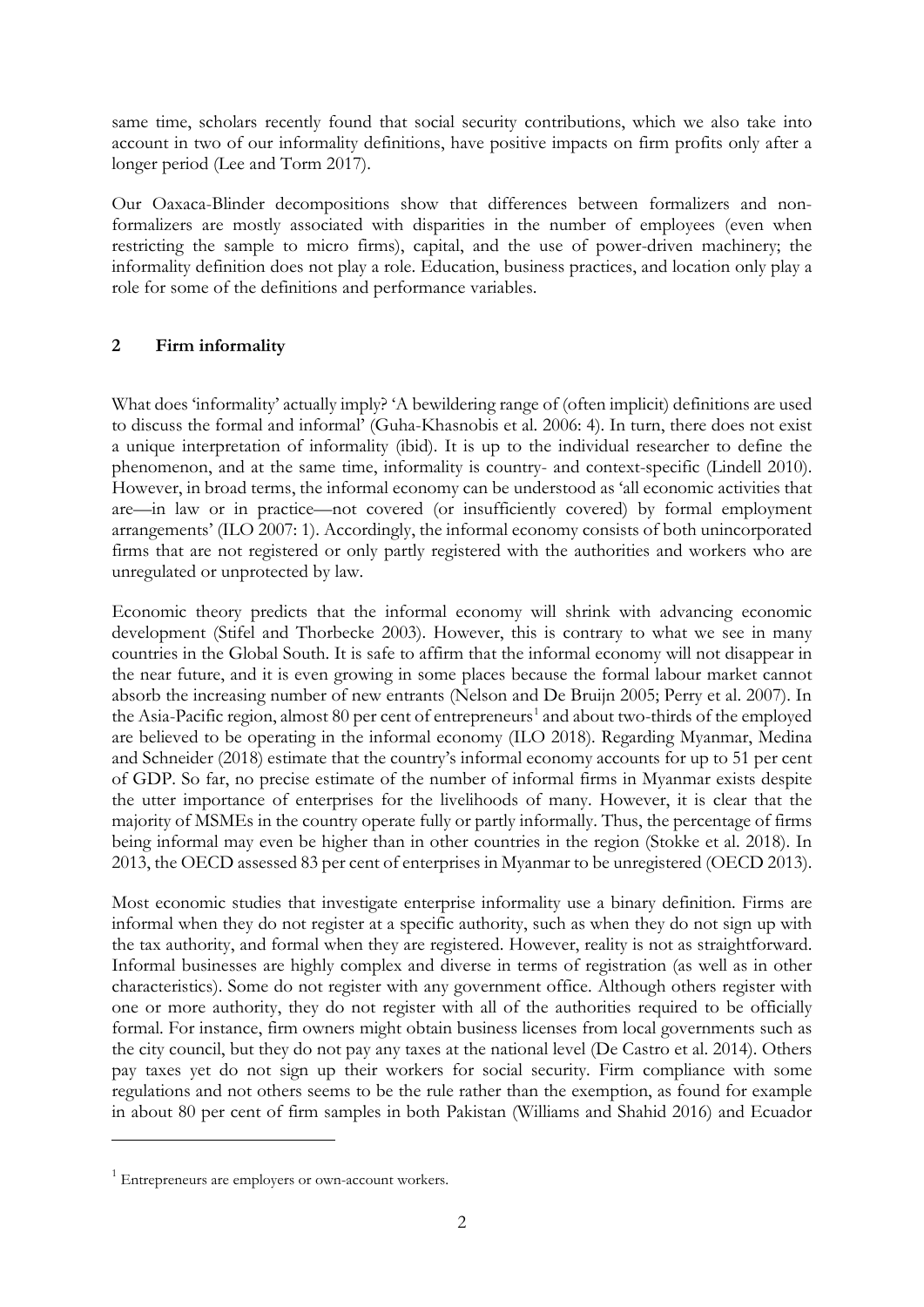(Medvedev and Oviedo Silva 2015). In our Myanmar sample, more than 60 per cent of businesses are neither fully informal nor fully formal (see Figure 4).

While the costs of taxes and business certificates play a role in the choice of becoming (more) formal, other factors such as the possibility of obtaining credit and the entrepreneur's ambitions and uncertainty about the future also influence a firm's formalization decision. As outlined, firm owners can often select among different types and levels of registration, depending on their assessment of costs and benefits of registration. Accordingly, as formalization is a reversible process, it is argued that entrepreneurs assess the costs and benefits of each (in)formality category (or step) and become more informal when a higher level is regarded as too costly (Diaz et al. 2018). In countries where business, tax, and social security registrations are separate and enforcement levels by the authorities are weak, it seems to be common for enterprises to be able to stop their payments of taxes or social security for workers when these fees do not seem to be beneficial to the firm (anymore). Further, they might be able to decide not to renew certain business licenses (Perry et al. 2007). Consequently, while a binary definition might capture some features of informality, they may lead to biased results when used alone. A combination of several definitions is suggested to arrive at more nuanced findings (Benjamin and Mbaye 2012). Overall, 'we need to move beyond formality and informality to make progress in understanding the realities of economic activities in poor countries' (Guha-Khasnobis et al. 2006: 2).

As background to this study, we did a literature survey on firm informality and encountered many different (in)formality definitions, most of which were binary in nature. Some use tax payment as a formality indicator (e.g., McKenzie and Sakho 2010), while others regard a firm as formal when it has a business registration license (e.g., Demenet 2016) or when it is registered with a specific government authority (e.g., Sharma 2014). These different definitions make it challenging to compare analytical results. What we aim to do in this study using several informality definitions is to establish whether they have different implications for the empirical results. Specifically, we look at the association between a firm's decision to formalize and its performance.

In comparison with the most formal enterprises, firms of lower (in)formality categories are often less productive and employ fewer workers, and their owners tend to hold lower educational levels (Medvedev and Oviedo Silva 2015; Shahid et al. 2020). In contrast, businesses of higher formality categories have bigger profits because of better access to credit and higher revenue from sales through the issuance of tax receipts (Medvedev and Oviedo Silva 2015). However, this is only one part of the story. In many countries, there seems to exist a group of informal enterprises with traits that are similar to those of formal firms (Aga et al. 2019; de Mel et al. 2010). In Sri Lanka, for example, around one-third of informal micro-entrepreneurs were comparable to owners of formal small and medium enterprises (de Mel et al. 2010). Besides, many samples of informal firms are small and unrepresentative even though there exist more informal than formal enterprises in the Global South. Therefore, it is premature to claim that the characteristics of informal businesses are fully understood (Diao et al. 2018).

To our knowledge, there is only one descriptive study of informal firms in Myanmar. It uses a binary informality definition and finds that informal enterprises are less productive than formal forms. However, the productivity gap is substantially smaller than in other countries. The educational level of firm managers correlates positively with productivity, and one widely cited obstacle to growth is scarce access to finance. Further, most entrepreneurs do not think of formalization as being beneficial (Amin 2016).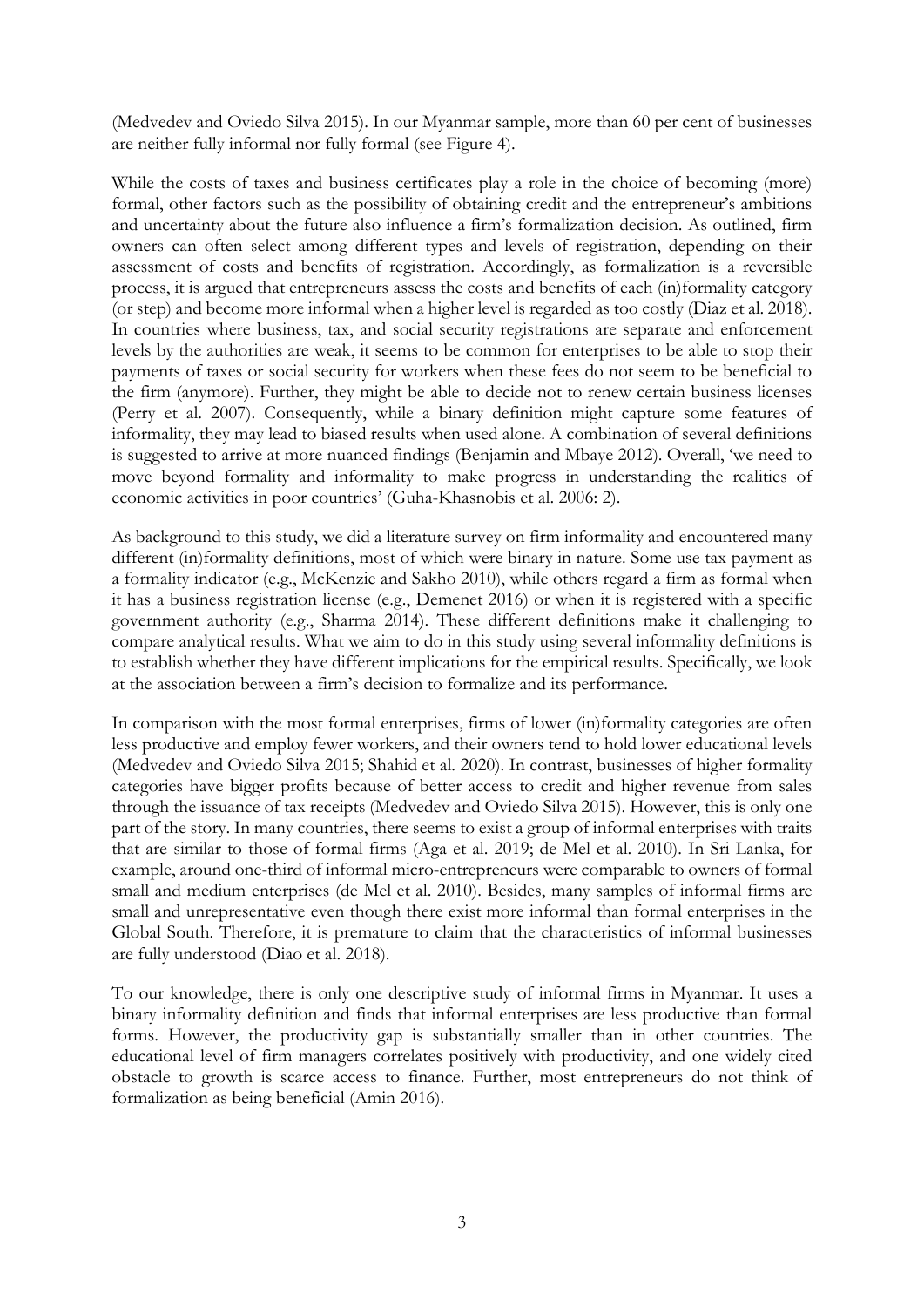### **3 Business registration**

In Myanmar, there are various government authorities responsible for licensing or registering businesses, both at the local and federal level. Therefore, it is common for firms to register with several government offices and to hold multiple permits. One national authority can be in charge of a specific sector only. At the same time, it is mandatory to register with certain government offices at the national level to be able to obtain a bank loan or electricity of higher horsepower. Thus, while it is not legally binding for businesses to register with national authorities, they are only able to acquire certain benefits when they do register above the local level. Overall, the most relevant authority and the legal situation in terms of business registration and licensing is somewhat fluid (Berkel et al. 2018). This ambiguity is also one of the reasons why we want to investigate multiple (in)formality definitions and levels.

We aim at exploring three different (in)formality definitions and how they are associated with firm performance indicators. The first definition we use is binary to establish a benchmark for the other two (in)formality definitions. A binary definition also allows us to compare our results with other studies that use the same dichotomous concept. Firms are formal when they pay taxes (corporate income tax or value-added tax) and informal when they do not (see Figure 1).

#### Figure 1: First definition of firm (in)formality in Myanmar



Source: authors' illustration.

The second definition consists of an index with five different categories of (in)formality and is related to the authority with which a firm is enrolled. The first category is **full informality.** This refers to situations where firms have neither registered with nor obtained a license from any Myanmar authorities. The second consists of enterprises that have only signed up with the local government, which is their municipality or township development committee in most cases. We refer to this category as **local formality**. The third dimension consists of businesses that register at one or more national government offices, i.e. **national formality**. These are, among others, the Directorate of Investment and Company Administration (DICA), the Directorate of Industrial Supervision and Inspection (DISI), the General Administration Department (GAD), the Small Scale Industry Department (SSID), the Forestry Department, the Food and Drug Administration, and MyCo.<sup>[2](#page-5-0)</sup> The national formality category also includes all businesses that register with both local and national authorities. **Formality+1** is the fourth category and is composed of firms that are registered with any local and/or national authority and additionally pay either taxes or social security contributions for their workers. Lastly, **formality+2** implies that an enterprise is signed up with a local and/or national government office and also pays both taxes and social security

<span id="page-5-0"></span> $2$  For a detailed description of each authority, see Berkel et al. (2018).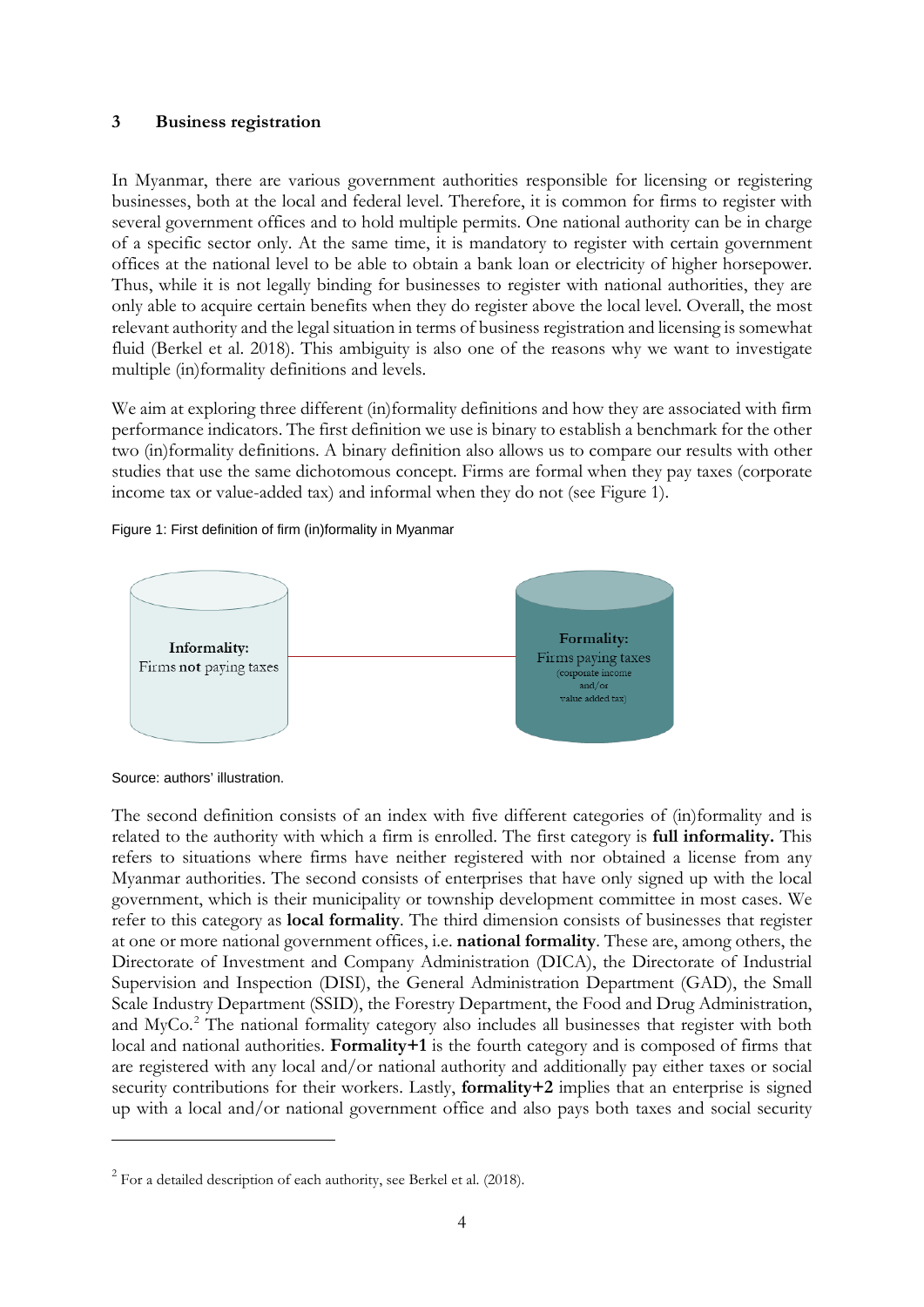benefits for their labour. Hence, both the firm and its workers are formal. For an overview of each (in)formality dimension, see Figure 2.

#### Figure 2: Second definition of firm (in)formality in Myanmar



Source: authors' illustration.

The third definition is inspired by a recent study by Danquah et al. (2019) and is based on the employees' work status instead of the registration status of the firm. It consists of three categories of (in)formality. A firm is **formal** when the firm is registered at a government agency and pays some type of social security for its workers such as sick or maternity leave with pay, compensation in case of work-related accidents, any payment when a worker retires, pension contributions, or severance pay for laid-off workers.<sup>[3](#page-6-0)</sup>

Informal businesses may be registered with the government while not paying any social security benefits to their workers. We split these into two categories, **upper-tier** and **lower-tier informality**. Firms of upper-tier informality need to carry out an economic activity that requires some type of professional training as defined by the International Standard Classification of Occupations (ISCO) groups 1–4 or have to employ at least one person who is not a family member. In our understanding, all manufacturing activities require some kind of professional training, i.e. all of them belong to ISCO groups 1–4. Therefore, we classify manufacturing firms that do not pay social security and employ someone from outside the family as upper-tier informal. Family businesses that do not pay social security contributions consequently belong to the category of lower-tier informality. See Figure 3, which illustrates our third definition of enterprise informality in Myanmar.

#### Figure 3: Third definition of firm (in)formality in Myanmar



Source: authors' illustration.

<span id="page-6-0"></span><sup>&</sup>lt;sup>3</sup> In most cases, these social security benefits are paid directly by the firm to its employees, i.e. no intermediate state channel such as a social security institute is involved in the transfer to workers. In Myanmar, there exists an official social security board. However, very few firms in our sample make contributions to the board, while many more enterprises privately pay benefits to their workers.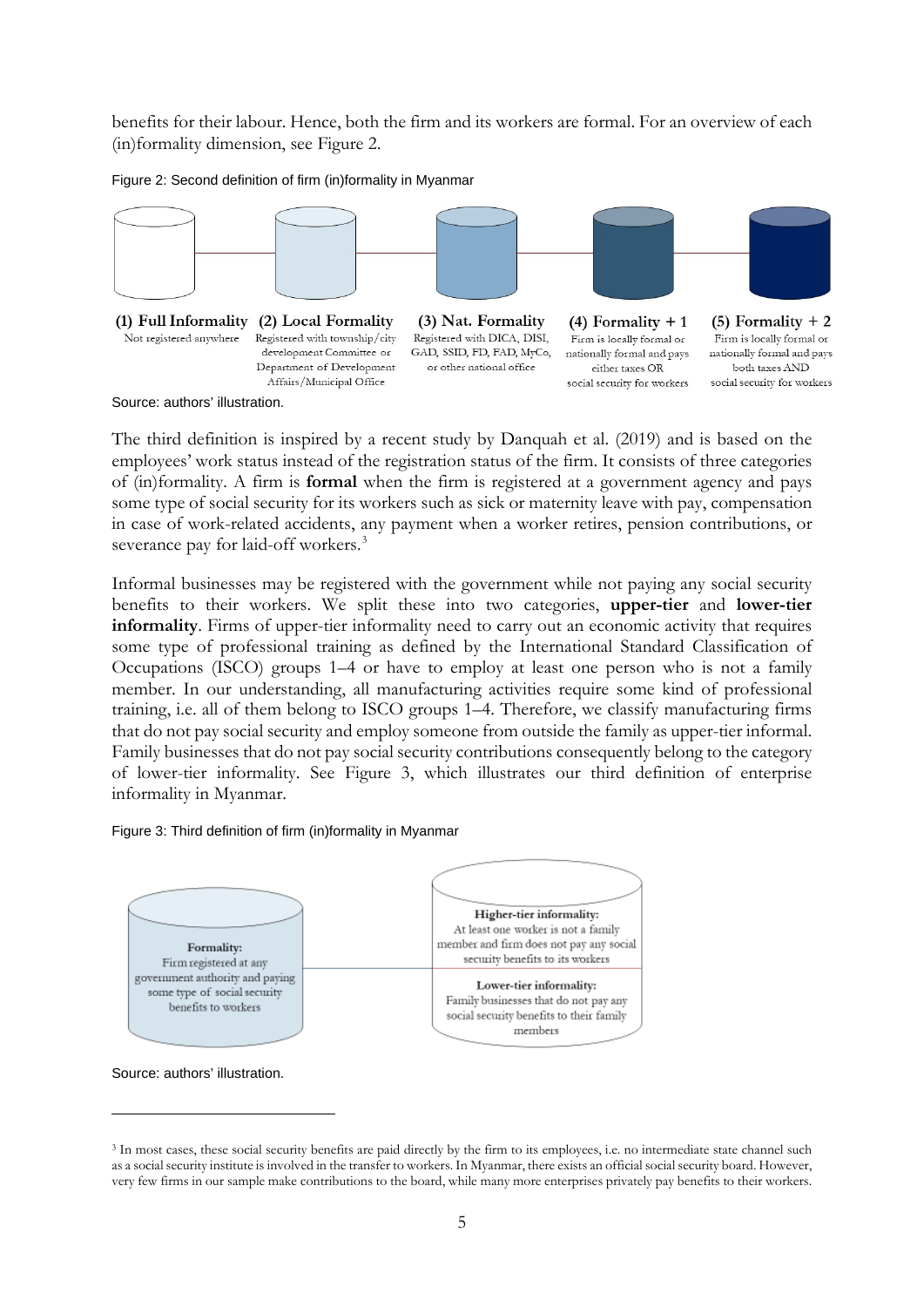### **4 Data**

In 2017, the Myanmar Central Statistical Organization (CSO) of the Ministry of Planning, Finance, and Industry launched the so-called Myanmar Enterprise Monitoring Systems (MEMS). The Government of Denmark provides financial support, while UNU-WIDER and the University of Copenhagen cooperate on a technical level to provide support. The project's overall aim is to create a robust database on MSMEs in the manufacturing sector. The Myanmar government will use the data to assess and implement evidence-based industrial policies. The first survey round was carried out in 2017 and the second in 2019.

The data set includes 964 enterprises that responded to the registration questions in both years, i.e. they form a balanced panel.<sup>[4](#page-7-0)</sup> The enterprises are located in 35 townships from the 14 regions and states of Myanmar and additionally in Nay Pyi Taw. The vast majority of firms surveyed (78 per cent) are micro size, which means they employ between one and nine workers. Next come small (19 per cent) and medium (3 per cent) enterprises.<sup>[5](#page-7-1)</sup> The five biggest aggregated sectors<sup>[6](#page-7-2)</sup> are food (38 per cent); textiles (21 per cent); metal (10 per cent); coke, chemicals, rubber, and minerals (9 per cent); and wood, paper, and printing (9 per cent).

In terms of formality status, when using the binary definition based on tax payments (definition 1), 71 per cent of the sample are informal and 29 per cent formal. When measuring (in)formality along the authorities at which enterprises are registered (definition 2), 22 per cent are fully informal, 14 per cent belong to the formality+2 category, and the remaining firms are registered with one or several authorities at different levels. Definition 3 takes workers' (in)formality status into account and shows that around 21 per cent of the sample are lower-tier, 47 per cent upper-tier informal firms, and 32 per cent formal enterprises. Figure 4 additionally depicts these shares by year.

We deflate the financial data by the Consumer Price Index and winsorize to avoid biases caused by outliers. Additional details on the data set are available in the MEMS Descriptive Report 2019 (Hansen et al. 2020).

<span id="page-7-0"></span><sup>4</sup> Initially, we had a larger data set. However, because of missing responses in the questions about firm registration, we had to exclude those firms.

<span id="page-7-1"></span><sup>5</sup> Following the World Bank definition, micro: 1–9 employees, small: 10–49 employees, medium: 50–299 employees, and large: >300 employees.

<span id="page-7-2"></span><sup>6</sup> These are based on Myanmar Standard Industrial Classification.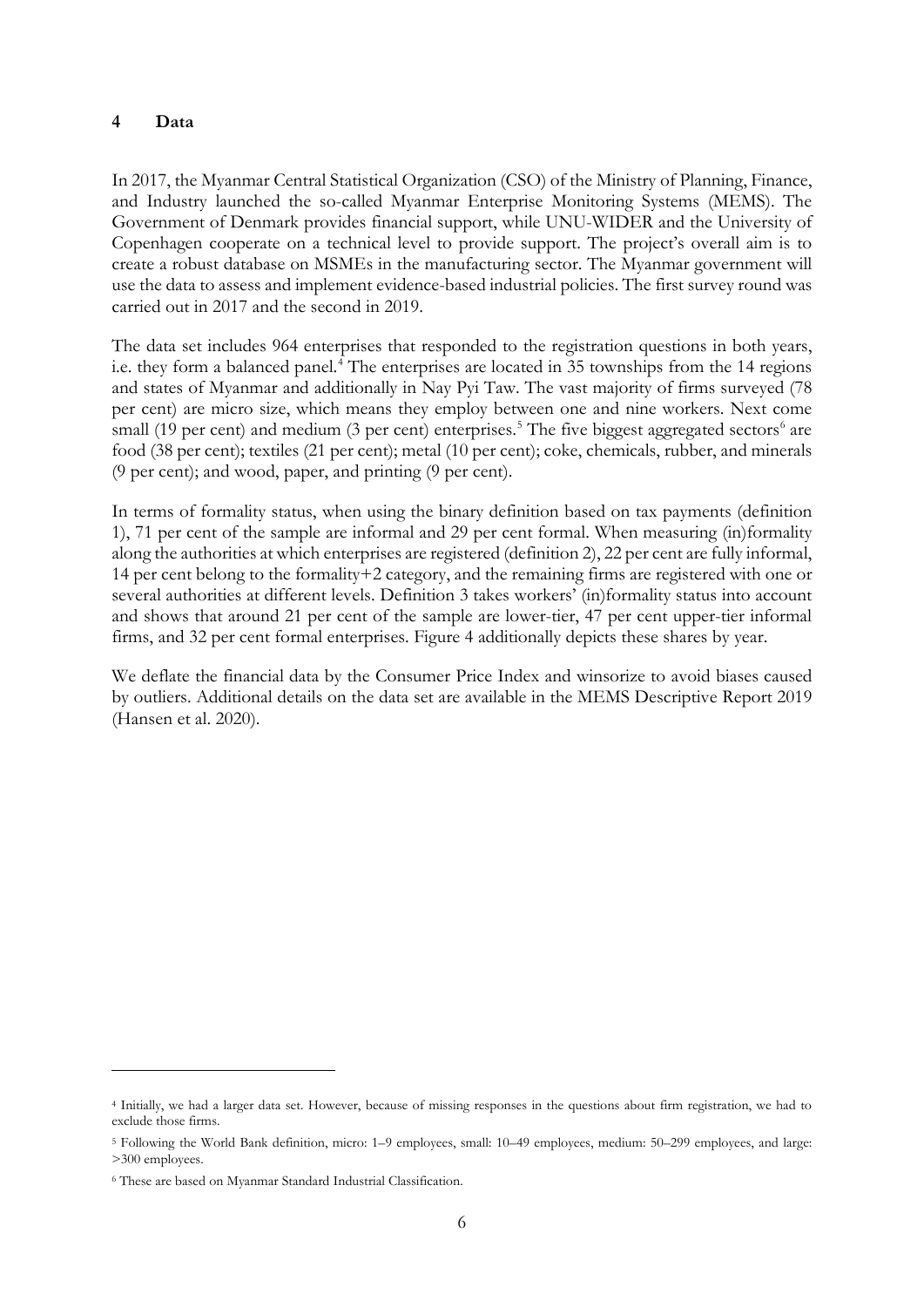Figure 4: Share of firms by (in)formality category and year



Source: authors' calculations based on MEMS data.

## **5 (In)formal firms in Myanmar**

Tables 1–3 illustrate descriptive statistics of Myanmar firms by (in)formality definition, category, and year. Further, the tables compare firms that changed their (in)formality category between 2017 and 2019 ('formalizers') with those that did not do so ('non-formalizers'). Regarding various performance variables and binary definition 1, informal and formal firms are significantly different from each other. The average annual firm sales are MMK208 million for formal and MMK74 million for informal enterprises in 2019. Further, businesses that formalized in the two-year period exhibit significantly higher sales in both years (MMK133 million and MMK167 million) than firms that remained in the same informality category (MMK57 million and MMK60 million). While formal enterprises generally exhibit significantly higher performance levels than formalizers and non-formalizers, those firms that formalized have a higher sales growth rate (3.2 per cent) than formal (2.8 per cent) and informal businesses (2.6 per cent), but the differences are not statistically significant.

Both formal firms and formalizers hold more assets than informal firms do. While informal firms employ the fewest workers (six on average), formalizers had 13 and formal businesses 16 employees in 2019. Formal firms are older; have fewer female owners and managers, more internet and electricity access, and higher education; and are more likely to have applied for credit and use more business practices and power-driven machinery than their informal counterparts. Formalizers mostly exhibit average values somewhere between formal and informal firms' mean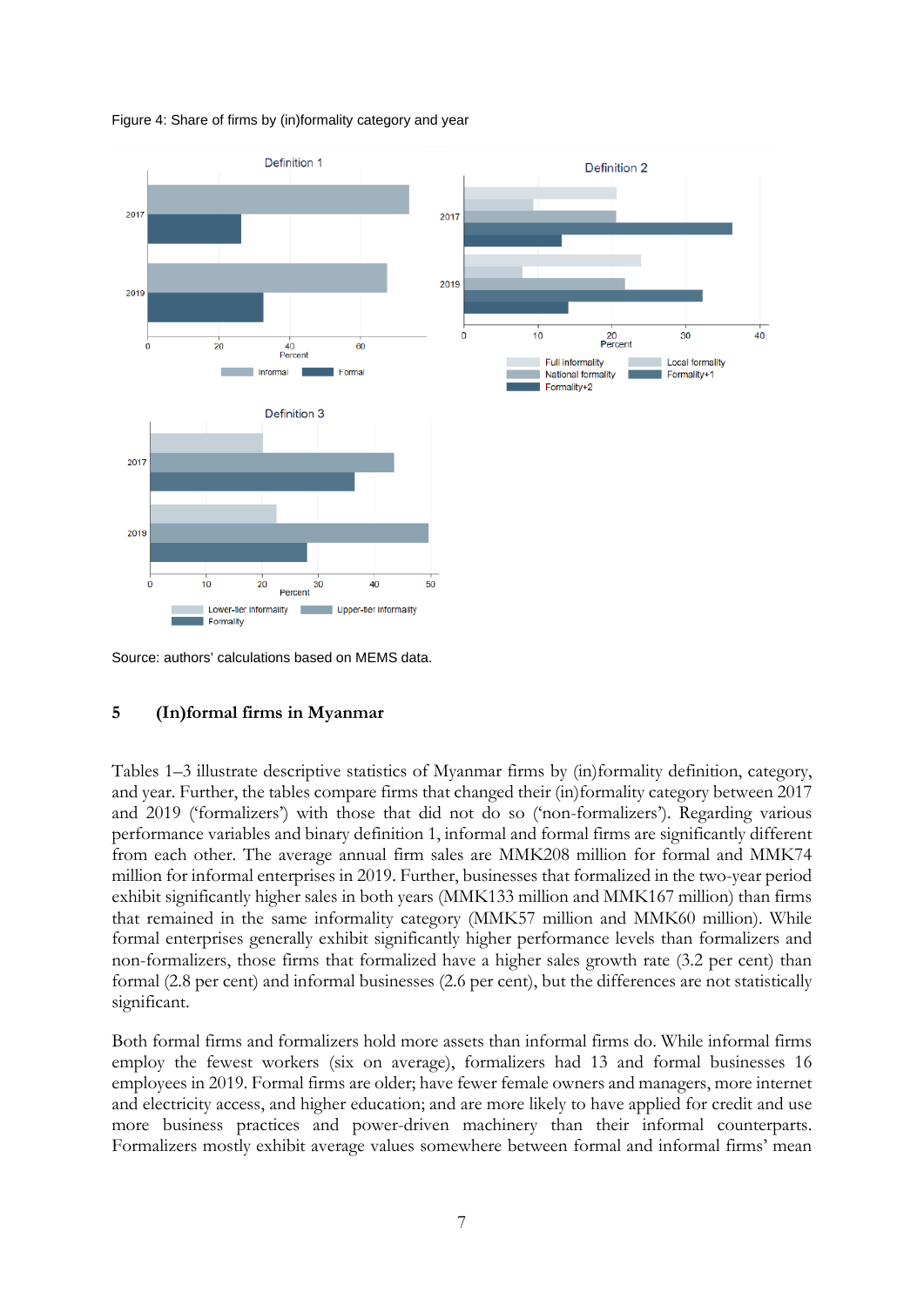values. In terms of gender, formalizers have particularly few female owners or managers (23 per cent) when compared to the formal (29 per cent) and informal (39 per cent) groups.

When looking at the five different categories of definition 2, one identifies the following characteristics with a few exemptions: The higher the (in)formality category (increasing from full informality to formality+2), the higher the average firm performance. Enterprises in the highest category (formality+5) have a mean revenue of MMK310 million in 2019, and this value is much higher as well and is significantly different from all the other categories' averages. The category below (formality+1) depicts MMK125 million and the lowest one (full informality) MMK44 million. Exceptions are the local and national formality categories, which have similar mean sales. The value for local formality firms (MMK81 million) is slightly higher than for enterprises of national formality (MMK77 million), and there is no significant difference. The mean sales of fully informal businesses are smaller but not significantly different from these two categories (local and national formality) either. In terms of labour productivity, it increases by formality category, but the only categories that are significantly different from each other in labour productivity are the fully informal and local formality ones in 2019.

|                                 |      | <b>Definition 1: Tax</b> |                  |                   |                |
|---------------------------------|------|--------------------------|------------------|-------------------|----------------|
|                                 |      | payment                  |                  |                   |                |
|                                 |      | <b>Informality</b>       | <b>Formality</b> | <b>Formalizer</b> | Non-formalizer |
| (Log) profits                   | 2017 | 15.09                    | 16.30***         | 15.83             | 14.89***       |
|                                 | 2019 | 15.43                    | 16.55***         | 16.34             | 15.34***       |
| Sales (MMK millions)            | 2017 | 73.80                    | 229.93***        | 132.56            | 57.01***       |
|                                 | 2019 | 74.14                    | 207.74***        | 166.50            | 60.19***       |
| (Log) sales                     | 2017 | 16.82                    | 18.20***         | 17.44             | 16.65***       |
|                                 | 2019 | 17.13                    | 18.12***         | 17.81             | 60.19***       |
| Sales growth $(\%)$             | 2019 | 2.58                     | 2.82             | 3.24              | 2.72           |
| (Log) labour productivity       | 2017 | 15.72                    | 16.18***         | 15.97             | 15.66***       |
| (sales/total work h)            | 2019 | 15.97                    | $16.14**$        | 16.14             | 15.94          |
| (Log) total assets              | 2017 | 16.67                    | 18.62***         | 17.53             | 16.42***       |
|                                 | 2019 | 17.16                    | 18.62***         | 18.20             | 16.98***       |
| <b>Employees</b>                | 2017 | 5.87                     | 15.75***         | 9.96              | 4.67***        |
|                                 | 2019 | 5.88                     | $16.47***$       | 12.75             | $5.14***$      |
| Firm age                        | 2017 | 11.64                    | 15.60***         | 13.23             | $11.18**$      |
|                                 | 2019 | 12.74                    | 16.52***         | 15.63             | 12.31***       |
| Female owner or                 | 2017 | 0.32                     | 0.29             | 0.22              | $0.35***$      |
| manager (Yes=1, No=0)           | 2019 | 0.39                     | $0.29***$        | 0.23              | $0.40***$      |
| Internet $(Yes=1, No=0)$        | 2017 | 0.03                     | $0.08***$        | 0.09              | $0.01***$      |
|                                 | 2019 | 0.02                     | $0.10***$        | 0.08              | $0.02***$      |
| <b>Electricity</b>              | 2017 | 0.85                     | $0.92***$        | 0.87              | 0.84           |
| (Yes=1, No=0)                   | 2019 | 0.89                     | $0.95***$        | 0.93              | 0.87           |
| <b>Education</b>                | 2017 | 0.34                     | $0.67***$        | 0.49              | 0.30           |
| (high school or above=1)        | 2019 | 0.32                     | $0.59***$        | 0.47              | 0.28           |
| Applied for credit (Yes=1,      | 2017 | 0.04                     | $0.15***$        | 0.06              | 0.04           |
| $No=0$                          | 2019 | 0.04                     | $0.11***$        | 0.08              | $0.03***$      |
| <b>Business practices (BPs)</b> | 2017 | 5.21                     | $7.43***$        | 5.62              | 5.10           |
| (index counting the number      | 2019 | 3.99                     | $6.75***$        | 5.76              | $3.74***$      |
| of BPs used)                    |      |                          |                  |                   |                |
| Power-driven machinery          | 2017 | 0.54                     | $0.73***$        | 0.64              | $0.52***$      |
| $(Yes=1, No=0)$                 | 2019 | 0.59                     | $0.81***$        | 0.78              | $0.57***$      |
| <b>Yangon</b> (Yes=1, $No=0$ )  |      | 0.11                     | $0.23***$        | 0.27              | $0.08***$      |
| N                               | 2017 | 711                      | 253              | 158               | 553            |
|                                 | 2019 | 650                      | 314              | 158               | 553            |

Table 1: Myanmar firm characteristics by (in)formality category (definition 1)

Note: mean estimates are by year; stars represent significance levels for t-tests. \*Significance at a 10% level, \*\*significance at a 5% level, \*\*\*significance at a 1% level. The number of observations in the two (in)formality categories differ by year because several enterprises formalized or informalized between 2017 and 2019 (see Table 4).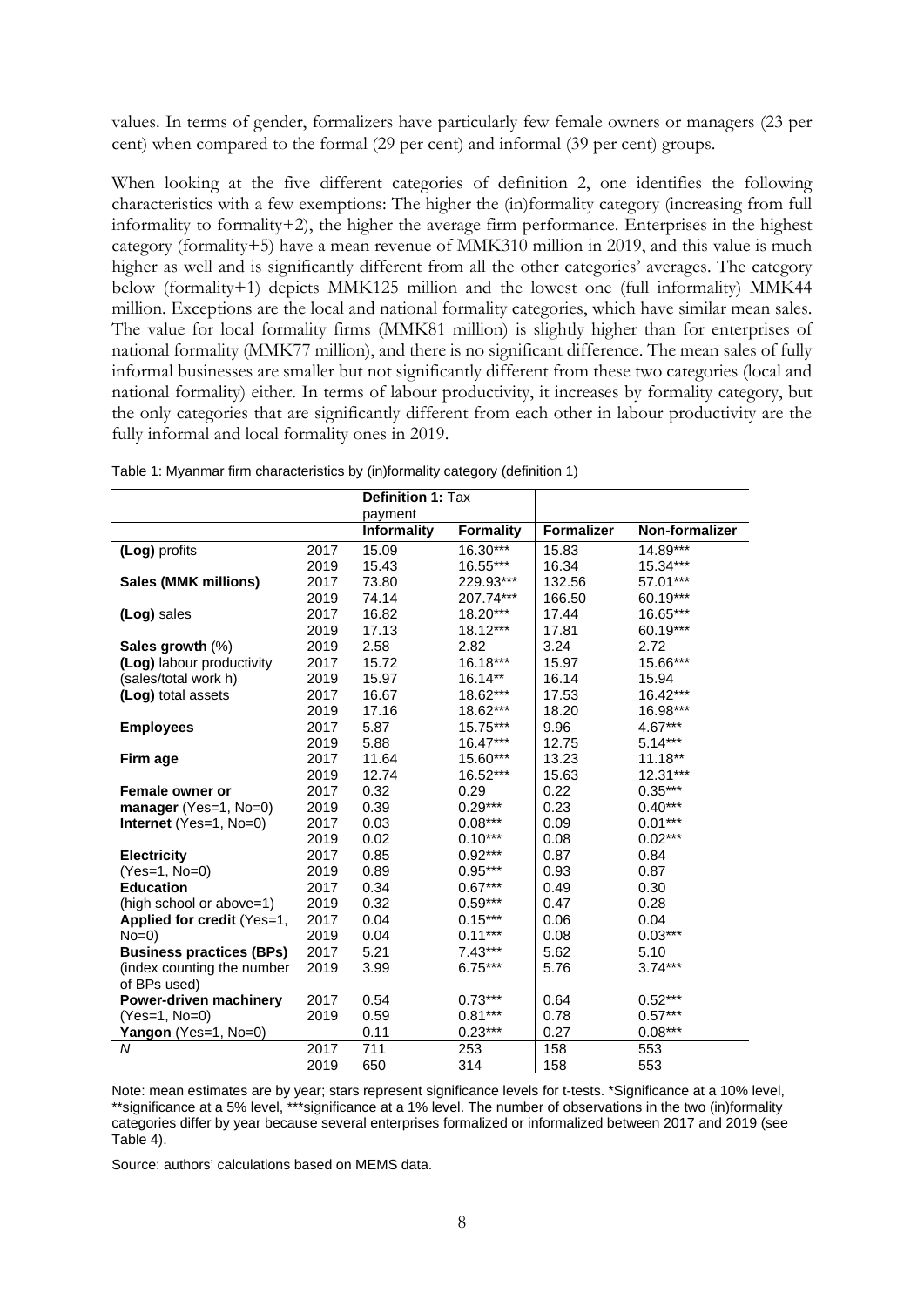The higher categories hold significantly more assets, have higher education, and use more business practices and power-driven machinery. The individual categories do not always differ significantly in the various control characteristics. However, they differ in some of them. Thus, we may get skewed results if we jointly analyse several of them as one category instead of acknowledging their heterogeneity.

Businesses that switched to a higher formality category of definition 2 between 2017 and 2019 exhibit significantly higher performance in terms of profits, sales, labour productivity, and assets than firms that did not change their category. However, they do not differ significantly in most of their characteristics. The only outstanding and statistically significant features are the percentage of female owners and managers, the business practices and power-driven machinery used. Among formalizers, only 28 per cent of owners or managers were female in 2019, while this was the case for 37 per cent of non-formalizers. Regarding business practices, non-formalizers used 4.8 practices, on average, in 2019 and formalizers 5.7. Further, formalizers were more likely to use power-driven machinery (71 per cent) than non-formalizers (63 per cent).

Surprisingly and contrary to definition 2, various firm performance indicators do not automatically increase with the informality category when using definition 3. While formal enterprises exhibit the highest performance levels, businesses in the upper-tier informality group have lower average firm performance in terms of the log of sales (17.11) and labour productivity (15.91) than lowertier informal firms (17.41 and 16.22). Hence, family businesses with informal workers seem to be performing better than non-family businesses with informal workers. However, in terms of assets, their value is increasing by (in)formality category, with lower-tier informal firms exhibiting logs of assets of around 17, upper-tier informal businesses of 17.4, and formal enterprises of 18.4. Further, the growth rate in sales is highest for the upper-tier informality category.

In terms of firm characteristics, enterprises significantly differ in a few of them by informality category. Firms that are more formal have fewer female owners or managers, higher internet access, higher educational levels, and use more business practices. Concerning access to electricity and use of power-driven machinery, however, lower-tier informal firms exhibit higher mean values than higher-tier informal businesses. Firms that changed to a higher (in)formality category between the two years report higher sales and own more assets than non-formalizers. However, there are no firm characteristics by which they can be distinguished in either year.

Overall, more formal firms and formalizers exhibit higher firm performance than less formal businesses and non-formalizers. However, when applying definition 1, formal and informal enterprises differ in almost all possible firm-specific characteristics, while they diverge in fewer characteristics when using definition 2 or 3. Education and business practices are features by which the different (in)formality categories can be distinguished when using any of the three definitions. For formalizers of definitions 1 and 2, the number of business practices and access to powerdriven machinery distinguishes them from non-formalizers. These two characteristics are less relevant for enterprises of definition 3.

In our estimations, which are outlined in more detail in Section 6, we control for differences in (i) firm size, (ii) firm age, (iii) gender of owner, (iv) firm's capital endowments, (v) education of owner, (vi) management experience of owner, (vii) business practices, (viii) use of power-driven machinery, (ix) firm having applied for a bank loan, (x) internet access, (xi) electricity access, (xii) water access, and (xiii) risk attitude of owner.<sup>[7](#page-10-0)</sup> We justify the selection of these control variables

<span id="page-10-0"></span><sup>&</sup>lt;sup>7</sup> When using labour productivity as a dependent variable, the control variables slightly change (see appendix Table A4).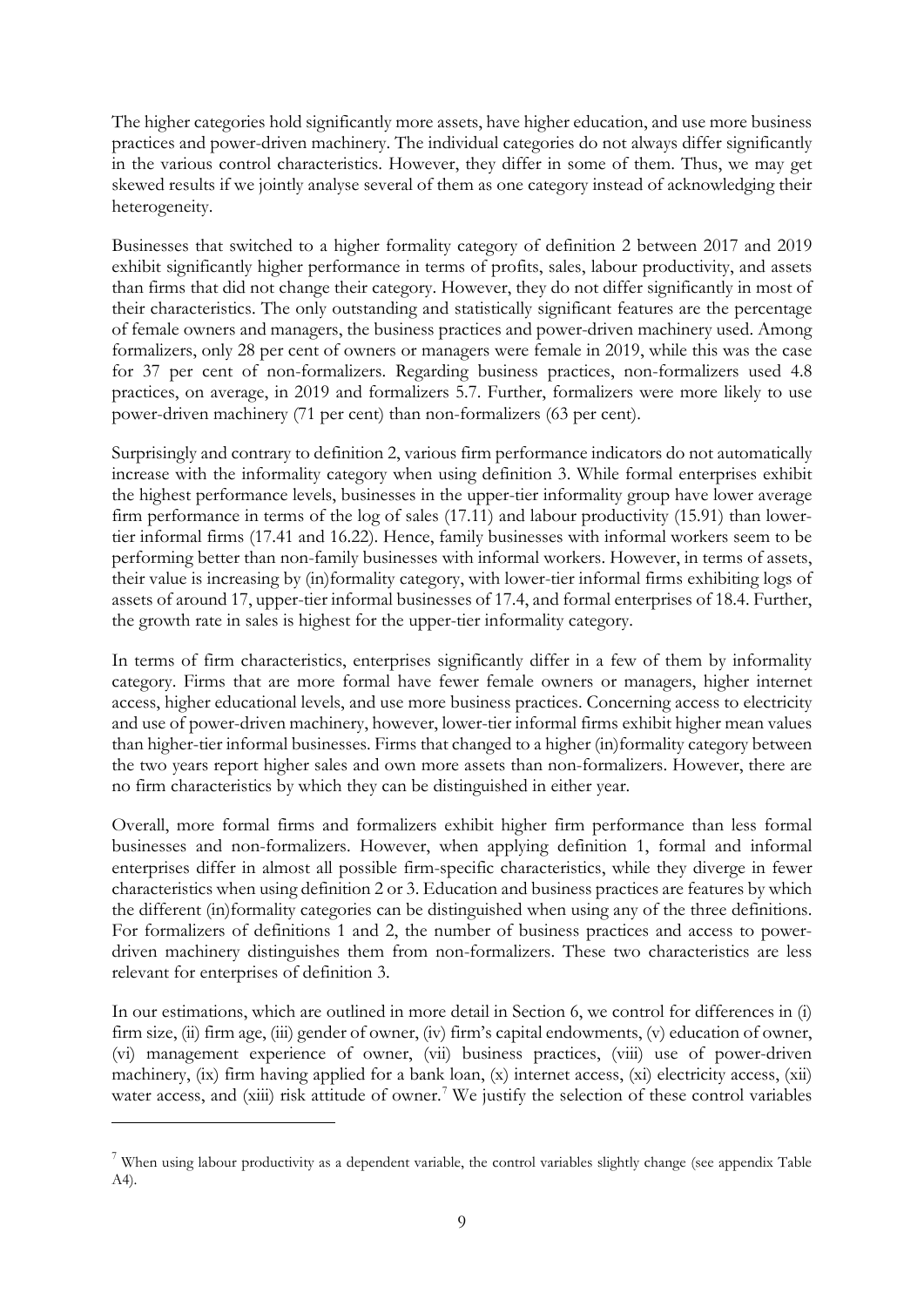as follows. First, we control for firm size, i.e. the number of employees, because larger firms have a productivity advantage because of scale efficiency, which ultimately leads to higher profits (Tybout 2000). Second, the age of a firm was found to positively influence performance in developing countries (e.g., Osunsan et al. 2015)—perhaps because older enterprises have more experience. Third, businesses owned or managed by women may be less productive. Women are more likely to care for their families in addition to operating their firms, and this could explain the productivity gap (Martínez-Zarzoso 2017). Fourth, capital endowments affect firm performance (Ahmad et al. 2012) such that we control for the log of capital stock. Fifth, the owner's education may influence a firm's formality status and performance. Porta and Shleifer (2008) find that an owner's lower educational level can partly explain the productivity gap between formal and informal businesses. Therefore, we create a dummy that takes on the value of 1 when a firm owner or manager has a high school degree or above and 0 otherwise.

Sixth, management experience was found to influence firm performance (Hamori and Koyuncu 2015). Thus, we create a dummy for the owner or manager of the firm having five or more years of management experience. Seventh, business practices also seem to play a role in developing countries (Aga et al. 2019; McKenzie and Woodruff 2015). Therefore, we use almost all of the questions as compiled by McKenzie and Woodruff (2015) to create an index of 21 management practices (see Berkel et al. 2018 for more details). Eighth, whether an enterprise uses power-driven machinery or only manual tools might affect its performance. Hence, we use a dummy to control whether a firm uses power-driven machinery. Ninth, access to credit may positively influence productivity as it increases a firm's financial means (Fowowe 2017). We create an indicator variable of 1 whenever a firm has applied for a loan previously and 0 when it has never applied. Tenth, internet access may positively influence productivity because firms receive better market information, can coordinate their production more effectively and may find new business opportunities (Paunov and Rollo 2015). Therefore, we create a dummy that controls whether a firm has access to the internet. Eleventh, electricity has been found to influence performance of certain types of informal firms (Grimm et al. 2013). Hence, we create a dummy indicating whether a business has access to electricity. Twelfth, reliable water access, similar to electricity access, can positively impact productivity (Islam and Hyland 2018). Thirteenth, entrepreneurs with high risk propensity may influence performance (Boermans and Willebrands 2017), and therefore, we control for a risk propensity scale that reaches from 0 (unwilling to take risks) to 10 (fully prepared to take risks).

Because of the panel structure of our data, we can investigate whether it is common for Myanmar firms to change their (in)formality category, as is the case in other countries (Berkel et al. 2018; De Castro et al. 2014). Table 4 shows that changing (in)formality category is prevalent among Myanmar enterprises. Around one-third of the firms in our sample did so between the two survey rounds. The enterprises that switched to a higher formality category are shown in green, and the ones that changed to a lower one in yellow. Around 26 per cent of our binary sample changed their category either to formality or informality. When looking at (in)formality in terms of registration with authorities (definition 2), 15 per cent formalized and 24 per cent informalized. When using the workers' status as the (in)formality definition, 10 per cent switched to a higher category and almost 20 per cent to a lower one.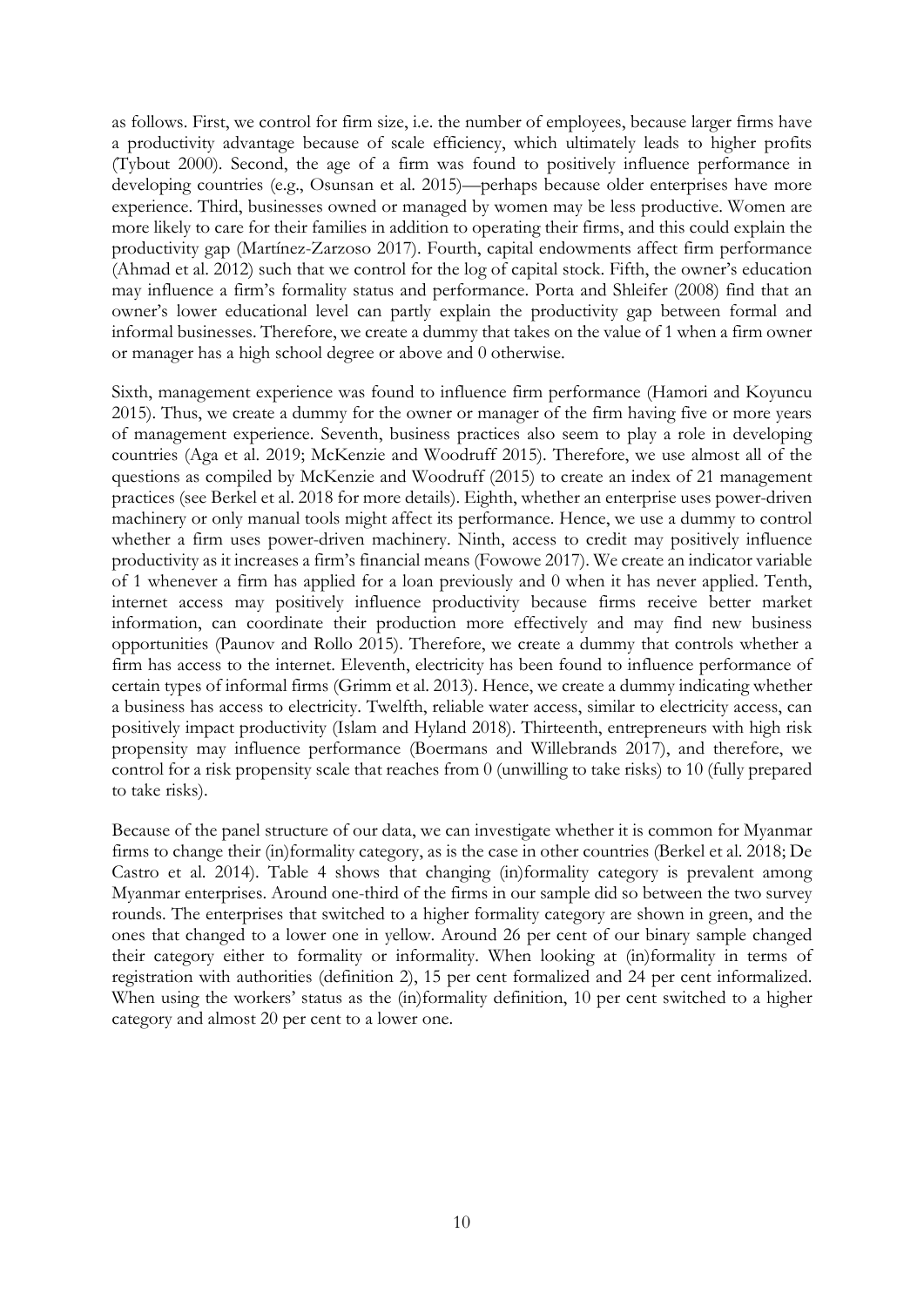|                                 |      |                     | Definition 2: Registration with Authorities |                            |                                                                                                                |                                                                                                               |                                                                      |                                                           |
|---------------------------------|------|---------------------|---------------------------------------------|----------------------------|----------------------------------------------------------------------------------------------------------------|---------------------------------------------------------------------------------------------------------------|----------------------------------------------------------------------|-----------------------------------------------------------|
|                                 |      | Full<br>Informality | Local<br>Formality                          | National<br>Formality      | Formality+1<br>Registered with local<br>or national authority<br>and paying either<br>taxes or social security | Formality+2<br>Registered with local<br>or national authority<br>and paying both taxes<br>and social security | Formalizer<br>Firms who changed<br>their category to a<br>higher one | Non-formalizer<br>Firms who did<br>not change<br>category |
| (Log) profits                   | 2017 | 14.72               | 14.86                                       | 15.10                      | 15.68***                                                                                                       | 16.65***                                                                                                      | 15.67                                                                | $15.24***$                                                |
|                                 | 2019 | 15.11               | 15.56**                                     | 15.56                      | $15.94^{*(**)}$                                                                                                | 17.09***                                                                                                      | 16.10                                                                | 15.64***                                                  |
| Sales (MMK millions)            | 2017 | 37.16               | 50.99                                       | 58.75                      | 133.10***                                                                                                      | 318.97***                                                                                                     | 119.01                                                               | 121.47                                                    |
|                                 | 2019 | 44.05               | 80.51                                       | 76.71                      | 124.69                                                                                                         | 310.62***                                                                                                     | 147.88                                                               | 103.55                                                    |
| (Log) sales                     | 2017 | 16.38               | 16.58                                       | 16.93                      | $17.47***$                                                                                                     | 18.50***                                                                                                      | 17.40                                                                | $17.01***$                                                |
|                                 | 2019 | 16.63               | 17.06**                                     | 17.44                      | 17.68***                                                                                                       | 18.61***                                                                                                      | 17.76                                                                | 17.29***                                                  |
| Sales growth (%)                | 2019 | 2.83                | 2.71                                        | 2.37                       | 2.69                                                                                                           | 2.72                                                                                                          | 2.92                                                                 | 2.69                                                      |
| (Log) labour productivity       | 2017 | 15.52               | 15.75                                       | 15.76                      | 15.98                                                                                                          | 16.18                                                                                                         | 15.95                                                                | 15.75**                                                   |
| (sales/total work hours)        | 2019 | 15.68               | 16.06**                                     | 16.22                      | 16.09                                                                                                          | 16.12                                                                                                         | 16.14                                                                | 15.94**                                                   |
| (Log) total assets              | 2017 | 15.92               | 16.22                                       | $17.20***$                 | 17.47                                                                                                          | 18.99***                                                                                                      | 17.37                                                                | $17.01**$                                                 |
|                                 | 2019 | 16.45               | 16.86                                       | 17.61***                   | $18.10***$                                                                                                     | 19.06***                                                                                                      | 17.85                                                                | 17.51**                                                   |
| Employees                       | 2017 | 3.29                | 4.04                                        | 6.06                       | 8.61                                                                                                           | 23.06***                                                                                                      | 9.90                                                                 | 8.63                                                      |
|                                 | 2019 | 3.49                | 4.87                                        | 4.80                       | 9.20                                                                                                           | 29.07***                                                                                                      | 12.94                                                                | 8.82                                                      |
| Firm age                        | 2017 | 10.34               | 13.53**                                     | 12.66                      | 13.13                                                                                                          | 14.57                                                                                                         | 12.82                                                                | 12.50                                                     |
|                                 | 2019 | 11.49               | 13.33                                       | 13.12                      | 15.52                                                                                                          | 29.07                                                                                                         | 14.89                                                                | 13.87                                                     |
| Female owner or                 | 2017 | 0.39                | 0.4                                         | $0.28^{*(**)}$             | 0.28                                                                                                           | 0.27                                                                                                          | 0.28                                                                 | 0.34                                                      |
| manager (Yes=1, No=0)           | 2019 | 0.51                | 0.50                                        | $0.30***$                  | 0.28                                                                                                           | 0.29                                                                                                          | 0.28                                                                 | $0.37**$                                                  |
| Internet (Yes=1, No=0)          | 2017 | 0.02                | 0.01                                        | 0.03                       | 0.06                                                                                                           | 0.09                                                                                                          | 0.07                                                                 | $0.03***$                                                 |
|                                 | 2019 | 0.01                | 0.01                                        | 0.02                       | 0.05                                                                                                           | $0.15***$                                                                                                     | 0.05                                                                 | 0.05                                                      |
| <b>Electricity access</b>       | 2017 | 0.87                | 0.88                                        | 0.86                       | 0.85                                                                                                           | 0.93                                                                                                          | 0.87                                                                 | 0.90                                                      |
| $(Yes=1, No=0)$                 | 2019 | 0.85                | 0.84                                        | $0.93^{*(**)}$             | 0.94                                                                                                           | 0.96                                                                                                          | 0.90                                                                 | 0.92                                                      |
| Education                       | 2017 | 0.24                | 0.27                                        | $0.37^{*}$ <sup>*</sup> *) | $0.52***$                                                                                                      | $0.65***$                                                                                                     | 0.46                                                                 | 0.39                                                      |
| (high school or above=1)        | 2019 | 0.21                | $0.34**$                                    | 0.40                       | $0.48^{*}$ <sup>*</sup> *)                                                                                     | $0.63***$                                                                                                     | 0.42                                                                 | 0.39                                                      |
| Applied for credit              | 2017 | 0.03                | 0.04                                        | 0.05                       | 0.08                                                                                                           | $0.16**$ <sup>*</sup> (*)                                                                                     | 0.05                                                                 | 0.07                                                      |
| $(Yes=1, No=0)$                 | 2019 | 0.03                | 0.05                                        | 0.04                       | 0.08                                                                                                           | 0.10                                                                                                          | 0.07                                                                 | 0.06                                                      |
| <b>Business practices (BPs)</b> | 2017 | 4.43                | 4.84                                        | $6.15**$ <sup>*</sup> (*)  | 5.60                                                                                                           | $8.57***$                                                                                                     | 5.24                                                                 | 5.79                                                      |
| (index counting the             | 2019 | 3.40                | 4.46                                        | 3.87                       | 5.32                                                                                                           | $8.29***$                                                                                                     | 5.68                                                                 | $4.80**$                                                  |
| number of BPs used)             |      |                     |                                             |                            |                                                                                                                |                                                                                                               |                                                                      |                                                           |
| Power-driven machinery          | 2017 | 0.39                | 0.40                                        | $0.70***$                  | 0.64                                                                                                           | 0.75                                                                                                          | 0.60                                                                 | 0.59                                                      |
| $(Yes=1, No=0)$                 | 2019 | 0.39                | 0.41                                        | $0.81***$                  | 0.77                                                                                                           | 0.81                                                                                                          | 0.71                                                                 | $0.63**$                                                  |
| N                               | 2017 | 194                 | 90                                          | 198                        | 349                                                                                                            | 127                                                                                                           | 241                                                                  | 456                                                       |
|                                 | 2019 | 231                 | 76                                          | 210                        | 311                                                                                                            | 136                                                                                                           | 241                                                                  | 456                                                       |

Table 2: Myanmar firm characteristics by (in)formality category (definition 2)

Note: mean estimates by year, stars represent significance levels for t-tests. For the indices, ANOVA and t-tests for data with unequal variances were carried out. For the indices, stars were only set when the differences were statistically significant when compared to the lower group(s), i.e. sales of fully informal, locally formal, nationally formal, and formality+1 firms were significantly different from sales of formality+2 firms. Because there is no statistical difference in sales between fully formal and locally formal firms, there are no stars in the first row, fourth column. The numbers of observations in the five (in)formality categories differ by year because several enterprises changed to higher or lower categories between 2017 and 2019 (see Table 4). \*Significance at a 10 per cent level, \*\*significance at a 5 per cent level, \*\*\*significance at a 1 per cent level.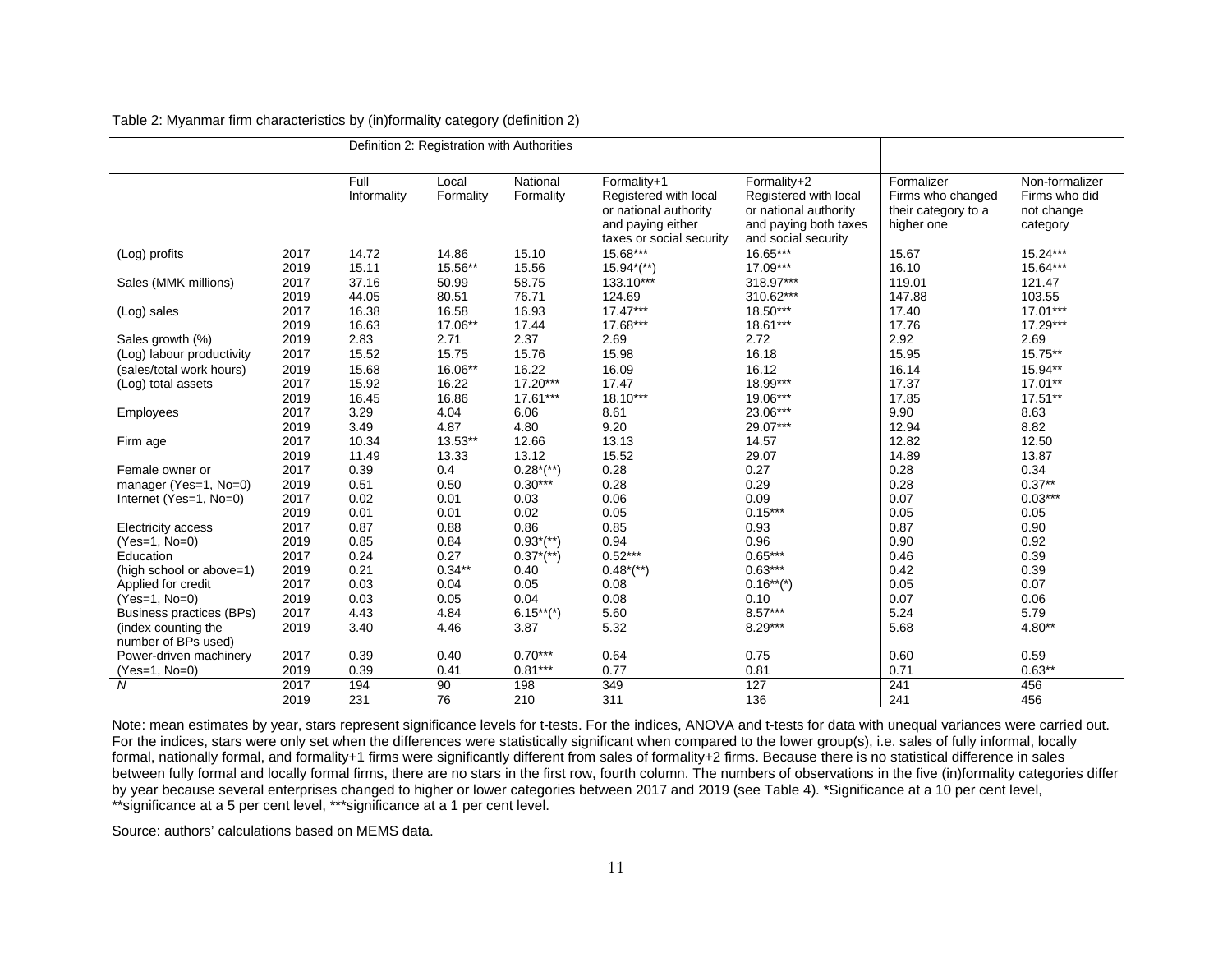Table 3: Myanmar firm characteristics by (in)formality category (Definition 3)

|                           |      | Definition 3: Labour (In)formality |             |                           |            |            |  |  |  |
|---------------------------|------|------------------------------------|-------------|---------------------------|------------|------------|--|--|--|
|                           |      | Lower-Tier                         | Upper-Tier  | Formality                 | Formalizer | Non-       |  |  |  |
|                           |      | Informality                        | Informality |                           |            | Formalizer |  |  |  |
| (Log) profits             | 2017 | 15.17                              | 15.11       | 15.91***                  | 15.72      | 15.32**    |  |  |  |
|                           | 2019 | 15.44                              | 15.60       | 16.42***                  | 15.94      | 15.76      |  |  |  |
| Sales (MMK millions)      | 2017 | 69.36                              | 66.52       | 197.47***                 | 112.00     | 119.39     |  |  |  |
|                           | 2019 | 72.68                              | 82.88       | 215.75***                 | 131.53     | 123.18     |  |  |  |
| (Log) sales               | 2017 | 17.18                              | $16.77***$  | 17.68***                  | 17.45      | 17.12**    |  |  |  |
|                           | 2019 | 17.41                              | $17.11***$  | 18.10***                  | 17.77      | 17.39**    |  |  |  |
| Sales growth (%)          | 2017 | 1.94                               | $3.04***$   | 2.56                      | 2.98       | 2.60       |  |  |  |
| (Log) labour productivity | 2019 | 16.02                              | 15.65***    | 15.98                     | 15.95      | 15.81      |  |  |  |
| (sales/total work hours)  |      | 16.22                              | 15.91***    | 16.06                     | 16.03      | 16.00      |  |  |  |
| (Log) total assets        | 2017 | 17.00                              | 16.79       | $17.74***$                | 17.60      | 17.07**    |  |  |  |
|                           | 2019 | 17.09                              | 17.42**     | 18.45***                  | 18.03      | 17.54**    |  |  |  |
| Employees                 | 2017 | 4.75                               | 5.62        | 13.90***                  | 10.02      | 8.95       |  |  |  |
|                           | 2019 | 4.52                               | 5.07        | 20.79***                  | 13.96      | 9.51       |  |  |  |
| Firm age                  | 2017 | 12.61                              | 12.88       | 12.58                     | 13.24      | 12.62      |  |  |  |
|                           | 2019 | 13.50                              | 13.52       | 15.14                     | 15.18      | 13.96      |  |  |  |
| Female owner or           | 2017 | 0.43                               | $0.30***$   | 0.26                      | 0.29       | 0.33       |  |  |  |
| manager (Yes=1, No=0)     | 2019 | 0.48                               | $0.35***$   | $0.27**$ <sup>*</sup> (*) | 0.29       | 0.37       |  |  |  |
| Internet (Yes=1, No=0)    | 2017 | 0.05                               | 0.02        | 0.07                      | 0.08       | $0.04***$  |  |  |  |
|                           | 2019 | 0.01                               | $0.03*$     | $0.09***$                 | 0.05       | 0.04       |  |  |  |
| Electricity (Yes=1, No=0) | 2017 | 0.93                               | $0.85***$   | 0.86                      | 0.88       | 0.89       |  |  |  |
|                           | 2019 | 0.95                               | $0.87***$   | 0.94                      | 0.89       | 0.91       |  |  |  |
| Education                 | 2017 | 0.31                               | $0.42***$   | $0.50**(*)$               | 0.53       | $0.40**$   |  |  |  |
| (high school or above=1)  | 2019 | 0.31                               | $0.39**$    | $0.51***$                 | 0.44       | 0.39       |  |  |  |
| Applied for credit        | 2017 | 0.07                               | 0.05        | 0.09                      | 0.08       | 0.06       |  |  |  |
| (Yes=1, No=0)             | 2019 | 0.04                               | 0.06        | 0.08                      | 0.07       | 0.06       |  |  |  |
| Business practices (index | 2017 | 5.45                               | 5.43        | $6.42**$ <sup>*</sup> (*) | 5.10       | 5.75       |  |  |  |
| counting the number of    |      |                                    |             |                           |            |            |  |  |  |
| BPs used)                 |      |                                    |             |                           |            |            |  |  |  |
|                           | 2019 | 3.56                               | 4.51***     | $6.64***$                 | 5.56       | 5.00       |  |  |  |
| Power-driven machinery    | 2017 | 0.69                               | $0.50***$   | 0.65                      | 0.59       | 0.59       |  |  |  |
| $(Yes=1, No=0)$           | 2019 | 0.76                               | $0.57***$   | 0.75                      | 0.68       | 0.65       |  |  |  |
| N                         | 2017 | 194                                | 419         | 351                       | 119        | 646        |  |  |  |
|                           | 2019 | 217                                | 478         | 269                       | 119        | 646        |  |  |  |

Note: mean estimates by year; stars represent significance levels for t-tests. For the indices, ANOVA and t-tests for data with unequal variances were carried out. For the indices, stars were only set when the differences were statistically significant when compared to the lower group(s), i.e. the log profits of lower-tier and upper-tier informal firms were significantly different from sales of formal firms. Because there is no statistical difference in the log profits between lower-tier and upper-tier informal firms, there are no stars in the first row, second column. The numbers of observations in the three (in)formality categories differ by year because several of the firms' workers changed to higher or lower categories between 2017 and 2019 (see Table 4). \*Significance at a 10 per cent level, \*\*significance at a 5 per cent level, \*\*\*significance at a 1 per cent level.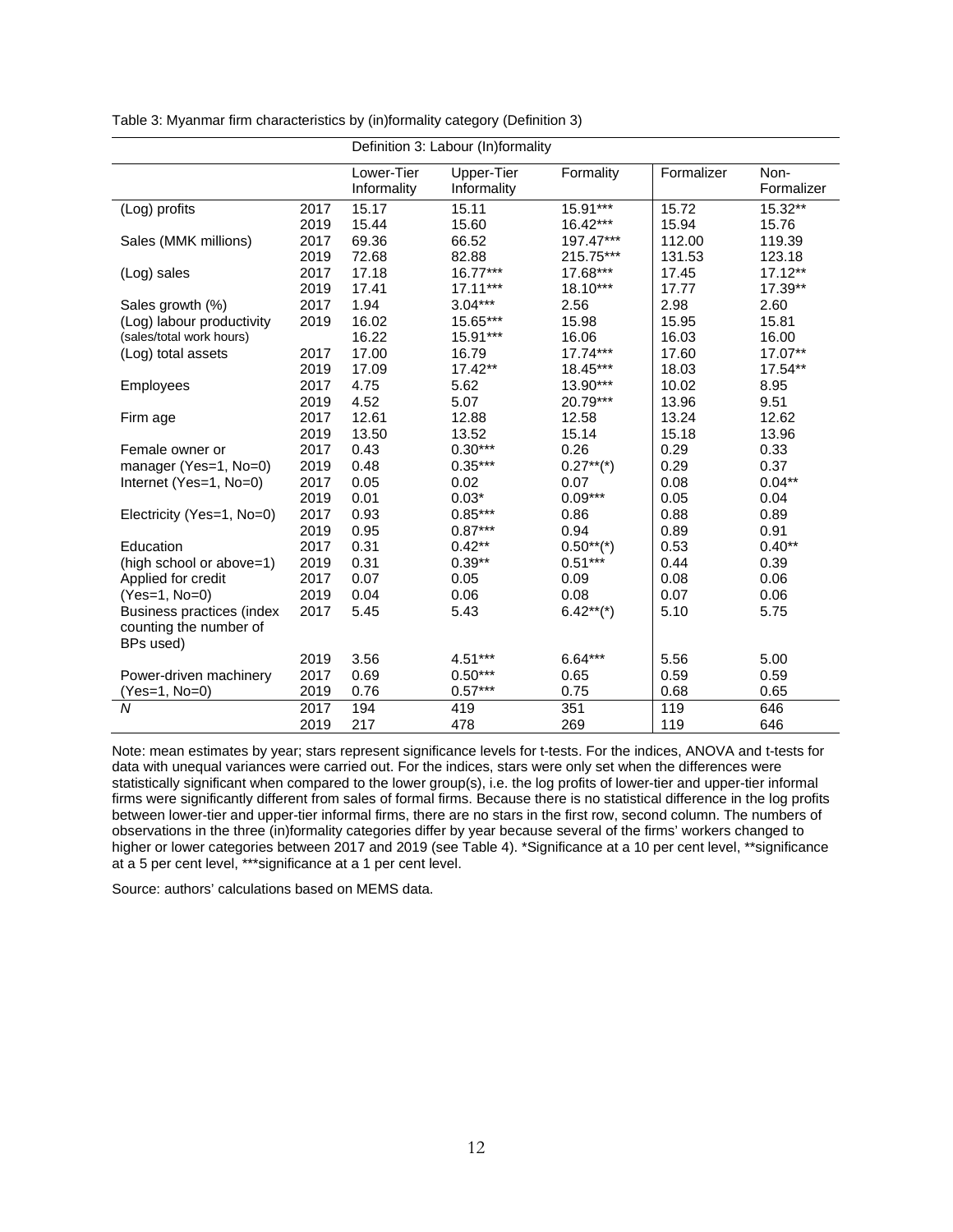Table 4: (In)formalization from and to the different (in)formality categories between 2017 and 2019

|      |                               | Tax (In)formality    |                                      |           |           |                |     |
|------|-------------------------------|----------------------|--------------------------------------|-----------|-----------|----------------|-----|
|      |                               |                      | 2019                                 |           |           |                |     |
|      |                               | Informality          |                                      | Formality |           |                | N   |
| 2017 | Informality                   | 553                  |                                      | 158       |           |                | 711 |
|      | Formality                     | 97                   |                                      | 156       |           |                | 253 |
|      | N                             | 650                  |                                      | 314       | 964       |                |     |
|      |                               |                      | <b>Registration with Authorities</b> |           |           |                |     |
|      |                               | Full                 | Local                                | National  | Formality | Formality      | N   |
|      |                               | Informality          | Formality                            | Formality | $+1$      | +2             |     |
|      | Full Informality              | 144                  | 5                                    | 16        | 29        | 5              | 299 |
| 2017 | <b>Local Formality</b>        | 18                   | 40                                   | 9         | 21        | $\overline{2}$ | 90  |
|      | <b>National Formality</b>     | 14                   | 9                                    | 84        | 77        | 14             | 198 |
|      | Formality+1                   | 52                   | 18                                   | 80        | 136       | 63             | 349 |
|      | Formality+2                   | 3                    | 4                                    | 20        | 48        | 52             | 127 |
|      | N                             | 231                  | 76                                   | 209       | 311       | 136            | 963 |
|      |                               | Labour (In)formality |                                      |           |           |                |     |
|      |                               | Lower-               | Upper-Tier                           | Full      |           |                | N   |
|      |                               | Tier                 | Informality                          | Formality |           |                |     |
|      |                               | Informality          |                                      |           |           |                |     |
|      | Lower-Tier Informality        | 155                  | $\overline{2}$                       | 37        |           |                | 194 |
| 2017 | <b>Upper-Tier Informality</b> | $\overline{0}$       | 339                                  | 80        |           |                | 419 |
|      | <b>Full Formality</b>         | 62                   | 137                                  | 152       |           |                | 351 |
|      | N                             | 217                  | 478                                  | 269       |           |                | 964 |

Source: authors' calculations based on MEMS data.

#### **6 Methodology**

Firms that modify their informality category might exhibit characteristics that are different from those firms that remain in the same category. While we have a set of control variables, there might still be biases related to unobservable features such as a firm owner's entrepreneurial ability. To address the issue of time-invariant unobservable factors, we use a fixed-effects (FE) model:

$$
Y_{it} = \alpha_i + \beta X_{it} + \theta S_i + \phi F_i + \epsilon_i
$$
\n<sup>(1)</sup>

where i stands for a firm and t for a year, i.e. 2017 or 2019. Further, Y<sub>it</sub> represents our outcome variables, which are log gross profits, the number of employees (firm size), log value added, log of labour productivity, and log of taxes and fees. We include firm  $(\alpha_i)$  and year  $(\theta)$  fixed effects. X represents the set of firm owner and firm feature variables outlined in detail in the previous section. F is a dummy in the case of (in)formality definition 1, i.e. it takes the value of 1 when a firm pays taxes and 0 otherwise. Hence, the outcome of formalization stands on a comparison between the mean change in outcomes among firms that formalized and the mean change in outcomes among enterprises that did not. In the case of definition 2, we use an index of (in)formality categories ranging from 1 (full informality) to 5 (formality+2). We apply an index from 1 (lower-tier informality) to 3 (formality) for definition 3.

Next, we use Oaxaca-Blinder decompositions to explore the performance gap between enterprises that formalized between 2017 and 2019 ('formalizers') and firms that remained in the same informality category ('non-formalizers'). We do not look at the performance gap between informal and formal firms because formalizers and non-formalizers have more similar but still significantly different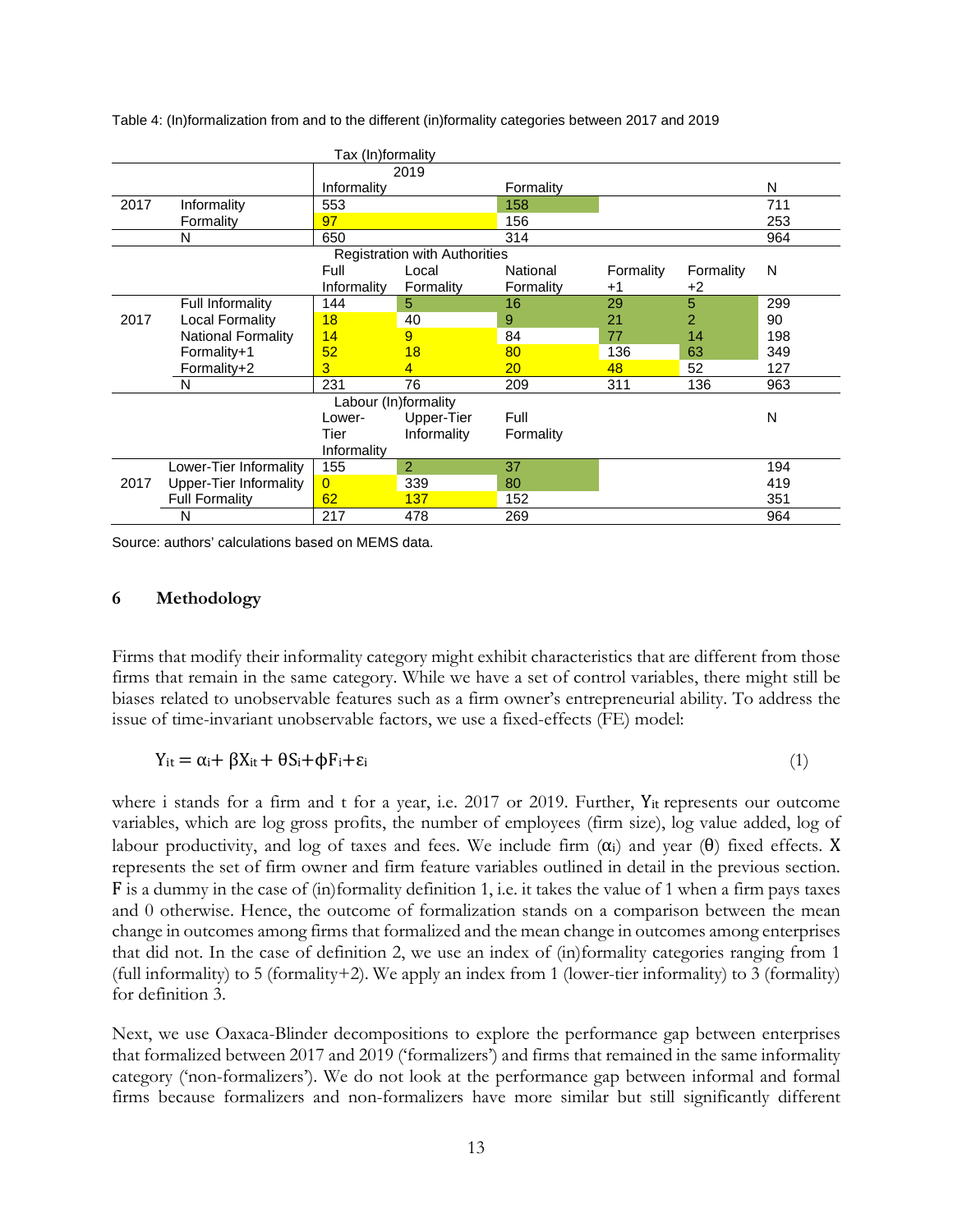performance levels such that we expect to get more informative results when comparing these two groups. The decompositions distinguish three different components of the performance gap. The first component represents differences in observable characteristics between formalizers and nonformalizers (endowment effect). The second component explains how these characteristics influence performance differently (coefficient effect); for example, a formalizer might have different returns to education than a non-formalizer. The third component captures the interaction of the first and second effects.

As described in Jann (2008), we have two groups, F (formalizers) and NF (non-formalizers); the outcome variable Y; and a set of predictors (the control variables used in the FE regressions). We then ask how much of the mean outcome difference, with E(Y) representing the expected value of the outcome variable, explains group differences in the predictors:

$$
R = E(Y_F) - E(Y_{NF})
$$
  
\n
$$
Y_{\ell} = X'_{\ell} \beta_{\ell} + \varepsilon_{\ell}, \quad E(\varepsilon_{\ell}) = 0 \quad \ell \varepsilon (F, NF)
$$

Using the linear model, with X representing a vector of the predictors and a constant, β capturing the slope parameters and the intercept, and ε containing the error, the mean outcome difference is the difference in the linear predication at the group-specific means of the regressors:

$$
R = E(Y_F) - E(Y_{NF}) = E(X_F)' \beta_F - E(X_{NF})' \beta_{NF}
$$
\n(2)

because

$$
E(Y_{\ell}) = E(X'\_{\ell}\beta_{\ell} + \varepsilon_{\ell}) = E(X'\_{ell}\beta_{\ell}) + E(\varepsilon_{\mathbb{I}}) = E(X_{\ell})'\beta_{\ell}
$$

where  $E(\beta_\ell) = \beta_\ell$  and  $E(\epsilon_\ell) = 0$  by assumption.

With the aim of determining the contribution of group differences in predictors to the overall outcome difference, equation (2) can be rearranged (Winsborough and Dickinson 1971; Jones and Kelley 1984; Daymonti and Andrisani 1984):

$$
R = \{E(X_F) - E(X_{NF})\}^{\prime} \beta_{NF} + E(X_{NF})^{\prime} (\beta_F - \beta_{NF}) + \{E(X_F) - E(X_{NF})\}^{\prime} (\beta_F - \beta_{NF})
$$
 (3)

This is a threefold decomposition, meaning that we divide it into three components:

 $R = E + C + I$ 

The first component is the 'endowment effect' and is the part of the differential that is associated with group differences in the predictors,

 $E = \{E(X_F) - E(X_{NF})'\beta_{NF}\}$ 

The second component is the 'coefficient effect' and captures the contribution of differences in the coefficients,

 $C = E(X_{NF})'(\beta_F - \beta_{NF})$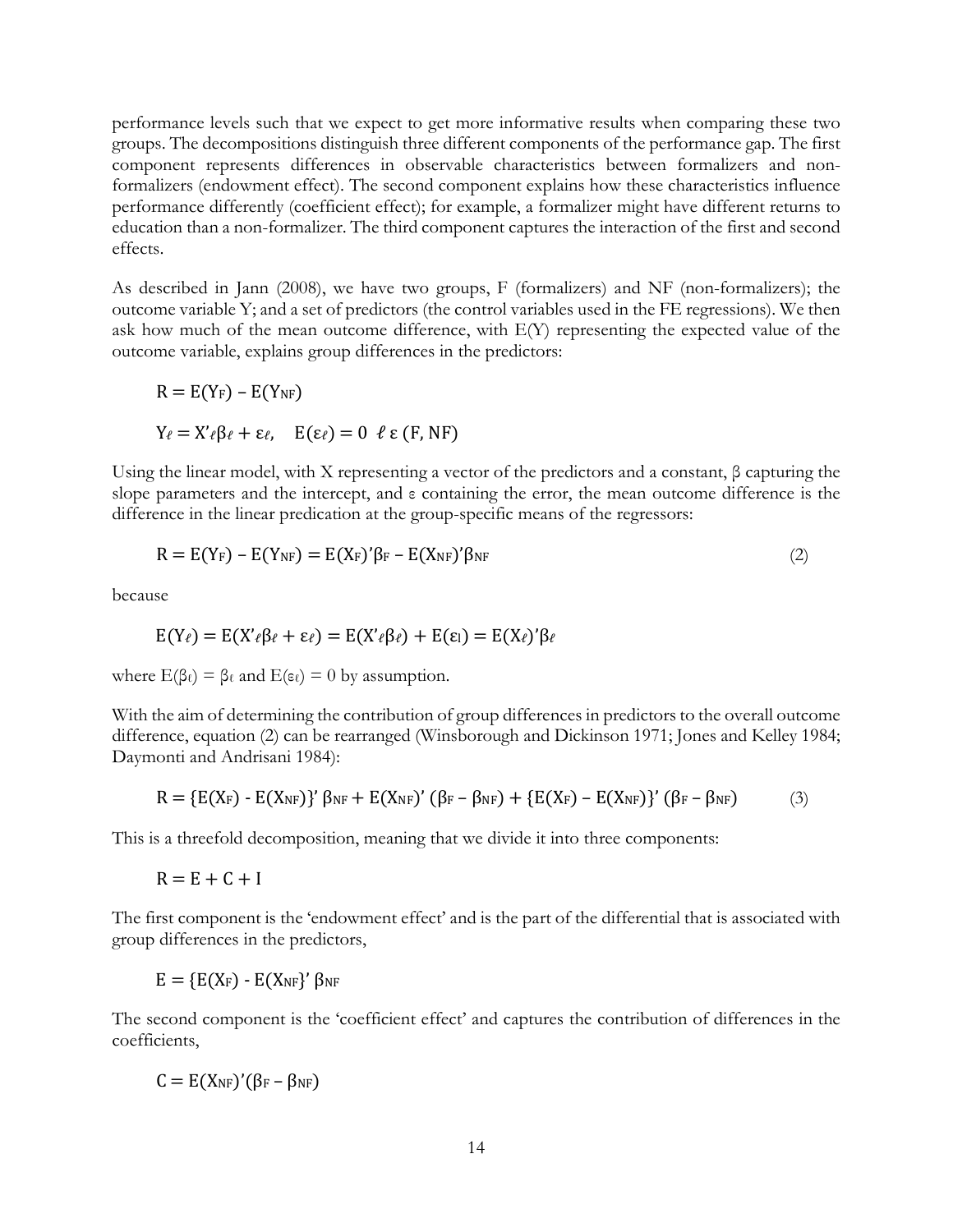The third part is an interaction term, incorporating the fact that differences in endowments and coefficients exist simultaneously between formalizers and non-formalizers.

## **7 Performance of (in)formal firms**

In Tables 5–7 and appendix Tables A1–A4, we report FE estimates for the three informality definitions with the objective of ruling out that unobserved, time-invariant effects drive our results. When looking at binary definition 1, there is a positive association between becoming formal, i.e. starting to pay taxes, and several performance variables. Specifically, formalization is positively associated with gross profits, value added, and labour productivity. Becoming formal associates with a 24–25 per cent increase in profits, depending on whether we look at the whole sample or only microsized firms (see Table 5). Further, formalized enterprises enhance their labour productivity by 16 per cent (see appendix Table A5). For businesses of all sizes, formalization is also associated with an increase in size of 12 per cent. However, there is no statistically significant association between formalization and size for micro firms (see Table 6). Further, formalization correlates with enterprises paying between 67 and 71 per cent more taxes and fees (see appendix Table A3).

When using definition 2, there is no statistically significant relationship between formalization (to any of the four higher categories and all of them aggregated) and most of the performance variables. The only positive association is between becoming more formal and firm size (see Table 6). Firm size increases by 4 per cent for micro firms and by 5 per cent for the whole sample. Enterprises that formalize to formality+1 drive this, and their size consequently grows by 8 per cent (see Table 7). Further, there is a positive link for formality+2 and labour productivity for the whole sample. Costs in the form of taxes and fees seem to increase for formalizers of definition 2, and this association holds when looking at formalizers to individual categories (see appendix Tables A3 and A4). For example, formalizing to formality+1, i.e. either starting to pay taxes or social security, is associated with a 28 per cent increase in costs and changing to formality+2 (starting to pay both taxes and social security) with a 51 per cent increase. As higher costs seem to play an important role for enterprises that formalize, these costs might outweigh the benefits of formalization such that we only find very few statistically significant links between formalizing and firm performance.

Concerning definition 3, there are two negative associations between changing to a higher category and performance. First, formalization negatively correlates with value added for the whole sample, but this association becomes statistically insignificant when only looking at micro businesses (see appendix Table A1). Second, it negatively links with labour productivity for the whole sample. The only positive and significant relationship is between becoming more formal and firm size, i.e. the log of workers. Formalizing to full formality, i.e. starting to pay social security contributions for their workers, is associated with a 9 per cent increase in workers. However, the significance does not hold when only looking at micro firms. Overall, even though one might expect a firm to be able to attract higherskilled workers when paying social security benefits, an improved formality status of a firm's employees, if anything, seems to influence the enterprise negatively.

Overall, these results show that the empirical conclusion differs depending on the (in)formality definition used. When using a binary definition based on tax payment, formalization seems to have a positive impact on firm performance. Tax payment, however, is already a quite high formality level, as shown by definition 2. A more heterogeneous definition along multiple levels of registration with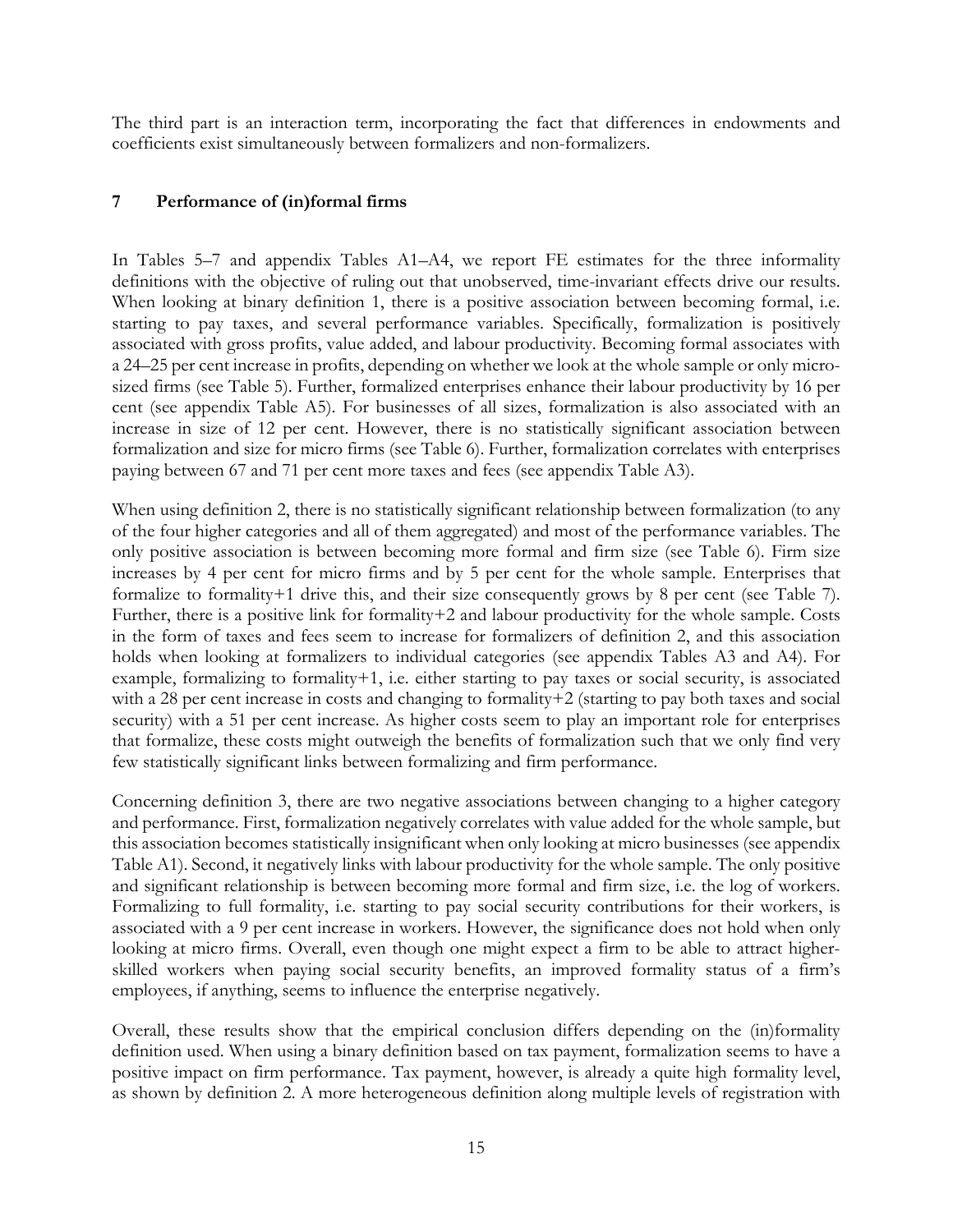authorities (definition 2) depicts less optimistic outcomes. Most of the associations between formalization and various performance indicators are statistically insignificant. Formalization is only positively associated with performance if enterprises switch to the two highest degrees (formality+1 or formality+2). This is in line with the positive outcomes of definition 1, which also look at a rather high degree of formality. When aggregated, however, formalizers do not seem to benefit significantly. Further, formalization increases costs in terms of taxes and fees. Lastly, when using the workers' status of a firm (definition 3), switching to a higher formality category seems to have negative impacts on performance (at least in the short period that we are exploring).

In any case, there is a performance gap between formalizers and non-formalizers in all of our definitions. We therefore explore this gap in more detail in the next section.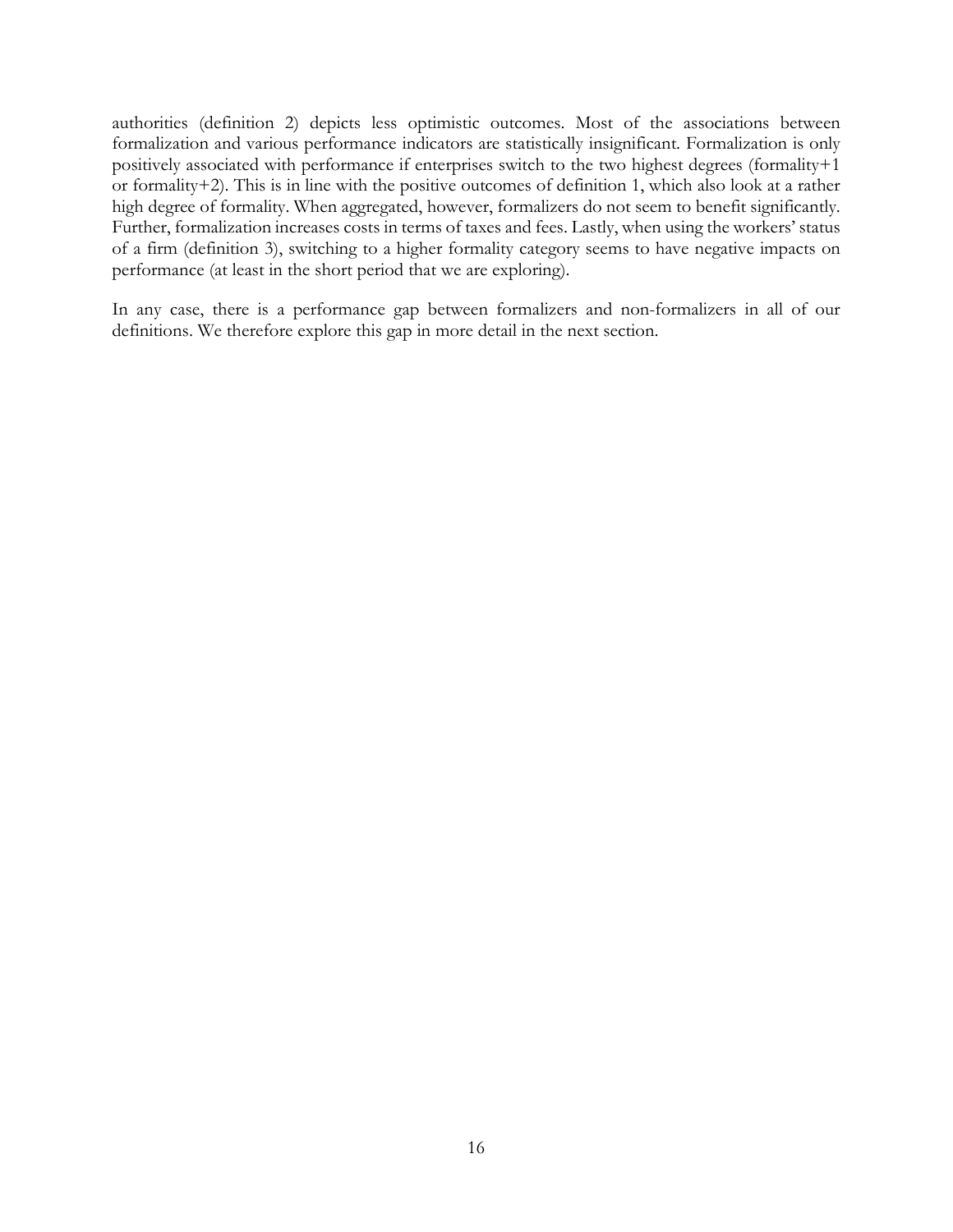| Dependent variable        | (1)          | (2)          | (3)          | (4)          | (5)          | (6)              | (7)          | (8)          |
|---------------------------|--------------|--------------|--------------|--------------|--------------|------------------|--------------|--------------|
|                           | Log profits  | Log profits  | Log profits  | Log profits  | Log profits  | Log profits      | Log profits  | Log profits  |
|                           |              |              |              |              |              |                  |              |              |
| Sample                    | Definition 1 | Definition 1 | Definition 1 | Definition 2 | Definition 2 | Formalizers to 4 | Definition 3 | Definition 3 |
|                           |              |              | (only micro) |              | (only micro) | (only micro)     |              | (only micro) |
| (In)formality index       | $0.268**$    | $0.235*$     | $0.248*$     | $-0.012$     | 0.006        |                  | $-0.060$     | $-0.017$     |
|                           | [0.117]      | [0.128]      | [0.147]      | [0.047]      | [0.052]      |                  | [0.085]      | [0.098]      |
| Formality+2               |              |              |              |              |              | 0.102            |              |              |
|                           |              |              |              |              |              | [0.119]          |              |              |
| Log labour                |              | $0.357***$   | $0.249**$    | $0.371***$   | $0.256***$   | $0.288***$       | $0.372***$   | $0.258***$   |
|                           |              | [0.088]      | [0.098]      | [0.088]      | [0.098]      | [0.097]          | [0.087]      | [0.098]      |
| Log capital               |              | $0.088***$   | $0.082**$    | $0.091***$   | $0.083**$    | $0.089**$        | $0.091***$   | $0.082**$    |
|                           |              | [0.033]      | [0.035]      | [0.033]      | [0.031]      | [0.037]          | [0.034]      | [0.035]      |
| <b>Business practices</b> |              | $0.021*$     | $0.038***$   | $0.021*$     | $0.037***$   | 0.016            | $0.022*$     | $0.038***$   |
|                           |              | [0.011]      | [0.013]      | [0.011]      | [0.013]      | [0.014]          | [0.011]      | [0.013]      |
| Power-driven              |              | 0.145        | 0.196        | 0.143        | 0.200        | 0.147            | 0.140        | 0.198        |
| machinery                 |              | [0.131]      | [0.133]      | [0.131]      | [0.135]      | [0.147]          | [0.131]      | [0.135]      |
| Owner's risk attitude     |              | $-0.031$     | $-0.041**$   | $-0.026$     | $-0.037*$    | $-0.036*$        | $-0.026$     | $-0.037*$    |
|                           |              | [0.019]      | [0.021]      | [0.019]      | [0.020]      | [0.021]          | [0.019]      | [0.21]       |
| Year FEs                  | Yes          | Yes          | Yes          | Yes          | Yes          | Yes              | Yes          | Yes          |
| Other controls            | <b>No</b>    | Yes          | Yes          | Yes          | Yes          | Yes              | Yes          | Yes          |
| Observations              | 1,864        | 1,656        | 1,387        | 1,656        | 1,387        | 1,445            | 1,656        | 1,387        |
| $R^2$                     | 0.05         | 0.10         | 0.11         | 0.09         | 0.11         | 0.10             | 0.09         | 0.11         |

Table 5: Formalization and profits

Note: fixed-effects (FE) estimates on the balanced panel with robust standard errors in parentheses. Control variables: firm age, owner/manager being female, 5+ years of management experience, high school degree, firm having applied for a loan, internet access, electricity access, water access, and owner's risk attitude. \*Significance at a 10 per cent level, \*\*significance at a 5 per cent level, \*\*\*significance at a 1 per cent level.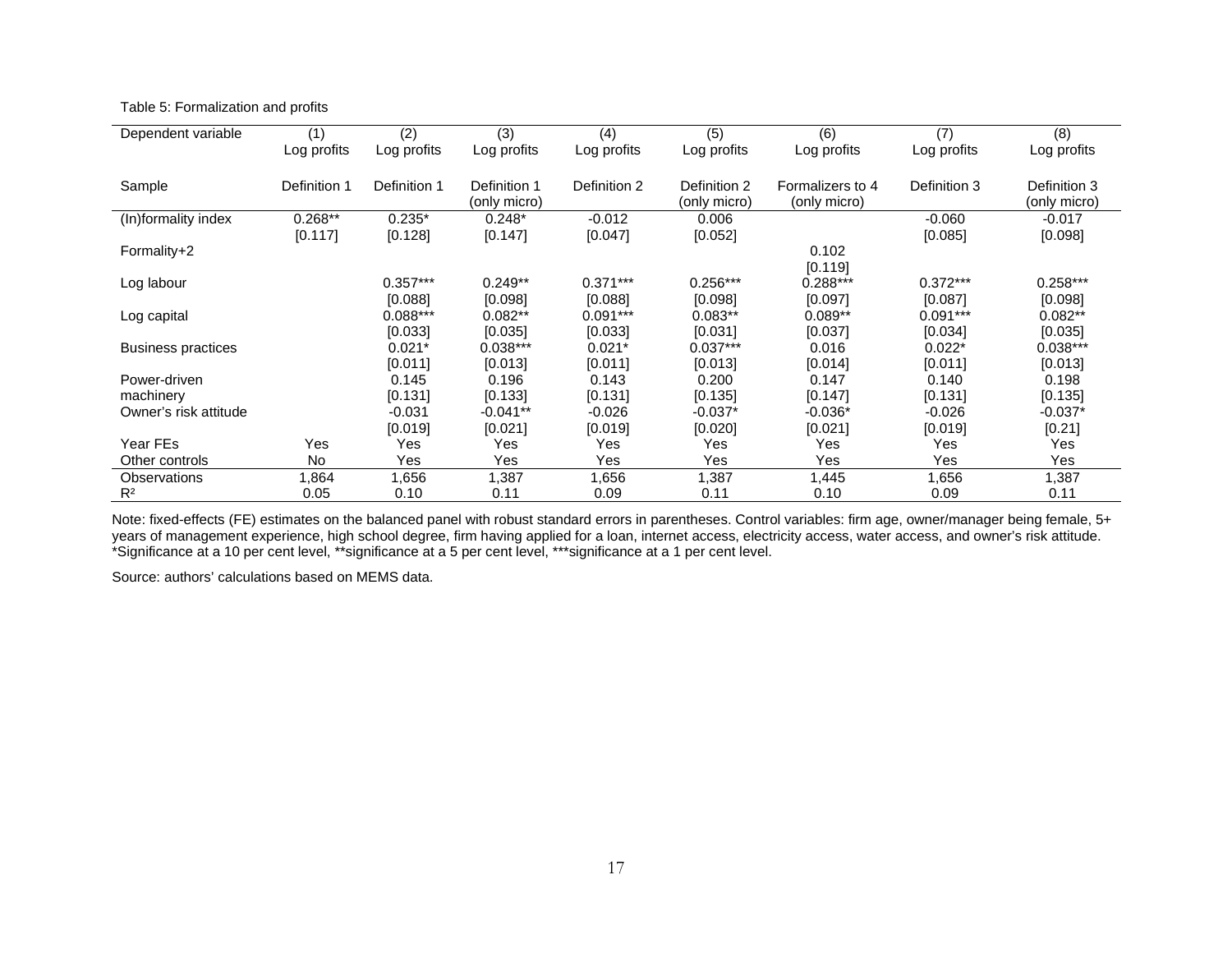Table 6: Formalization and firm size (number of employees)

| Dependent variable        | (1)          | (2)          | (3)          | (4)          | (5)          | (6)          |
|---------------------------|--------------|--------------|--------------|--------------|--------------|--------------|
|                           | Log firm     | Log firm     | Log firm     | Log firm     | Log firm     | Log firm     |
|                           | size         | size         | size         | size         | size         | size         |
| Sample                    | Definition 1 | Definition 1 | Definition 2 | Definition 2 | Definition 3 | Definition 3 |
|                           |              | (only micro) |              | (only micro) |              | (only micro) |
| (In)formality index       | $0.116**$    | 0.076        | $0.050**$    | $0.036*$     | 0.059        | 0.051        |
|                           | [0.053]      | [0.055]      | [0.021]      | [0.022]      | [0.037]      | [0.036]      |
| Log sales                 | $0.129***$   | $0.104***$   | $0.132***$   | $0.104***$   | $0.134***$   | $0.106***$   |
|                           | [0.019]      | [0.019]      | [0.019]      | [0.019]      | [0.019]      | [0.019]      |
| Log capital               | 0.008        | $0.021*$     | 0.010        | $0.023**$    | 0.010        | $0.022*$     |
|                           | [0.012]      | [0.011]      | [0.012]      | [0.012]      | [0.012]      | [0.011]      |
| <b>Business practices</b> | $0.009**$    | 0.006        | $0.008*$     | 0.006        | $0.008*$     | 0.005        |
|                           | [0.005]      | [0.005]      | [0.005]      | [0.005]      | [0.005]      | [0.005]      |
| Power-driven              | 0.081        | 0.001        | $0.084*$     | 0.005        | $0.084*$     | 0.006        |
| machinery                 | [0.051]      | [0.048]      | [0.051]      | [0.047]      | [0.051]      | [0.047]      |
| Year FEs                  | Yes          | Yes          | Yes          | Yes          | Yes          | Yes          |
| Other controls            | Yes          | Yes          | Yes          | Yes          | Yes          | Yes          |
| Observations              | 1.707        | 1,429        | 1.707        | 1.429        | 1,707        | 1,429        |
| R <sup>2</sup>            | 0.13         | 0.12         | 0.13         | 0.12         | 0.13         | 0.12         |

Note: fixed-effects (FE) estimates on the balanced panel with robust standard errors in parentheses. Control variables: firm age, owner/manager being female, 5+ years of management experience, high school degree, firm having applied for a loan, internet access, electricity access, water access, and owner's risk attitude. \*Significance at a 10 per cent level, \*\*significance at a 5 per cent level, \*\*\*significance at a 1 per cent level.

Source: authors' calculations based on MEMS data.

Table 7: Formalization and firm size (number of employees)

| Dependent variable        | (2)        | (3)        | (4)            | Dependent variable        | (1)        |
|---------------------------|------------|------------|----------------|---------------------------|------------|
|                           | Log        | Log        | Log<br>workers |                           | Log        |
|                           | workers    | workers    |                |                           | workers    |
| Sample definition 2       |            |            |                | Sample definition 3       |            |
| Local formality           |            |            |                | Full formality            | $0.087*$   |
|                           |            |            |                |                           | [0.048]    |
| National formality        | $-0.000$   |            |                |                           |            |
|                           | [0.155]    |            |                |                           |            |
| Formality+1               |            | $0.083*$   |                |                           |            |
|                           |            | [0.046]    |                |                           |            |
| Formality+2               |            |            | 0.102          |                           |            |
|                           |            |            | [0.070]        |                           |            |
| Log sales                 | $0.113***$ | $0.112***$ | $0.133***$     | Log sales                 | $0.134***$ |
|                           | [0.028]    | [0.020]    | [0.019]        |                           | [0.019]    |
| Log capital               | $0.030*$   | $0.020*$   | 0.009          | Log capital               | 0.010      |
|                           | [0.016]    | [0.013]    | [0.012]        |                           | [0.012]    |
| Man. experience of        | 0.136      | $0.193***$ | $0.177***$     | Man. experience of        | $0.185***$ |
| 5+ years                  | [0.084]    | [0.056]    | [0.055]        | 5+ years                  | [0.056]    |
| <b>Business practices</b> | 0.011      | $0.009*$   | $0.009*$       | <b>Business practices</b> | $0.008*$   |
|                           | [0.007]    | [0.005]    | [0.005]        |                           | [0.005]    |
| Power-driven              | 0.112      | $0.094*$   | $0.080*$       | Power-driven              | $0.084*$   |
| machinery                 | [0.068]    | [0.055]    | [0.051]        | machinery                 | [0.051]    |
| Year dummies              | Yes        | Yes        | Yes            | Year dummies              | Yes        |
| Other controls            | Yes        | Yes        | Yes            | Other controls            | Yes        |
| Observations              | 920        | 1,489      | 1,707          | Observations              | 1,707      |
| R <sup>2</sup>            | 0.13       | 0.11       | 0.13           | $R^2$                     | 0.13       |

Note: fixed-effects (FE) estimates on the balanced panel with robust standard errors in parentheses. Control variables: firm age, owner/manager being female, 5+ years of management experience, high school degree, firm having applied for a loan, internet access, electricity access, water access, and owner's risk attitude. Those individual informality categories not depicted here are not reported because of the small number of observations formalizing to these categories. \*Significance at a 10 per cent level, \*\*significance at a 5 per cent level, \*\*\*significance at a 1 per cent level.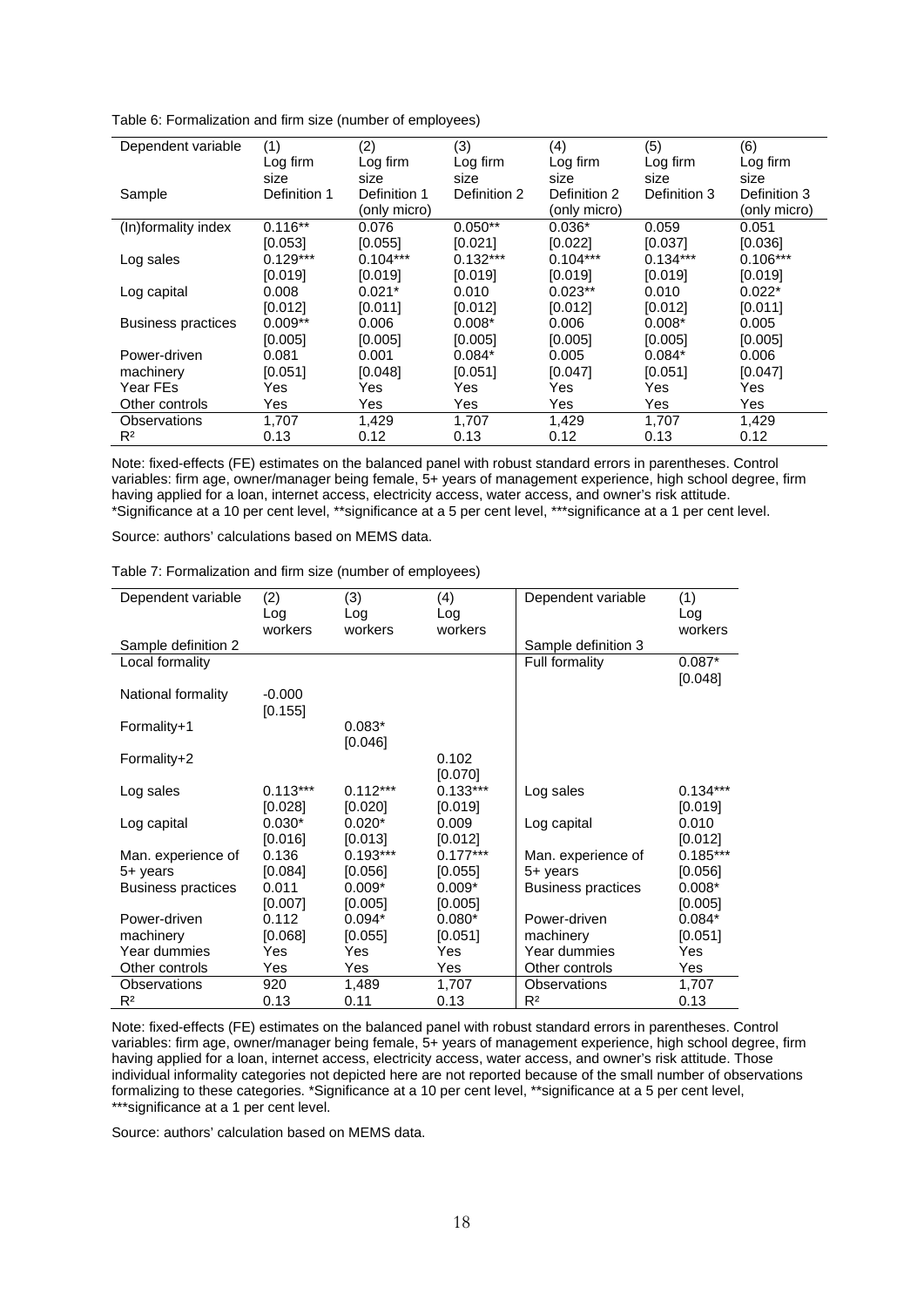# **8 Explaining the performance gap**

To better understand the differences in performance between firms in the various (in)formality categories, we use Oaxaca-Blinder decompositions. Specifically, we compare formalizers with nonformalizers along the three informality definitions. Firms that formalize to a higher category exhibit higher average performance than enterprises that remain in the same (in)formality category between the two years but have lower average performance than enterprises that were formal in both years. Thus, firms that formalize might need to perform on a specific level or acquire certain characteristics before choosing to formalize.

Table 8 shows that formalizers according to definition 1, i.e. firms that start paying taxes, exhibit average log profits of 15.6 and non-formalizers of 14.9. Thus, these two groups differ significantly when it comes to gross profits. Differences in our control variables can explain about 69 per cent of this profit gap. Even though we restrict the sample to micro firms, firm size accounts for a big part of the profit differential (23 per cent). Further, capital endowments (18 per cent) and the use of power-driven machinery (12 per cent) play important roles. The educational level, business practices, and being located in Yangon also provide explanatory contributions to the profit gap, though to a lesser extent. We get similar results when analysing the gap in value added (see appendix Table A7).

Enterprises that changed their informality category to a higher one according to definition 2 have bigger and significantly different profit levels than non-formalizers (see Table 8). Differences in their features explain 66 per cent of this gap. Again, firm size (21 per cent), capital endowments (19 per cent), and the use of power-driven machinery (12 per cent) are important in explaining this difference. The educational level and being located in Yangon play a smaller but statistically significant role. Business practices, however, do not provide a statistically significant explanation of the profit gap. Similar findings hold for the gap in value added (see appendix Table A7).

When using a firm's formality definition along its employees' status (definition 3), its capital endowments play the biggest role in explaining the profit gap between formalizers and nonformalizers (44 per cent), followed by firm size (30 per cent), being located in Yangon (24 per cent), using power-driven machinery (11 per cent), and having a high school degree or above (10 per cent). The influence of business practices is statistically insignificant (see Table 8). Comparable results hold for the value-added gap, with different magnitudes of the control variables. In particular, firm size plays a larger role in explaining the gap (28 per cent) than capital endowments (22 per cent).

Overall, firm size, the level of capital endowments (assets), and electrical machinery explain a big part of the performance gap for all informality definitions. Education level plays a smaller role, while business practices only provide a statistically significant explanation for informality definition 1. The significance of being located in Yangon seems driven by the high share of enterprises in that city, which changed its informality category between the two years. We get comparable results when looking at the gap in value added.

Disparities in sales between formalizers and non-formalizers of all definitions explain the firm size gap (see appendix Table A5). Variables such as intermediate inputs, capital, education, business practices, and being located in Yangon provide less important explanations and only for some not all of the definitions (see Table A6). Concerning labour productivity (LP), differences in intermediate inputs per worker, in capital per worker, and in the share of temporary workers explain the majority of the gap between formalizers and non-formalizers. Education and operating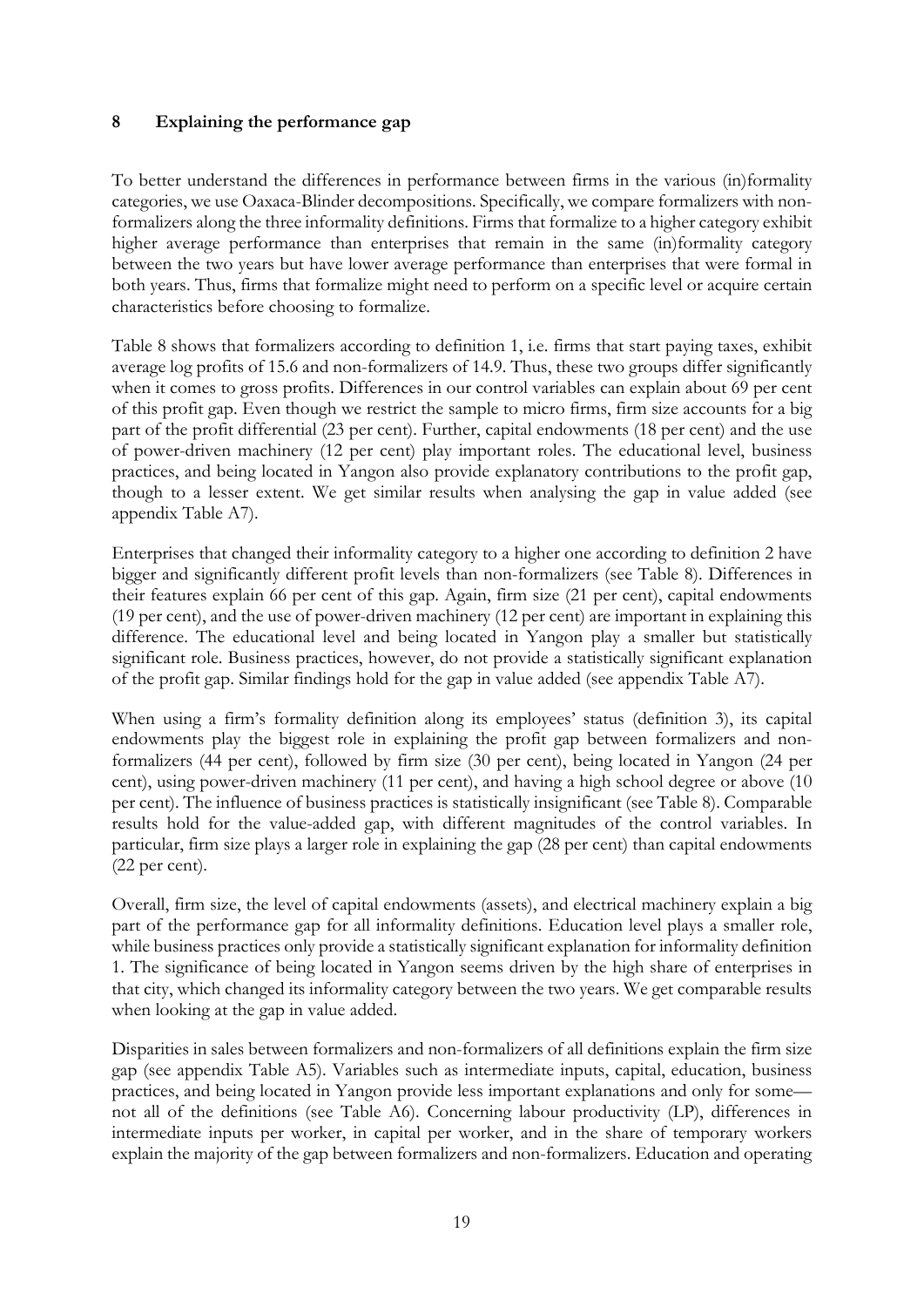in an industrial zone only add little to the understanding of the performance gap of definitions 2 and 3 and the use of electrical machinery of definitions 1 and 2 (see appendix Table A8).

Overall, differences in firm size, capital endowments, and the use of power-driven machinery are statistically significant explanations for the various performance gaps between formalizers and non-formalizers. Further, disparities in having a high school degree or a higher education level, as well as the use of business practices, significantly account for some of the performance gaps and informality definitions. In Myanmar, despite only looking at micro businesses in the Oaxaca-Blinder decompositions, firm size seems to play a more important role in explaining performance differences than in other countries such as Mozambique. Moreover, business practices account much less for performance gaps in Myanmar than in Mozambique. The explanation provided by differences in education seems to be of similar size in the two countries (Aga et al. 2019).

| Dependent<br>variable | Log profits                   |                             |           | Log profits                   |                             |          | Log profits    |                                 |          |  |
|-----------------------|-------------------------------|-----------------------------|-----------|-------------------------------|-----------------------------|----------|----------------|---------------------------------|----------|--|
| Group 1               |                               | Formalizers of definition 1 |           |                               | Formalizers of definition 2 |          |                | Formalizers of definition 3     |          |  |
| Overall               | 15.625                        |                             |           | 15.416                        |                             |          | 15.335         |                                 |          |  |
|                       | [0.109]                       |                             |           | [0.087]                       |                             |          | [0.132]        |                                 |          |  |
| Group 2               | Non-formalizers of definition |                             |           | Non-formalizers of definition |                             |          |                | Non-formalizers of definition 3 |          |  |
|                       |                               |                             |           | 2                             |                             |          |                |                                 |          |  |
| Overall               | 14.918                        |                             |           | 15.000                        |                             |          | 15.012         |                                 |          |  |
|                       | [0.046]                       |                             |           | [0.053]                       |                             |          | [0.050]        |                                 |          |  |
| <b>Difference</b>     | $0.707***$                    |                             |           | $0.416***$                    |                             |          | $0.323**$      |                                 |          |  |
|                       | [0.119]                       |                             |           | [0.101]                       |                             |          | [0.142]        |                                 |          |  |
| Endowments            | $0.485***$                    | (68.6%)                     |           | $0.273***$ (%)                |                             |          | $0.420***$ (%) |                                 |          |  |
|                       | [0.072]                       |                             |           | [0.055]                       |                             |          | [0.087]        |                                 |          |  |
| Coefficients          | $-0.012$                      |                             |           | 0.003                         |                             |          | $-0.173$       |                                 |          |  |
|                       | [0.174]                       |                             |           | [0.102]                       |                             |          | [0.141]        |                                 |          |  |
| Interaction           | 0.234                         |                             |           | $0.140***$ (%)                |                             |          | 0.076          |                                 |          |  |
|                       | [0.156]                       |                             |           | [0.067]                       |                             |          | [0.108]        |                                 |          |  |
|                       | End.                          | Coef.                       | Int.      | End.                          | Coef.                       | Int.     | End.           | Coef.                           | Int.     |  |
| Log employees         | $0.164**$                     | 0.094                       | 0.041     | $0.087**$                     | 0.034                       | 0.008    | $0.096**$      | $-0.219$                        | $-0.058$ |  |
|                       |                               | [0.132]                     | [0.058]   |                               | [0.121]                     | [0.029]  | [0.032]        | [0.172]                         | [0.048]  |  |
|                       | [0.034]                       |                             |           | [0.025]                       |                             |          |                |                                 |          |  |
| Log capital           | $0.125**$                     | 3.917**                     | $0.276**$ | $0.078**$                     | 1.626*                      | 0.057    | $0.143***$     | 1.670                           | 0.092    |  |
|                       |                               |                             | $\star$   | $\star$                       | [0.953]                     | [0.036]  | [0.033]        | [1.370]                         | [0.077]  |  |
|                       | [0.028]                       | [1.147]                     | [0.086]   | [0.022]                       |                             |          |                |                                 |          |  |
| High school or        | $0.037**$                     | $-0.073$                    | $-0.042$  | $0.021*$                      | 0.008                       | 0.002    | $0.031*$       | 0.126                           | 0.054    |  |
| above                 | [0.017]                       | [0.058]                     | [0.035]   | [0.012]                       | [0.058]                     | [0.018]  | [0.016]        | [0.084]                         | [0.040]  |  |
| <b>Business</b>       | $0.041*$                      | 0.006                       | 0.002     | 0.017                         | 0.064                       | 0.009    | 0.021          | $-0.034$                        | $-0.004$ |  |
| practices             | [0.018]                       | [0.102]                     | [0.029]   | [0.011]                       | [0.099]                     | [0.014]  | [0.016]        | [0.133]                         | [0.016]  |  |
|                       | $0.082**$                     | 0.018                       | 0.007     | $0.047**$                     | $-0.077$                    | $-0.015$ | $0.037*$       | $-0.303*$                       | $-0.051$ |  |
| Power-driven          |                               | [0.138]                     | [0.052]   | $\star$                       | [0.120]                     | [0.023]  | [0.020]        | [0.162]                         | [0.036]  |  |
| machinery             | [0.023]                       |                             |           | [0.018]                       |                             |          |                |                                 |          |  |
| Owner's risk          | $-0.003$                      | $-0.033$                    | $-0.002$  | $-0.012$                      | $0.436**$                   | 0.029    | $-0.006$       | $0.589*$                        | 0.033    |  |
| attitude              | [0.007]                       | [0.244]                     | [0.017]   | [0.009]                       | [0.216]                     | [0.019]  | [0.007]        | [0.301]                         | [0.028]  |  |
| Yangon                | $0.063**$                     | 0.004                       | 0.006     | $0.032*$                      | 0.022                       | 0.025    | $0.076**$      | 0.011                           | 0.052    |  |
|                       | [0.025]                       | [0.022]                     | [0.035]   | [0.017]                       | [0.018]                     | [0.022]  | [0.036]        | [0.009]                         | [0.045]  |  |
| Controls              | Yes                           |                             |           | Yes                           |                             |          | Yes            |                                 |          |  |
| Observations          | 1,137                         |                             |           | 995                           |                             |          | 963            |                                 |          |  |

Table 8: Oaxaca-Blinder decomposition

Note: Oaxaca-Blinder decomposition. Additional control variables are: firm age, owner/manager being female, 5+ years of management experience, firm having applied for a loan, internet access, electricity access, water access and sector dummies. \*Significance at a 10 per cent level, \*\*significance at a 5 per cent level, \*\*\*significance at a 1 per cent level.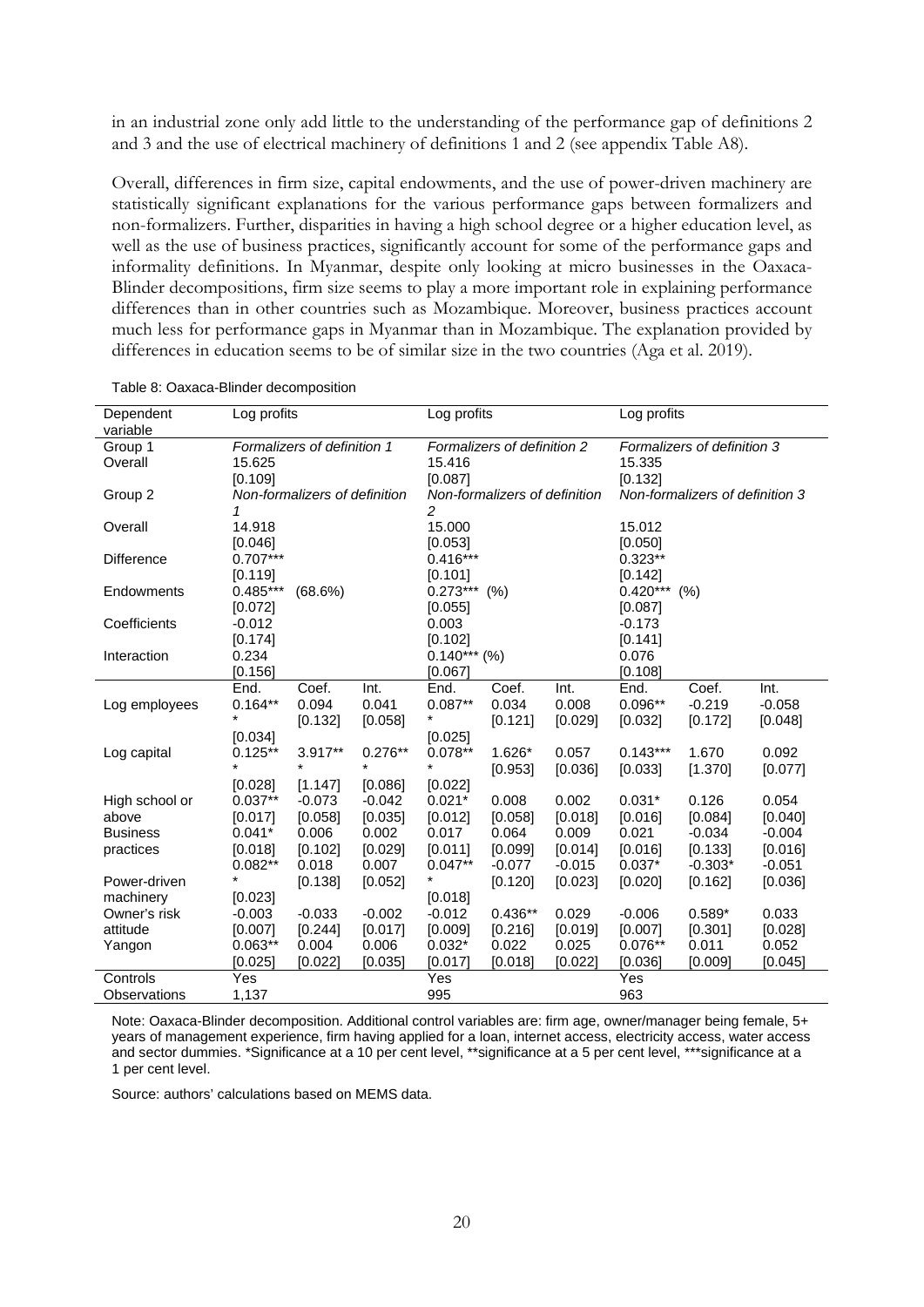#### **9 Conclusion**

In this study, we used a novel firm-panel data set from Myanmar. Particularly, we investigated the association between informality and firm performance with reference to three different informality definitions. This approach allowed us to establish whether different informality concepts have different implications for the results. We find that this is the case. When looking at the first definition, reflected in a traditional binary dummy and based on whether a firm pays taxes, we find that formalization increases firm performance. Using the second informality definition, which is an indicator of several government agencies with which an enterprise can enrol, this mostly leads to insignificant results. Formalization is only positively associated with performance if enterprises switch to the two highest degrees (formality+1 or formality+2). This is in line with the positive outcomes of definition 1, which also look at a rather high degree of formality. Lastly, when investigating the association between the registration status of workers and firm performance, we find a few negative results.

Even though we restrict our sample to micro businesses in the Oaxaca-Blinder decompositions, differences in firm size display statistically significant differences for the various performance gaps between formalizers and non-formalizers, independent of the informality definition at hand. The same is valid for disparities in capital intensity and the use of power-driven machinery. Further, having a high-school degree or a higher educational level, as well as the use of business practices, only accounts in a statistically significant way for some of the performance gaps and informality definitions.

In Myanmar, firm size seems among micro businesses to play a more important role in explaining performance differences than in other countries. Moreover, business practices appear to be a less important factor in explaining performance gaps than elsewhere (Aga et al. 2019). Because of the basic nature of the industrial activities in Myanmar, electricity may play such a substantial role that power-driven machinery accounts for a statistically significant difference among firms. The country's economy has been isolated for many decades, the government suppressed all firms that were not state-owned in the 1980s, and access to finance is limited even for the firms with the highest growth potential (Hansen et al. 2019; Odaka 2016; Stokke et al. 2018; World Bank 2019). Consequently, the development of a diverse manufacturing sector did not take off. This suggests that the potential for future progress is large provided appropriate policies are put in place. This also explains why the difference in performance between formal and informal firms in Myanmar is smaller than in other countries.

A caveat is that we studied Myanmar firms during a relatively short period. A recent study on Viet Nam shows that when using a binary informality definition and more than two survey rounds, formalization does not result in an increase in firm performance (McCaig and Nanowski 2019). If we could look at more than two survey rounds, we might draw the same conclusions for our binary definition 1. Moreover, social security benefits have been found to have a positive impact on firm performance but only after several years (Lee and Torm 2017), such that, again, we might get different results if it were possible to observe more than two survey rounds.

Further research is required on the effects of formalization on firm performance. There are many programmes around the world that aim to formalize informal enterprises with potentially significant consequences, and some studies show that the outcomes of formalization may not be as positive as initially expected. Further, many different definitions of informality are used in the literature. This means that it is difficult, if not impossible, to draw at this stage a general conclusion about the overall effects of formalization of enterprises. It may be the case that formalization is only associated with positive outcomes when it happens to high (in)formality categories, including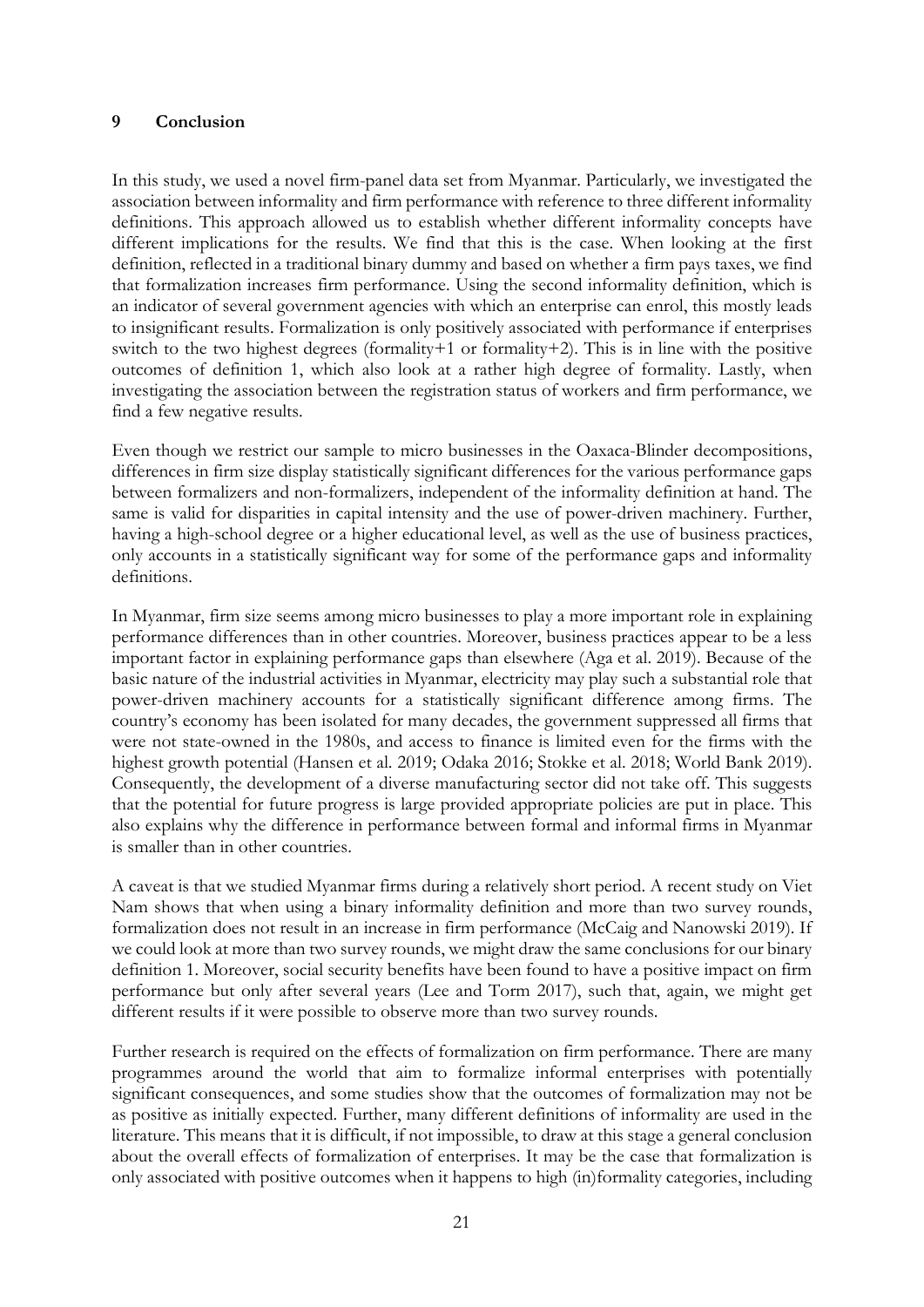tax payment, and less so when switching takes place for lower categories. A harmonization of the different definitions should be aimed at and include several informality categories. Further, a sole focus on formalization of informal enterprises does not seem to be sufficient because it neglects the heterogeneity of informality. More holistic approaches appear to be more appropriate with a view of supporting the livelihoods of informal entrepreneurs and workers.

#### **References**

- Aga, G.A., F.M.L. Campos, A. Conconi, E.A.R. Davies, and C. Geginat (2019). *Informal Firms in Mozambique : Status and Potential*. Report No. 138991. Washington, DC: World Bank. Available at: [http://documents1.worldbank.org/curated/en/275211562775522380/pdf/Informal-Firms-in-](http://documents1.worldbank.org/curated/en/275211562775522380/pdf/Informal-Firms-in-Mozambique-Status-and-Potential.pdf)[Mozambique-Status-and-Potential.pdf](http://documents1.worldbank.org/curated/en/275211562775522380/pdf/Informal-Firms-in-Mozambique-Status-and-Potential.pdf) (accessed 27 July 2020).
- Ahmad, Z., M.A. Abdullah, and S. Roslan (2012). 'Capital Structure Effect on Firms Performance: Focusing on Consumers and Industrials Sectors on Malaysian Firms'. *International Review of Business Research Papers*, 8(5): 137–55. Available at: [https://www.researchgate.net/profile/Zuraidah\\_Ahmad4/publication/265350012\\_Capital\\_Structur](https://www.researchgate.net/profile/Zuraidah_Ahmad4/publication/265350012_Capital_Structure_Effect_on_Firms_Performance_Focusing_on_Consumers_and_Industrials_Sectors_on_Malaysian_Firms/links/561e613408aec7945a26338d.pdf) [e\\_Effect\\_on\\_Firms\\_Performance\\_Focusing\\_on\\_Consumers\\_and\\_Industrials\\_Sectors\\_on\\_Malaysia](https://www.researchgate.net/profile/Zuraidah_Ahmad4/publication/265350012_Capital_Structure_Effect_on_Firms_Performance_Focusing_on_Consumers_and_Industrials_Sectors_on_Malaysian_Firms/links/561e613408aec7945a26338d.pdf) [n\\_Firms/links/561e613408aec7945a26338d.pdf](https://www.researchgate.net/profile/Zuraidah_Ahmad4/publication/265350012_Capital_Structure_Effect_on_Firms_Performance_Focusing_on_Consumers_and_Industrials_Sectors_on_Malaysian_Firms/links/561e613408aec7945a26338d.pdf) (accessed 27 July 2020).
- Amin, M. (2016). *Informal Firms in Myanmar*. Report No. 111251. Washington, DC: World Bank. Available at: [https://documents.worldbank.org/en/publication/documents](https://documents.worldbank.org/en/publication/documents-reports/documentdetail/316021505124090369/informal-firms-in-myanmar)[reports/documentdetail/316021505124090369/informal-firms-in-myanmar](https://documents.worldbank.org/en/publication/documents-reports/documentdetail/316021505124090369/informal-firms-in-myanmar) (accessed 27 July 2020).
- Benjamin, N.C., and A.A. Mbaye (2012). *The Informal Sector in Francophone Africa: Firm Size, Productivity, and Institutions.* Africa Development Forum. Washington, DC: World Bank. Available at: <https://openknowledge.worldbank.org/handle/10986/9364> (accessed 28 July 2020).
- Berkel, H., M. Cardona, H. Hansen, J. Rand, P. Castro Rodriguez, N. Trifkovic, E. de Witte, H. Zille, K. Swe Latt, and F. Tarp (2018). *Myanmar Micro, Small, and Medium Enterprise Survey 2017: Descriptive Report.* Helsinki: UNU-WIDER, University of Copenhagen, Central Statistical Organization. Available at: [https://www.wider.unu.edu/publication/myanmar-micro-small-and-medium-enterprise-survey-](https://www.wider.unu.edu/publication/myanmar-micro-small-and-medium-enterprise-survey-2017)[2017](https://www.wider.unu.edu/publication/myanmar-micro-small-and-medium-enterprise-survey-2017) (accessed 28 July 2020).
- Boermans, M.A., and D. Willebrands (2017). 'Entrepreneurship, Risk Perception and Firm Performance'. *International Journal of Entrepreneurship and Small Business*, 31(4): 557–69. <https://doi.org/10.1504/IJESB.2017.085426>
- Boly, A. (2015). *On the Benefits of Formalization: Panel Evidence from Vietnam*. WIDER Working Paper 2015/083. Helsinki: UNU-WIDER.<https://doi.org/10.35188/UNU-WIDER/2015/923-7>
- CSO (2018). 'Myanmar Statistical Yearbook 2018'. Available at: <https://www.csostat.gov.mm/PublicationAndRelease/StatisticalYearbook> (accessed 28 July 2020).
- Danquah, M., S. Schotte, and K. Sen (2019). *Informal Work in Sub-Saharan Africa. Dead End or Steppingstone?* WIDER Working Paper 2019/107. Helsinki: UNU-WIDER. [https://doi.org/10.35188/UNU-](https://doi.org/10.35188/UNU-WIDER/2019/743-9)[WIDER/2019/743-9](https://doi.org/10.35188/UNU-WIDER/2019/743-9)
- Daymonti, T.N., and P.J. Andrisani (1984). 'Job Preferences, College Major, and the Gender Gap in Earnings'. *Journal of Human Resources*, 19(3): 408–28. Available at: <https://www.jstor.org/stable/pdf/145880.pdf> (accessed 28 July 2020).
- De Castro, J.O., S. Khavul, and G.D. Bruton (2014). 'Shades of Grey: How do Informal Firms Navigate Between Macro and Meso Institutional Environments'? *Strategic Entrepreneurship Journal*, 8(1): 75–94. <https://doi.org/10.1002/sej.1172>
- de Mel, S., D. McKenzie, and C. Woodruff (2010). 'Who are the Microenterprise Owners? Evidence from Sri Lanka on Tokman Versus De Soto'. In J. Lerner and A. Schoar (eds), *International Differences in*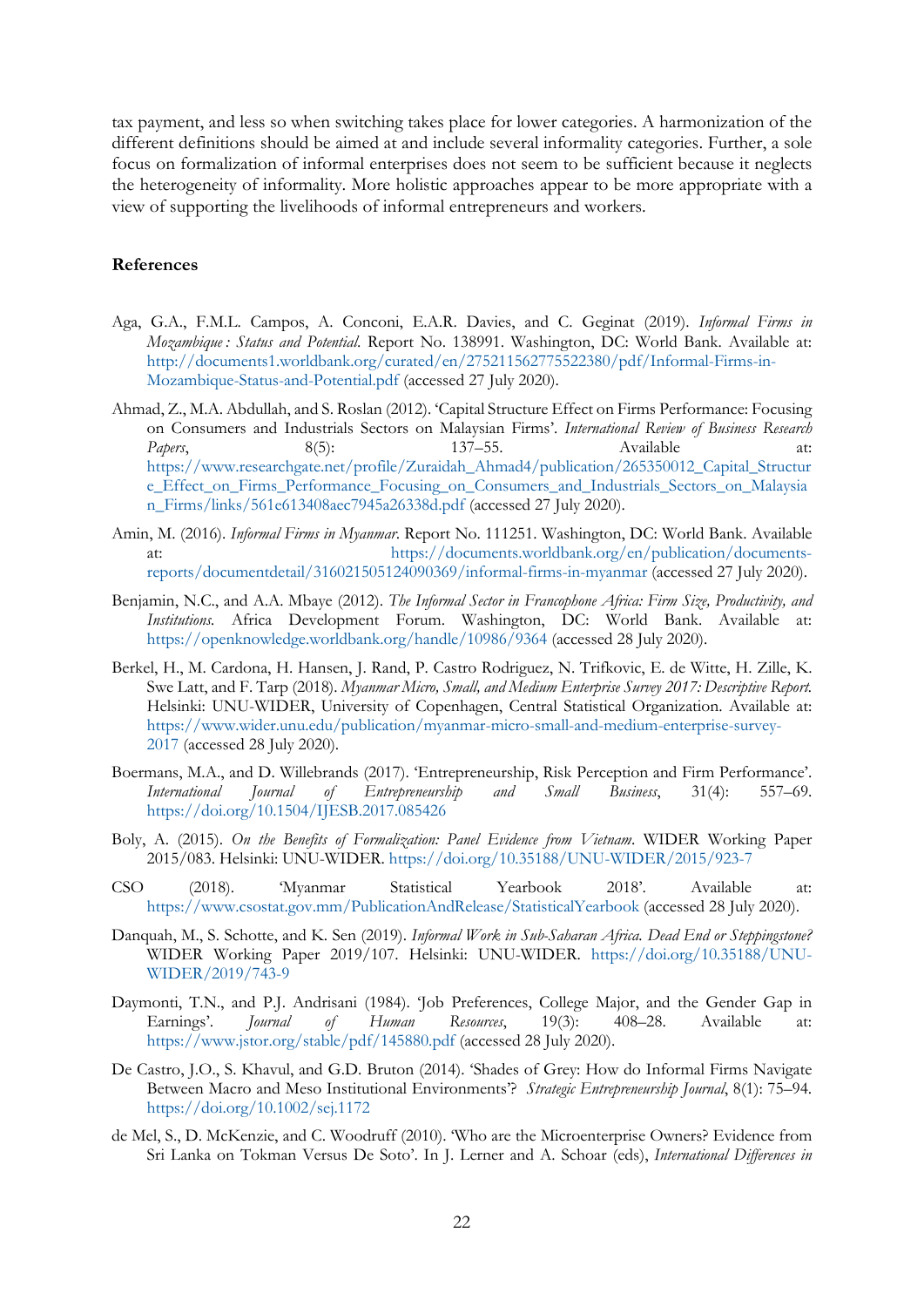*Entrepreneurship*. Chicago: University of Chicago Press. Available at: <https://www.nber.org/books/lern08-2> (accessed 28 July 2020).

- Demenet, A. (2016). *Insights into a Predominant and Dynamic Informal Sector : The Case of Vietnam*. Paris: PSL Research University. Available at:<https://tel.archives-ouvertes.fr/tel-01587795/document> (accessed 28 July 2020).
- Diao, X., J. Kweka, and M. McMillan (2018). 'Small Firms, Structural Change and Labor Productivity Growth in Africa: Evidence from Tanzania'. *World Devevelopment*, 105: 400–15. <https://doi.org/10.1016/j.worlddev.2017.12.016>
- Diaz, J.J., J. Chacaltana, I.P. Rigolini, and C. Ruiz (2018). *Pathways to Formalization: Going Beyond the Formality Dichotomy—The Case of Peru*. Policy Research Working Paper No. 8551. Washington, DC: World Bank. Available at:<https://openknowledge.worldbank.org/handle/10986/30241?show=full> (accessed 28 July 2020).
- Fowowe, B. (2017). 'Access to Finance and Firm Performance: Evidence from African Countries'. *Review of Development Finance*, 7(1): 6–17.<https://doi.org/10.1016/j.rdf.2017.01.006>
- Grimm, M., R. Hartwig, and J. Lay (2013). 'Electricity Access and the Performance of Micro and Small Enterprises: Evidence from West Africa'. *The European Journal of Development Research*, (25): 815–29. <https://doi.org/10.1057/ejdr.2013.16>
- Guha-Khasnobis, B., R. Kanbur, and E. Ostrom (2006). 'Beyond Formality and Informality'. In B. Guha-Khasnobis, R. Kanbur, and E. Ostrom (eds), *Linking the Formal and Informal Economy: Concepts and Policies*. Oxford: Oxford Scholarship Online.
- Hamori, M., and B. Koyuncu (2015). 'Experience Matters? The Impact of Prior CEO Experience on Firm Performance'. *Human Resource Management*, 54(1): 23–44.<https://doi.org/10.1002/hrm.21617>
- Hansen, H., J. Rand, F. Tarp, and N. Trifkovic (2019). *Managerial Attributes and Enterprise Access to Formal Credit in Myanmar*. WIDER Working Paper 2019/20. Helsinki: UNU-WIDER. <https://doi.org/10.35188/UNU-WIDER/2019/654-8>
- Hansen, H., B. Sørensen, S. McGill, B. Gibertini, N. Trifkovic, J. Rand, and F. Tarp (2020). *Myanmar Micro, Small and Medium Enterprise Survey 2019: Descriptive Report*. Helsinki: UNU-WIDER, University of Copenhagen, Central Statistical Organization. Available at: [https://www.wider.unu.edu/publication/myanmar-micro-small-and-medium-enterprise-survey-](https://www.wider.unu.edu/publication/myanmar-micro-small-and-medium-enterprise-survey-2019)[2019](https://www.wider.unu.edu/publication/myanmar-micro-small-and-medium-enterprise-survey-2019) (accessed: 28 July 2020).
- ILO (2018). 'Women and Men in the Informal Economy: A Statistical Picture'. Report (Third Edition). Available at: [https://www.ilo.org/global/publications/books/WCMS\\_626831/lang--en/index.htm](https://www.ilo.org/global/publications/books/WCMS_626831/lang--en/index.htm) (accessed 28 July 2020).
- ILO (2007). 'The Informal Economy, For Debate and Guidance'. Report by the Committee on Employment and Social Policy. Available at: [https://www.ilo.org/wcmsp5/groups/public/--](https://www.ilo.org/wcmsp5/groups/public/---ed_norm/---relconf/documents/meetingdocument/wcms_gb_298_esp_4_en.pdf) [ed\\_norm/---relconf/documents/meetingdocument/wcms\\_gb\\_298\\_esp\\_4\\_en.pdf](https://www.ilo.org/wcmsp5/groups/public/---ed_norm/---relconf/documents/meetingdocument/wcms_gb_298_esp_4_en.pdf) (accessed: 28 July 2020).
- Islam, A., and M. Hyland (2018). 'The Drivers and Impacts of Water Infrastructure Reliability—A Global Analysis of Manufacturing Firms'. *Ecological Economics*, 163: 143–57. <https://doi.org/10.1016/j.ecolecon.2019.04.024>
- Jann, B. (2008). 'The Blinder–Oaxaca Decomposition for Linear Regression Models'. *The Stata Journal*, 8(4): 453–79.<https://doi.org/10.1177/1536867X0800800401>
- Jones, F.L., and J. Kelley (1984). 'Decomposing Differences Between Groups: A Cautionary Note on Measuring Discrimination'. *Sociological Methods and Research*, 12(3). <https://doi.org/10.1177/0049124184012003004>
- Lee, S., and N. Torm (2017). 'Social Security and Firm Performance: The Case of Vietnamese SMEs'. *International Labour Review*, 156(2): 185–212.<https://doi.org/10.1111/j.1564-913X.2015.00054.x>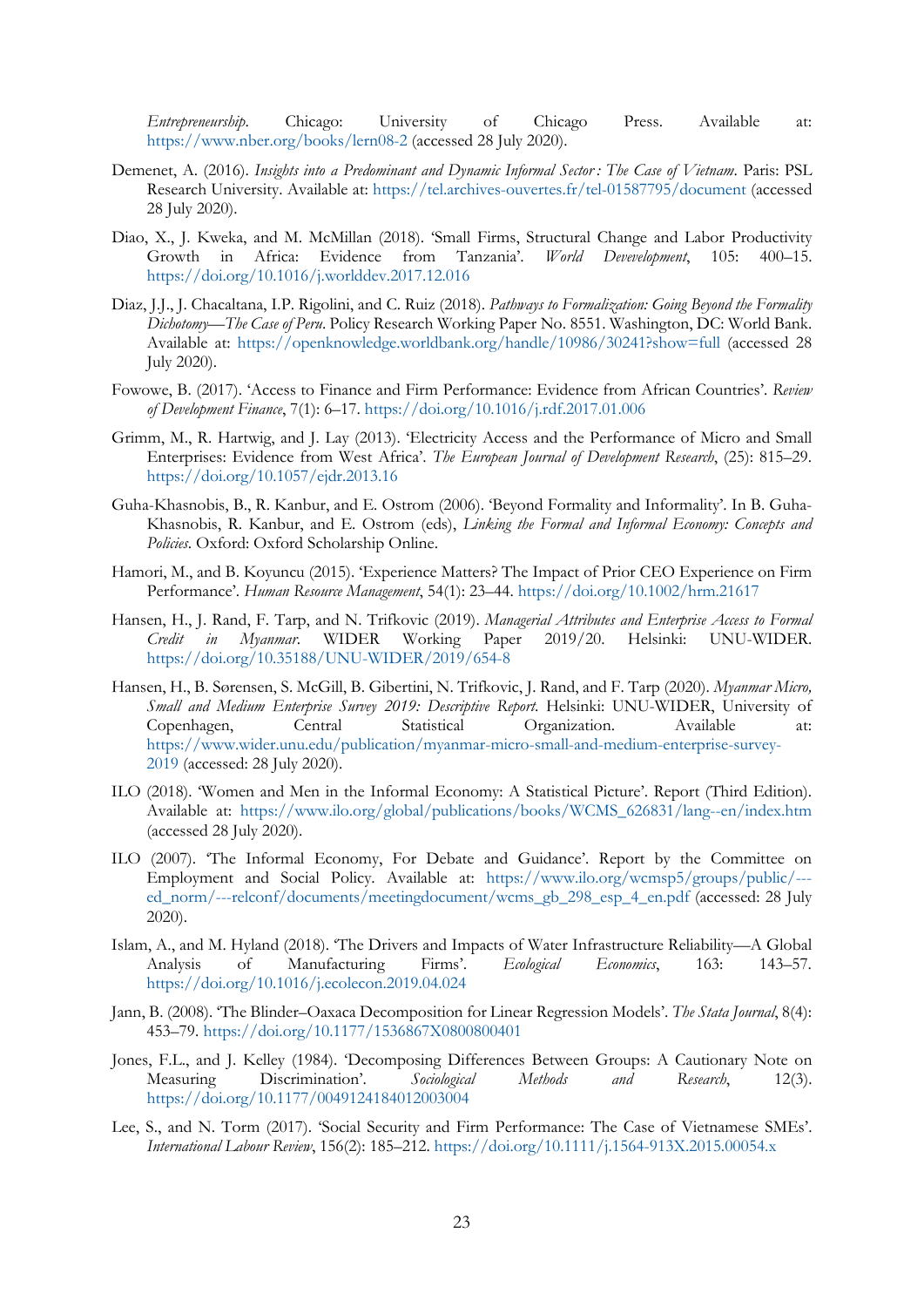- Lindell, I. (2010). 'Introduction : The Changing Politics of Informality—Collective Organizing, Alliances and Scales of Engagement'. In I. Lindell (eds), *Africa's Informal Workers. Collective Agency, Alliances and Transnational Organizing in Urban Africa*. London: Zed Books.
- Martínez-Zarcoso, I. (2017). *Gender Gap in Entrepreneurship and Firm Performance in Developing Countries.* Working Paper 2017/14. Castellón: Universitat Jaume I. Available at: [http://www.doctreballeco.uji.es/wpficheros/Martinez\\_14\\_2017.pdf](http://www.doctreballeco.uji.es/wpficheros/Martinez_14_2017.pdf) (accessed 7 December 2020).
- McCaig, B., and J. Nanowski (2019). 'Business Formalisation in Vietnam'. *Journal of Development Studies*, 55(5): 805–21.<https://doi.org/10.1080/00220388.2018.1475646>
- McKenzie, D., and Y.S. Sakho (2010). 'The Impact of Formality on Firm Profitability'. *Journal of Development Economics,* 91(1): 15–24.<https://doi.org/10.1016/j.jdeveco.2009.02.003>
- McKenzie, D., and C. Woodruff (2015). *Business Practices in Small Firms in Developing Countries*. Working Paper No 21505. Cambridge: National Bureau of Economic Research.<https://doi.org/10.3386/w21505>
- Medina, L., and F. Schneider (2018). *Shadow Economies Around the World: What Did We Learn Over the Last 20 Years?* IMF Working Paper No. 18/17. Available at: [https://www.imf.org/en/Publications/WP/Issues/2018/01/25/Shadow-Economies-Around-the-](https://www.imf.org/en/Publications/WP/Issues/2018/01/25/Shadow-Economies-Around-the-World-What-Did-We-Learn-Over-the-Last-20-Years-45583)[World-What-Did-We-Learn-Over-the-Last-20-Years-45583](https://www.imf.org/en/Publications/WP/Issues/2018/01/25/Shadow-Economies-Around-the-World-What-Did-We-Learn-Over-the-Last-20-Years-45583) (accessed 28 July 2020).
- Medvedev, D., and A.M. Oviedo Silva (2015). 'Informality and Profitability: Evidence from a New Firm<br>Survey in Ecuador'. *Journal of Development Studies*, 52(3): 1–25. Survey in Ecuador'. *Journal of Development Studies*, 52(3): 1–25. <https://doi.org/10.1080/00220388.2015.1046442>
- Nelson, E.G., and E.J. De Bruijn (2005). 'The Voluntary Formalization of Enterprises in a Developing Economy—The Case of Tanzania'. *Journal of International Development*, 17(4): 575–93. <https://doi.org/10.1002/jid.1176>
- Odaka, K. (2016). 'A New Light to Shine? Historical Legacies and Prospects for Myanmar's Economy'. In K. Odaka (ed), *The Myanmar Economy: Its Past, Present and Prospects*. Tokyo: Springer.
- OECD (2013). *Multi-Dimensional Review of Myanmar*. Volume 1. Initial Assessment. Paris: OECD Publishing. <https://dx.doi.org/10.1787/9789264202085-en>

Osunsan, O.K., J. Nowak, E. Mabonga, S. Pule, A.R. Kibirige, and J.B. Baliruno (2015). 'Firm Age and Performance in Kampala, Uganda: A Selection of Small Business Enterprises'. *International Journal of Academic Research in Business and Social Sciences*, 5(4): 412–22. Available at: [http://hrmars.com/hrmars\\_papers/Firm\\_Age\\_and\\_Performance\\_in\\_Kampala,\\_Uganda\\_A\\_Selection\\_of](http://hrmars.com/hrmars_papers/Firm_Age_and_Performance_in_Kampala,_Uganda_A_Selection_of_Small_Business_Enterprises.pdf) [\\_Small\\_Business\\_Enterprises.pdf](http://hrmars.com/hrmars_papers/Firm_Age_and_Performance_in_Kampala,_Uganda_A_Selection_of_Small_Business_Enterprises.pdf) (accessed 29 July 2020).

- Paunov, C., and V. Rollo (2015). 'Overcoming Obstacles: The Internet's Contribution to Firm Development'. *World Bank Economic Review*, 29(1): 192–204.<https://doi.org/10.1093/wber/lhv010>
- Perry, G.E., W.F. Maloney, O.S. Arias, P. Fajnzylber, A.D. Mason, J. Saavedra-Chanduvi, and M. Bosch (2007). *Informality: Exit and Exclusion*. Washington, DC: World Bank. Available at: <https://openknowledge.worldbank.org/handle/10986/6730> (accessed 28 July 2020).
- Porta, R.L., and A. Shleifer (2008). *The Unofficial Economy and Economic Development*. Working Paper 14520. Cambridge: National Bureau of Economic Research.<https://doi.org/10.3386/w14520>
- Rand, J., and N. Torm (2012). 'The Benefits of Formalization: Evidence from Vietnamese Manufacturing SMEs'. *World Development*, 40(5): 983–98[. https://doi.org/10.1016/j.worlddev.2011.09.004](https://doi.org/10.1016/j.worlddev.2011.09.004)
- Shahid, M.S., C.C. Williams, and A. Martinez (2020). 'Beyond the Formal/Informal Enterprise Dualism: Explaining the Level of (In)formality of Entrepreneurs'. *International Journal of Entrepreneurship and Innovation*, 21(3): 191–205.<https://doi.org/10.1177/1465750319896928>
- Sharma, S. (2014). 'Benefits of a Registration Policy for Microenterprise Performance in India'. *Small Business Economics*, 42: 153–64.<https://doi.org/10.1007/s11187-013-9475-y>
- Stifel, D.C., and E. Thorbecke (2003). 'A Dual-Dual CGE Model of an Archetype African Economy: Trade Reform, Migration and Poverty'. *Journal of Policy Modeling*, 25(3): 207–35. [https://doi.org/10.1016/S0161-8938\(03\)00014-0](https://doi.org/10.1016/S0161-8938(03)00014-0)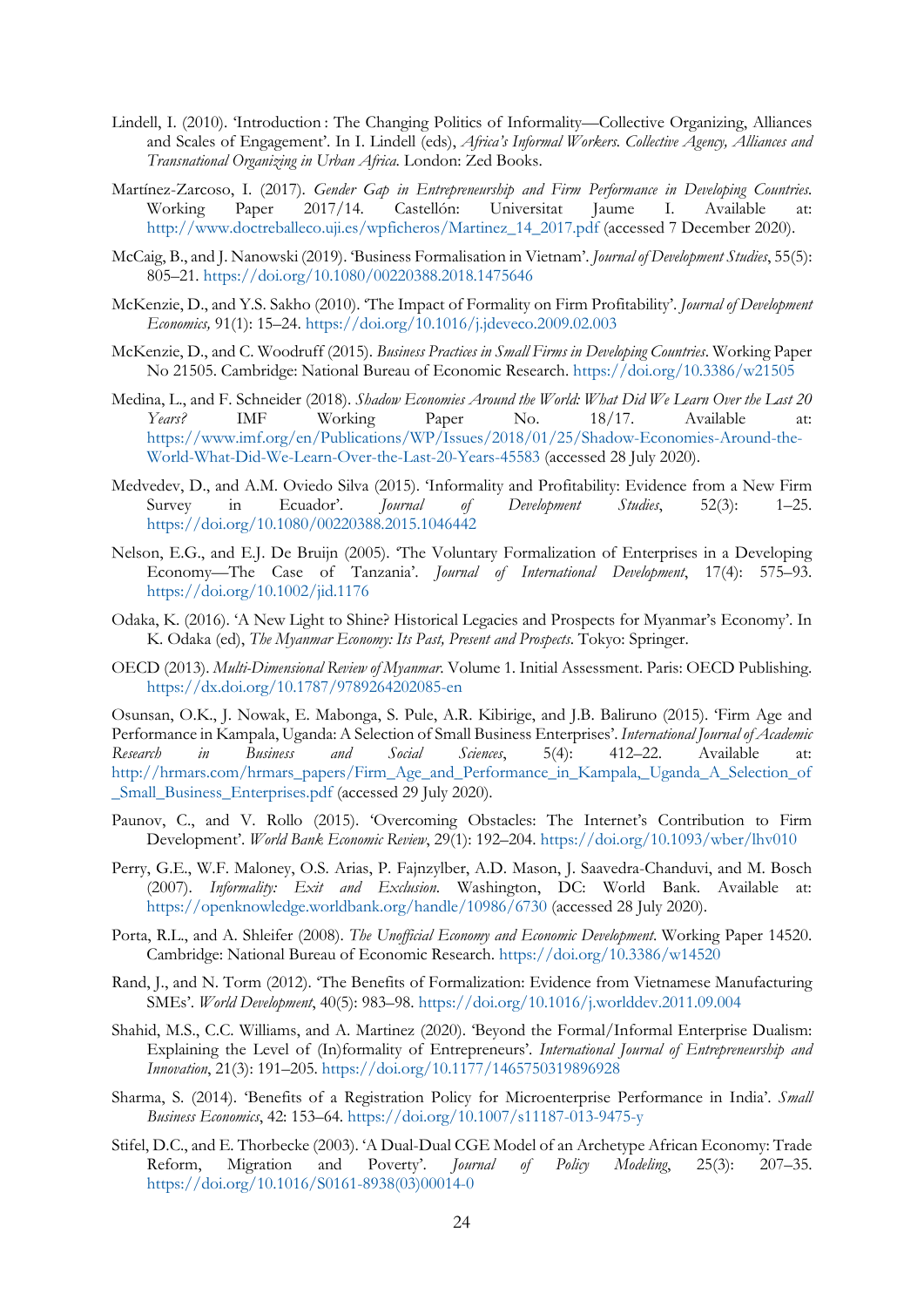- Stokke, K., R. Vakulchuk, and I. Øverland (2018). 'Myanmar: A Political Economy Analysis'. Oslo: Norwegian Institute of International Affairs. Available at: [https://reliefweb.int/sites/reliefweb.int/files/resources/Myanmar\\_-](https://reliefweb.int/sites/reliefweb.int/files/resources/Myanmar_-_A_Political_Economy_Analysis_-_Norwegian_Institute_of_International_Affairs_2018.pdf) [\\_A\\_Political\\_Economy\\_Analysis\\_-\\_Norwegian\\_Institute\\_of\\_International\\_Affairs\\_2018.pdf](https://reliefweb.int/sites/reliefweb.int/files/resources/Myanmar_-_A_Political_Economy_Analysis_-_Norwegian_Institute_of_International_Affairs_2018.pdf) (accessed 28 July 2020).
- Szirmai, A. (2009). *Is Manufacturing Still the Main Engine of Growth in Developing Countries?* Helsinki: UNU-WIDER. Available at: [https://www.wider.unu.edu/publication/manufacturing-still-main-engine](https://www.wider.unu.edu/publication/manufacturing-still-main-engine-growth-developing-countries)[growth-developing-countries](https://www.wider.unu.edu/publication/manufacturing-still-main-engine-growth-developing-countries) (accessed 28 July 2020).
- Tybout, J.R. (2000). 'Manufacturing Firms in Developing Countries: How Well Do They Do, and Why?' *Journal of Economic Literature*, 38(1): 11–44.<https://doi.org/10.1257/jel.38.1.11>
- Williams, C.C., and M.S. Shahid (2016). 'Informal Entrepreneurship and Institutional Theory: Explaining the Varying Degrees of (In)formalization of Entrepreneurs in Pakistan'. *Entrepreneurship and Regional Development*, 28(1-2): 1–25.<https://doi.org/10.1080/08985626.2014.963889>
- Winsborough, H.H., and P. Dickinson (1971). *Components of Negro-White Income Differences*. Wisconsin: University of Wisconsin. Available at: [http://www.asasrms.org/Proceedings/y1971/Components%20Of%20Negro-](http://www.asasrms.org/Proceedings/y1971/Components%20Of%20Negro-White%20Income%20Differences.pdf)[White%20Income%20Differences.pdf](http://www.asasrms.org/Proceedings/y1971/Components%20Of%20Negro-White%20Income%20Differences.pdf) (accessed 28 July 2020).
- World Bank (2019). *Myanmar—Economic Transition amid Conflict*. Report No. 143563. Washington, DC: World Bank. Bank. Available at: [http://documents1.worldbank.org/curated/en/507421574785059413/pdf/Myanmar-Economic-](http://documents1.worldbank.org/curated/en/507421574785059413/pdf/Myanmar-Economic-Transition-amid-Conflict.pdf)[Transition-amid-Conflict.pdf](http://documents1.worldbank.org/curated/en/507421574785059413/pdf/Myanmar-Economic-Transition-amid-Conflict.pdf) (accessed 27 July 2020).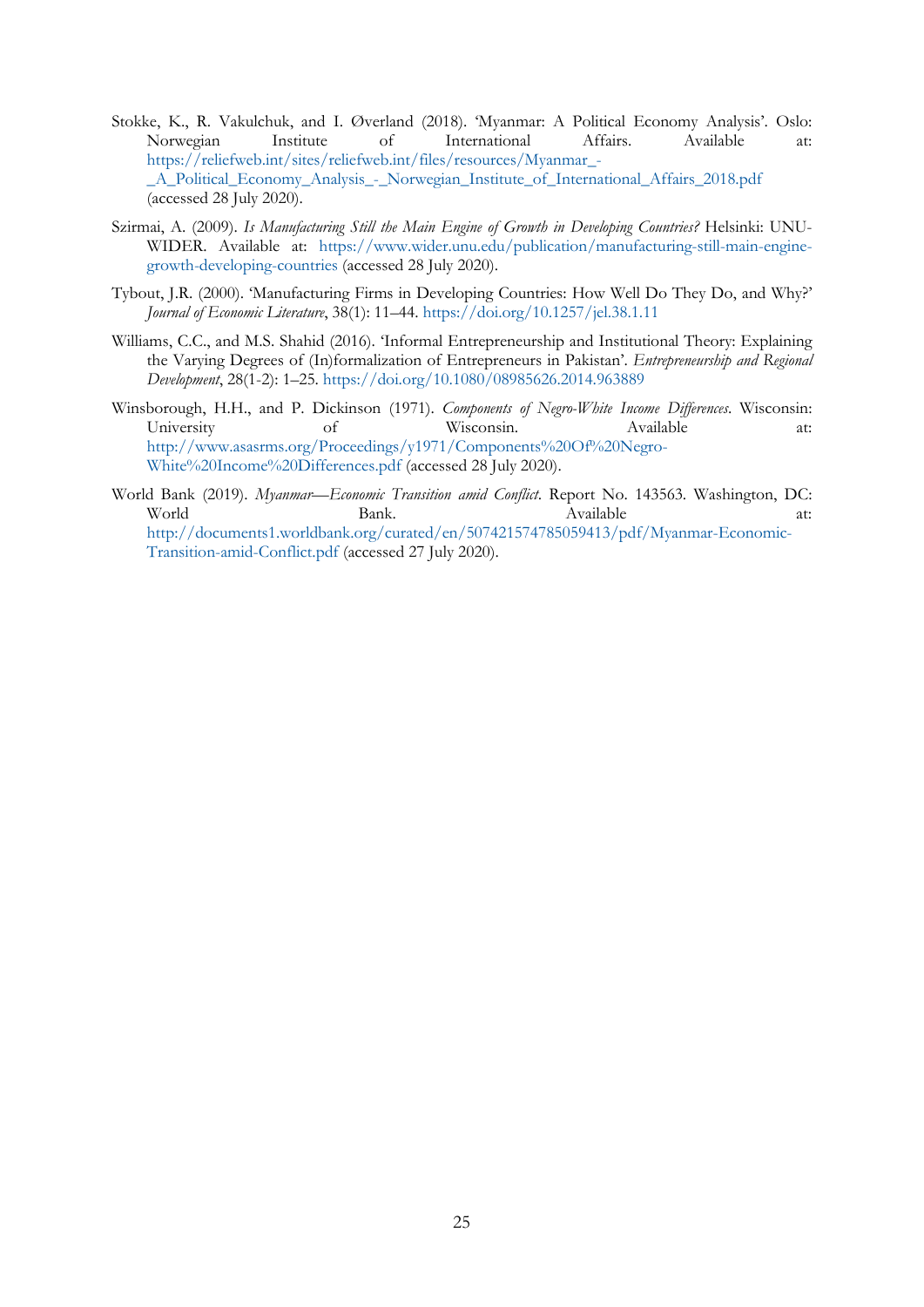# **Appendix**

| Dependent<br>variable<br>Sample | (1)<br>Log VA<br>Definition | (2)<br>Log VA<br>Definition | (3)<br>Log VA<br>Definition<br>1 (only | (4)<br>Log VA<br>Definition 2 | (5)<br>Log VA<br>Definition 2<br>(only micro) | (7)<br>Log VA<br>Definition 3 | (8)<br>Log VA<br>Definition 3<br>(only micro) |
|---------------------------------|-----------------------------|-----------------------------|----------------------------------------|-------------------------------|-----------------------------------------------|-------------------------------|-----------------------------------------------|
| (In)formality                   | $0.323***$                  | $0.238***$                  | micro)<br>$0.302**$                    | $-0.006$                      | 0.015                                         | $-0.134**$                    | $-0.108$                                      |
| index                           | [0.098]                     | [0.102]                     | [0.119]                                | [0.038]                       | [0.042]                                       | [0.064]                       | [0.072]                                       |
| Log labour                      |                             | $0.462***$                  | $0.423***$                             | $0.478***$                    | $0.434***$                                    | $0.485***$                    | $0.443***$                                    |
|                                 |                             | [0.072]                     | [0.076]                                | [0.072]                       | [0.076]                                       | [0.072]                       | [0.076]                                       |
| Log capital                     |                             | $0.086***$                  | $0.056**$                              | $0.089***$                    | $0.059**$                                     | $0.088***$                    | $0.057**$                                     |
|                                 |                             | [0.028]                     | [0.028]                                | [0.028]                       | [0.028]                                       | [0.029]                       | [0.028]                                       |
| <b>Business</b>                 |                             | $0.025***$                  | $0.031***$                             | $0.025**$                     | $0.031***$                                    | $0.028***$                    | $0.033***$                                    |
| practices                       |                             | [0.010]                     | [0.010]                                | [0.010]                       | [0.010]                                       | [0.010]                       | [0.010]                                       |
| Power-driven                    |                             | 0.128                       | $0.173*$                               | 0.127                         | $0.179*$                                      | 0.119                         | $0.169*$                                      |
| machinery                       |                             | [0.098]                     | [0.100]                                | [0.099]                       | [0.103]                                       | [0.099]                       | [0.102]                                       |
| Year dummies                    | Yes                         | Yes                         | Yes                                    | <b>Yes</b>                    | Yes                                           | Yes                           | Yes                                           |
| Other controls                  | No                          | Yes                         | Yes                                    | Yes                           | Yes                                           | Yes                           | Yes                                           |
| <b>Observations</b>             | 1,916                       | 1,696                       | 1,420                                  | 1,696                         | 1,409                                         | 1,696                         | 1,420                                         |
| R <sup>2</sup>                  | 0.05                        | 0.15                        | 0.14                                   | 0.14                          | 0.31                                          | 0.14                          | 0.14                                          |

Table A1: Formalization and value added

Note: fixed-effects estimates on the balanced panel with robust standard errors in parentheses. Control variables: firm age, owner/manager being female, 5+ years of management experience, high school degree, having applied for a loan, internet access, electricity access, water access, and owner's risk attitude. \*Significance at a 10 per cent level, \*\*significance at a 5 per cent level, \*\*\*significance at a 1 per cent level.

Source: authors' calculations based on MEMS data.

| Dependent           | (1)          | (2)          | (3)          | (4)          | (5)          | (6)          |
|---------------------|--------------|--------------|--------------|--------------|--------------|--------------|
| variable            | Log costs    | Log costs    | Log costs    | Log costs    | Log costs    | Log costs    |
| Sample              | Definition 1 | Definition 1 | Definition 2 | Definition 2 | Definition 3 | Definition 3 |
|                     |              | (only micro) |              | (only micro) |              | (only micro) |
| (In)formality       | $0.709***$   | $0.669***$   | $0.260***$   | $0.238***$   | 0.013        | 0.008        |
| index               | [0.099]      | [0.115]      | [0.054]      | [0.061]      | [0.066]      | [0.075]      |
| Log sales           | $0.127***$   | $0.128***$   | $0.145***$   | $0.139***$   | $0.145***$   | $0.144***$   |
|                     | [0.046]      | [0.052]      | [0.047]      | [0.054]      | [0.047]      | [0.054]      |
| Log capital         | 0.027        | 0.038        | 0.038        | 0.047        | 0.045        | 0.051        |
|                     | [0.031]      | [0.030]      | [0.031]      | [0.031]      | [0.033]      | [0.032]      |
| Loan                | $0.309**$    | $0.393**$    | $0.337**$    | $0.447**$    | $0.386**$    | $0.478***$   |
|                     | [0.169]      | [0.192]      | [0.172]      | [0.194]      | [0.171]      | [0.191]      |
| Internet            | $0.513**$    | 0.466        | $0.552**$    | 0.476        | $0.532***$   | $0.513*$     |
|                     | [0.194]      | [0.286]      | [0.197]      | [0.296]      | [0.194]      | [0.297]      |
| Year dummies        | Yes          | Yes          | Yes          | Yes          | Yes          | Yes          |
| Other controls      | Yes          | Yes          | Yes          | Yes          | Yes          | Yes          |
| <b>Observations</b> | 1,228        | 981          | 1.228        | 981          | 1,228        | 981          |
| R <sup>2</sup>      | 0.17         | 0.18         | 0.12         | 0.13         | 0.08         | 0.09         |

#### Table A2: Formalization and costs (taxes and fees)

Note: fixed-effects estimates on the balanced panel with robust standard errors in parentheses. Control variables: firm age, owner/manager being female, 5+ years of management experience, high school degree, business practices, use of power-driven machinery, electricity access, water access, and owner's risk attitude. \*Significance at a 10 per cent level, \*\*significance at a 5 per cent level, \*\*\*significance at a 1 per cent level.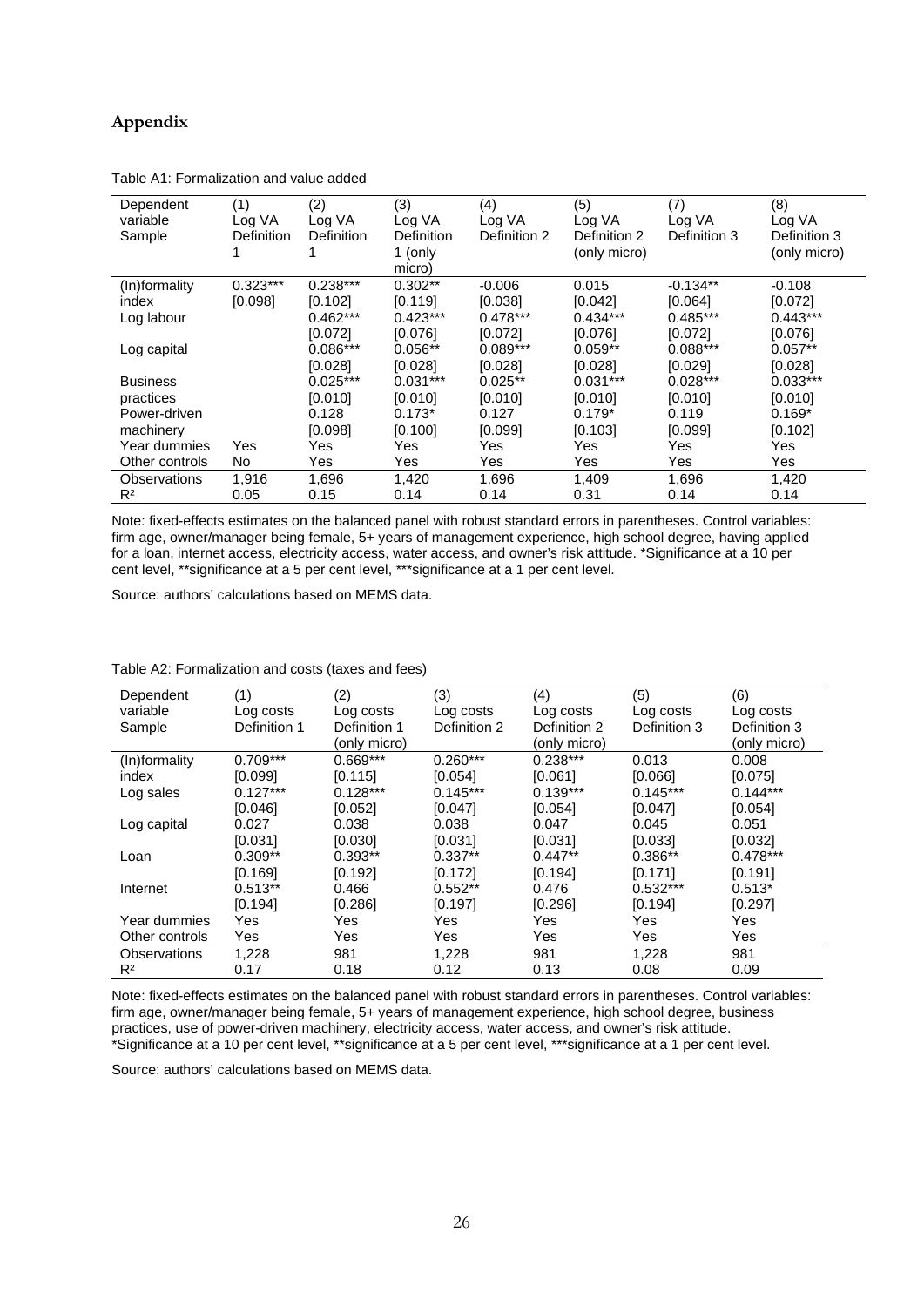Table A3: Definition 2 and costs

| Dependent variable | (2)          | (3)          | (4)          | (5)          | (6)          |
|--------------------|--------------|--------------|--------------|--------------|--------------|
|                    | Log costs    | Log costs    | Log costs    | Log costs    | Log costs    |
| Sample             | Definition 2 | Definition 2 | Definition 2 | Definition 2 | Definition 2 |
|                    |              |              |              | (only micro) | (only micro) |
| Local formality    |              |              |              |              |              |
| National formality | 0.482        |              |              |              |              |
|                    | [0.416]      |              |              |              |              |
| Formality+1        |              | $0.281***$   |              | $0.220**$    |              |
|                    |              | [0.107]      |              | [0.113]      |              |
| Formality+2        |              |              | $0.509***$   |              | $0.520***$   |
|                    |              |              | [0.119]      |              | [0.133]      |
| Log sales          | 0.040        | $0.157***$   | $0.146***$   | $0.141***$   | $0.143***$   |
|                    | [0.095]      | [0.053]      | [0.043]      | [0.058]      | [0.054]      |
| Log capital        | 0.049        | 0.054        | 0.037        | 0.038        | 0.044        |
|                    | [0.060]      | [0.032]      | [0.030]      | [0.033]      | [0.032]      |
| Loan               | 0.504        | $0.379*$     | $0.323**$    | $0.504**$    | $0.436**$    |
|                    | [0.517]      | [0.226]      | [0.159]      | [0.238]      | [0.192]      |
| Internet           | 0.226        | $0.766***$   | $0.607***$   | 0.573        | $0.498*$     |
|                    | [0.873]      | [0.272]      | [0.214]      | [0.374]      | [0.298]      |
| Year dummies       | Yes          | Yes          | Yes          | Yes          | Yes          |
| Other controls     | Yes          | Yes          | Yes          | Yes          | Yes          |
| Observations       | 519          | 1,012        | 1,228        | 875          | 981          |
| $R^2$              | 0.10         | 0.14         | 0.11         | 0.12         | 0.12         |

Note: fixed-effects estimates on the balanced panel with robust standard errors in parentheses. Control variables: firm age, owner/manager being female, 5+ years of management experience, high school degree, business practices, use of power-driven machinery, electricity access, water access, and owner's risk attitude. \*Significance at a 10 per cent level, \*\*significance at a 5 per cent level, \*\*\*significance at a 1 per cent level.

Source: authors' calculations based on MEMS data.

Table A4: Formalization and labour productivity

| Dependent           | (1)          | (2)          | (3)          | (4)          | (5)          | (6)          |
|---------------------|--------------|--------------|--------------|--------------|--------------|--------------|
| variable            | Log LP       | Log LP       | Log LP       | Log LP       | Log LP       | Log LP       |
| Sample              | Definition 1 | Definition 1 | Definition 2 | Definition 2 | Definition 3 | Definition 3 |
|                     |              | (only micro) |              | (only micro) |              | (only micro) |
| (In)formality       | $0.159***$   | $0.157***$   | 0.010        | 0.021        | $-0.061*$    | $-0.032$     |
| index               | [0.051]      | [0.057]      | [0.020]      | [0.022]      | [0.036]      | [0.039]      |
| Log labour          | $-0.169***$  | $-0.200***$  | $-0.158***$  | $-0.193***$  | $-0.153***$  | $-0.188***$  |
|                     | [0.052]      | [0.066]      | [0.052]      | [0.067]      | [0.041]      | [0.049]      |
| Temporary           | $0.017***$   | 0.011        | $0.017***$   | 0.013        | $0.017***$   | 0.012        |
| labour              | [0.006]      | [0.011]      | [0.006]      | [0.011]      | [0.005]      | [0.013]      |
| Log                 | $0.617***$   | $0.624***$   | $0.617***$   | $0.623***$   | $0.617***$   | $0.623***$   |
| intermediate        | [0.027]      | [0.032]      | [0.027]      | [0.032]      | [0.017]      | [0.018]      |
| inputs/employee     |              |              |              |              |              |              |
| Log capital/        | $0.042***$   | $0.028*$     | $0.045***$   | $0.030*$     | $0.046***$   | $0.030*$     |
| employee            | [0.014]      | [0.017]      | [0.014]      | [0.017]      | [0.014]      | [0.016]      |
| <b>Business</b>     | $0.009*$     | $0.013***$   | $0.009*$     | $0.012**$    | $0.010**$    | $0.013**$    |
| practices           | [0.005]      | [0.005]      | [0.005]      | [0.005]      | [0.005]      | [0.005]      |
| Loan                | $0.163*$     | $0.245*$     | $0.175*$     | $0.263**$    | $0.176**$    | $0.258***$   |
|                     | [0.098]      | [0.125]      | [0.099]      | [0.127]      | [0.084]      | [0.098]      |
| Year dummies        | Yes          | Yes          | Yes          | Yes          | Yes          | Yes          |
| Other controls      | Yes          | Yes          | Yes          | Yes          | Yes          | Yes          |
| <b>Observations</b> | 1,686        | 1,408        | 1,686        | 1,408        | 1,686        | 1,408        |
| R <sup>2</sup>      | 0.70         | 0.71         | 0.70         | 0.71         | 0.70         | 0.71         |

Note: fixed-effects estimates on the balanced panel with robust standard errors in parentheses. Control variables: firm age, owner/manager being female, 5+ years of management experience, high school degree, business practices, use of power-driven machinery, electricity access, water access, and owner's risk attitude. \*Significance at a 10 per cent level, \*\*significance at a 5 per cent level, \*\*\*significance at a 1 per cent level.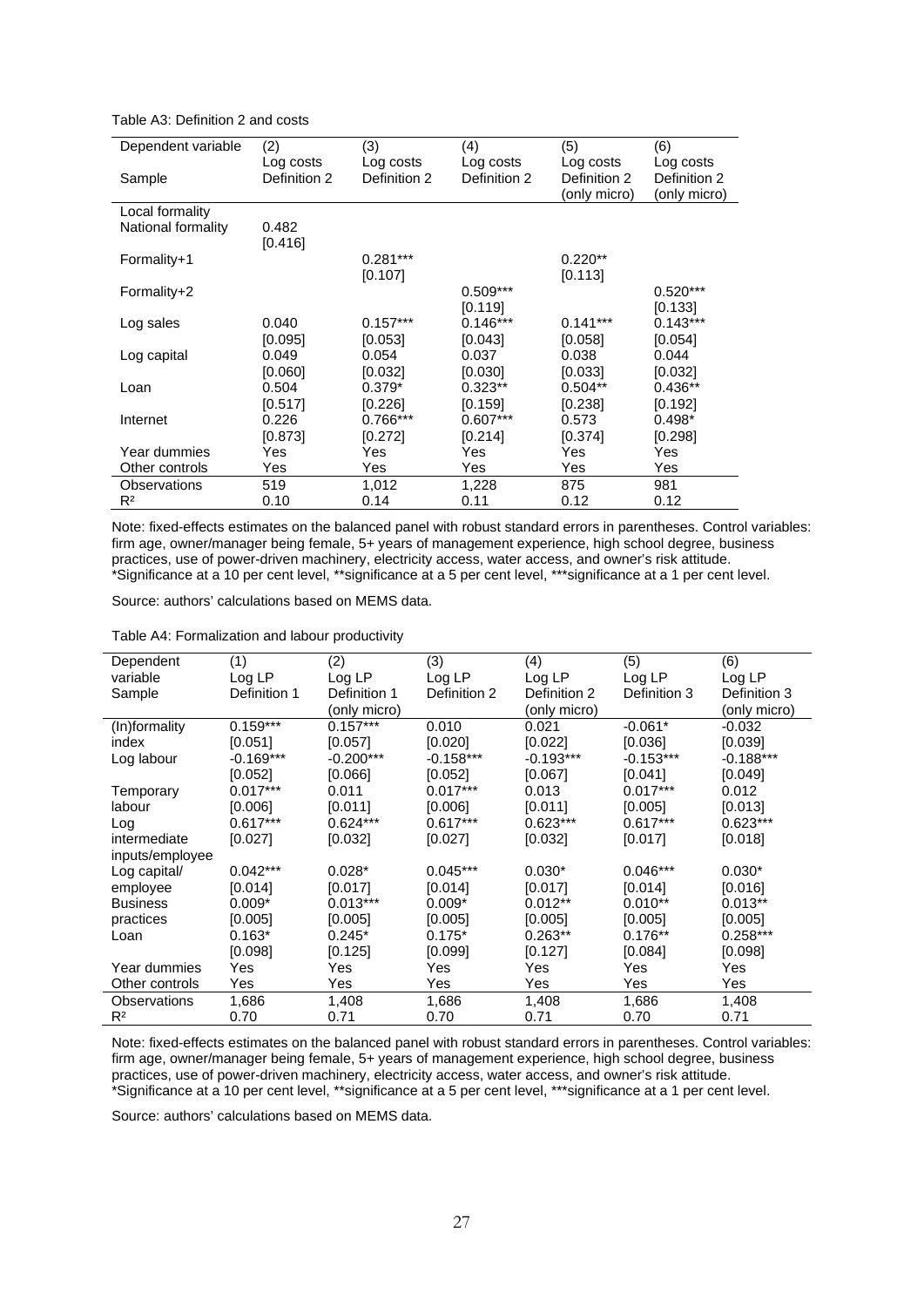| Dependent         | Log labour                      |           |           | Log labour                      |                             |          | Log labour                      |                             |            |  |  |
|-------------------|---------------------------------|-----------|-----------|---------------------------------|-----------------------------|----------|---------------------------------|-----------------------------|------------|--|--|
| variable          |                                 |           |           |                                 |                             |          |                                 |                             |            |  |  |
| Group 1           | Formalizers of definition 1     |           |           |                                 | Formalizers of definition 2 |          |                                 | Formalizers of definition 3 |            |  |  |
| Overall           | 1.095<br>[0.046]                |           |           |                                 | 0.998                       |          |                                 | 0.997                       |            |  |  |
|                   |                                 |           |           | [0.037]                         |                             |          | [0.057]                         |                             |            |  |  |
| Group 2           | Non-formalizers of definition 1 |           |           | Non-formalizers of definition 2 |                             |          | Non-formalizers of definition 3 |                             |            |  |  |
| Overall           | 0.773<br>[0.020]                |           |           | 0.811                           |                             |          | 0.786                           |                             |            |  |  |
|                   |                                 |           |           | [0.024]                         |                             |          | [0.022]                         |                             |            |  |  |
| <b>Difference</b> | $0.321***$                      |           |           |                                 | $0.186***$                  |          |                                 | $0.211***$                  |            |  |  |
|                   | [0.050]                         |           |           | [0.044]                         |                             |          | [0.061]                         |                             |            |  |  |
| Endowments        | $0.239***$ (74.5%)              |           |           | $0.151***$ (81.2%)              |                             |          |                                 | $0.149***$ (70.6%)          |            |  |  |
|                   | [0.034]                         |           |           | [0.027]                         |                             |          | [0.034]                         |                             |            |  |  |
| Coefficients      | $0.260***$ (81.0%)              |           |           | $0.074*$<br>(39.8%)             |                             |          | 0.037                           |                             |            |  |  |
|                   | [0.072]                         |           |           | [0.044]                         |                             |          |                                 | [0.059]                     |            |  |  |
| Interaction       | $-0.177***$ (55.1%)             |           |           | $-0.040$                        |                             |          |                                 | 0.026                       |            |  |  |
|                   | [0.063]                         |           |           | [0.030]                         |                             |          | [0.046]                         |                             |            |  |  |
|                   | End.                            | Coef.     | Int.      | End.                            | Coef.                       | Int.     | End.                            | Coef.                       | Int.       |  |  |
| Log sales         | $0.147***$                      | $-0.681$  | $-0.025$  | $0.101***$                      | 0.299                       | 0.009    | $0.102***$                      | $-1.931$                    | $-0.048**$ |  |  |
|                   | [0.030]                         | [1.360]   | [0.051]   | [0.025]                         | [1.172]                     | [0.035]  | [0.031]                         | [1.521]                     | [0.040]    |  |  |
| Log intermediate  | $-0.042**$                      | 0.368     | 0.016     | $-0.012$                        | $-0.760$                    | $-0.025$ | $-0.025*$                       | 0.124                       | 0.003      |  |  |
| inputs            | [0.017]                         | [1.028]   | [0.045]   | [0.014]                         | [0.855]                     | [0.028]  | [0.014]                         | [1.119]                     | [0.025]    |  |  |
| Log capital       | $0.030***$                      |           | $-0.070*$ | 0.004                           | 0.470                       | 0.017    | 0.015]                          | 1.350**                     | $0.074**$  |  |  |
|                   | [0.011]                         | $1.032**$ | [0.037]   | [0.007]                         | [0.423]                     | [0.016]  | [0.010]                         | [0.586]                     | [0.035]    |  |  |
|                   |                                 | [0.523]   |           |                                 |                             |          |                                 |                             |            |  |  |
| High school or    | $0.019***$                      | $-0.022$  | $-0.013$  | $0.009*$                        | 0.003                       | 0.001    | 0.010                           | 0.049                       | 0.023      |  |  |
| above             | [0.008]                         | [0.025]   | [0.015]   | [0.005]                         | [0.032]                     | [0.008]  | [0.007]                         | [0.034]                     | [0.018]    |  |  |
| <b>Business</b>   | $0.021***$                      | $-0.039$  | $-0.011$  | 0.009                           | $-0.022$                    | $-0.003$ | 0.009                           | 0.009                       | 0.001      |  |  |
| practices         | [0.008]                         | [0.045]   | [0.013]   | [0.006]                         | [0.043]                     | [0.005]  | [0.008]                         | [0.055]                     | [0.005]    |  |  |
|                   |                                 |           |           |                                 |                             |          |                                 |                             |            |  |  |
| Yangon            | $0.035***$                      | $-0.012$  | $-0.023$  | $0.020**$                       | $-0.011$                    | $-0.012$ | 0.020                           | $-0.001$                    | $-0.008$   |  |  |
|                   | [0.012]                         | [0.010]   | [0.019]   | [0.009]                         | [0.009]                     | [0.010]  | [0.015]                         | [0.004]                     | [0.019]    |  |  |
| Wood, paper, &    | $0.015*$                        | $-0.025*$ | $-0.019$  | $-0.002$                        | 0.023                       | $-0.004$ | 0.003                           | $0.044**$                   | 0.010      |  |  |
| printing          | [0.008]                         | [0.014]   | [0.014]   | [0.003]                         | [0.018]                     | [0.006]  | [0.004]                         | [0.021]                     | [0.015]    |  |  |
| Controls          | Yes                             |           |           | Yes<br>Yes                      |                             |          |                                 |                             |            |  |  |
| Observations      | 1,155                           |           |           | 1,011                           |                             |          | 975                             |                             |            |  |  |

Table A5: Oaxaca-Blinder

Note: Oaxaca-Blinder decomposition. Additional control variables are firm age, owner/manager being female, 5+ years of management experience, firm having applied for a loan, use of power-driven machinery, internet access, electricity access, water access, and owner's risk attitude and sector dummies. \*Significance at a 10 per cent level, \*\*significance at a 5 per cent level, \*\*\*significance at a 1 per cent level.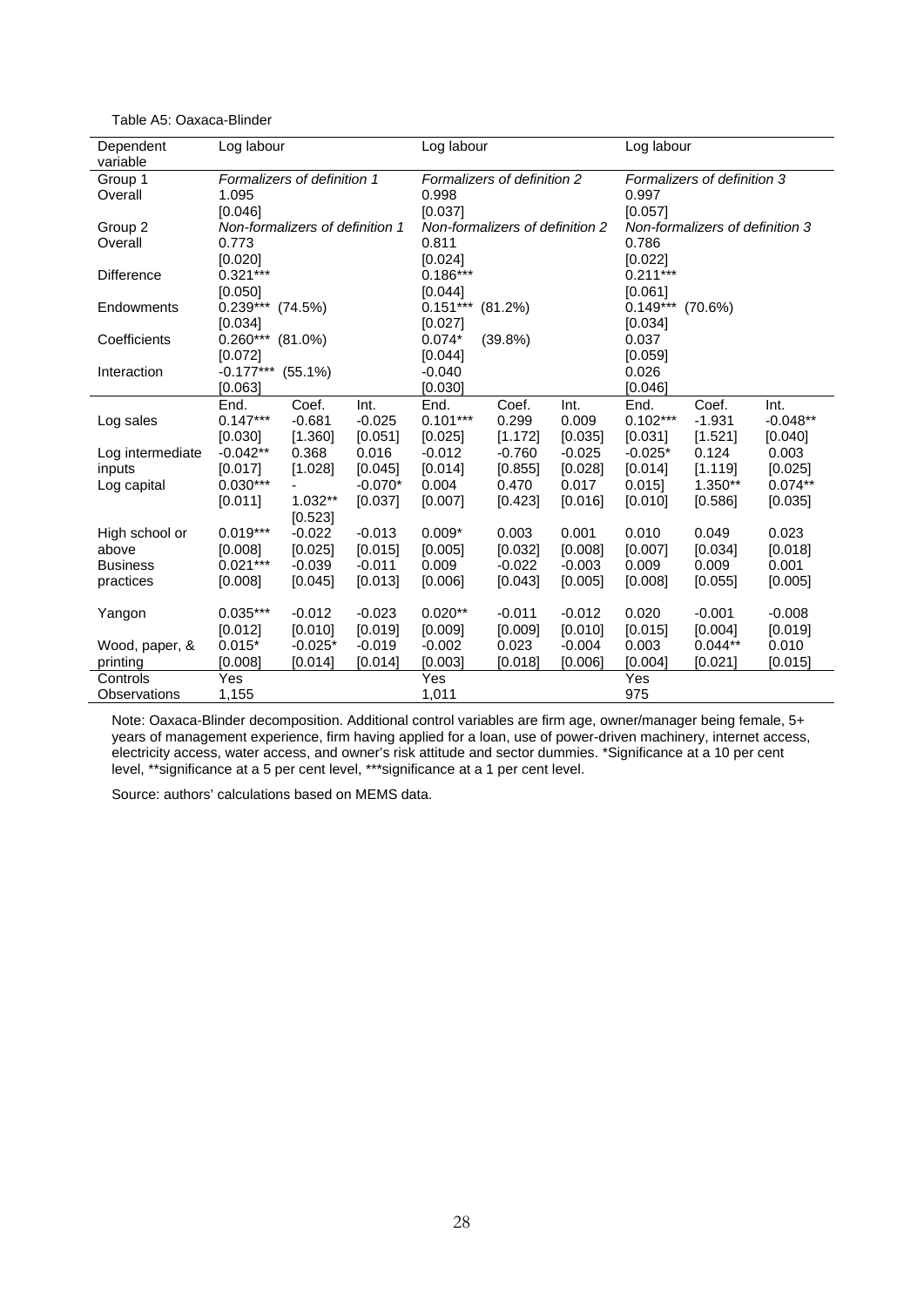| Dependent           | Log costs                             |                    |           | Log costs                     |                    |          | Log costs                                  |                      |          |  |  |
|---------------------|---------------------------------------|--------------------|-----------|-------------------------------|--------------------|----------|--------------------------------------------|----------------------|----------|--|--|
| variable<br>Group 1 |                                       |                    |           | Formalizers of definition 2   |                    |          | Formalizers of definition 3                |                      |          |  |  |
| Overall             | Formalizers of definition 1<br>11.751 |                    |           | 11.511                        |                    |          |                                            | 11.561               |          |  |  |
|                     | [0.086]                               |                    |           | [0.088]                       |                    |          |                                            |                      |          |  |  |
| Group 2             | Non-formalizers of definition 1       |                    |           | Non-formalizers of definition |                    |          | [0.149]<br>Non-formalizers of definition 3 |                      |          |  |  |
|                     |                                       |                    |           | 2                             |                    |          |                                            |                      |          |  |  |
| Overall             | 10.500                                |                    |           | 11.024                        |                    |          | 11.988                                     |                      |          |  |  |
|                     | [0.050]                               |                    |           | [0.070]                       |                    |          | [0.062]                                    |                      |          |  |  |
| <b>Difference</b>   | $1.251***$                            |                    |           | $0.487***$                    |                    |          | $0.573***$                                 |                      |          |  |  |
|                     | [0.100]                               |                    |           | [0.113]                       |                    |          | [0.162]                                    |                      |          |  |  |
| Endowments          |                                       | $0.493***$ (39.4%) |           |                               | $0.200***$ (41.1%) |          | $0.281***$ (49.0%)                         |                      |          |  |  |
|                     | [0.068]                               |                    |           | [0.073]                       |                    |          | [0.099]                                    |                      |          |  |  |
| Coefficients        | $0.941***$ (75.2%)                    |                    |           | $0.207***$                    | (42.5%)            |          | 0.033                                      |                      |          |  |  |
|                     | [0.119]                               |                    |           | [0.095]                       |                    |          | [0.135]                                    |                      |          |  |  |
| Interaction         | $-0.183$ $(14.6\%)$                   |                    |           | 0.079                         |                    |          |                                            | $0.259**$<br>(45.2%) |          |  |  |
|                     | [0.104]                               |                    |           | [0.056]                       |                    |          | [0.112]                                    |                      |          |  |  |
|                     | End.                                  | Coef.              | Int.      | End.                          | Coef.              | Int.     | End.                                       | Coef.                | Int.     |  |  |
| Log sales           | $0.050**$                             | $-0.517$           | $-0.014$  | $0.036*$                      | 0.183              | 0.003    | 0.042                                      | 0.319                | 0.004    |  |  |
|                     | [0.021]                               | [1.304]            | [0.036]   | [0.020]                       | [1.460]            | [0.026]  | [0.026]                                    | [2.048]              | [0.028]  |  |  |
| Log capital         | $0.040*$                              | 0.731              | 0.036     | 0.027                         | 0.921              | 0.012    | $0.085***$                                 | 0.293                | 0.011    |  |  |
|                     | [0.022]                               | [1.026]            | [0.050]   | [0.018]                       | [1.111]            | [0.016]  | [0.032]                                    | [1.543]              | [0.059]  |  |  |
| Log employees       | $0.053**$                             | $-0.062$           | $-0.022$  | $0.037*$                      | $-0.070$           | $-0.011$ | 0.036                                      | 0.169                | 0.039    |  |  |
|                     | [0.025]                               | [0.121]            | [0.043]   | [0.020]                       | [0.144]            | [0.023]  | [0.022]                                    | [0.188]              | [0.045]  |  |  |
| High school or      | $0.037**$                             | 0.035              | 0.011     | 0.0003                        | $0.131*$           | 0.0002   | 0.041                                      | $-0.071$             | $-0.014$ |  |  |
| above               | [0.017]                               | [0.056]            | [0.019]   | [0.016]                       | [0.078]            | [0.013]  | [0.028]                                    | [0.112]              | [0.024]  |  |  |
| <b>Business</b>     | 0.008                                 | $-0.083$           | $-0.014$  | 0.004                         | 0.111              | 0.006    | 0.009                                      | 0.157                | 0.016    |  |  |
| practices           | [0.009]                               | [0.090]            | [0.016]   | [0.006]                       | [0.106]            | [0.010]  | [0.010]                                    | [0.139]              | [0.020]  |  |  |
|                     | 0.013                                 | $-0.116$           | $-0.018$  | $-0.002$                      | $-0.168$           | 0.003    | $-0.002$                                   | 0.001                | $-0.000$ |  |  |
| Power               | [0.011]                               | [0.139]            | [0.022]   | [0.008]                       | [0.155]            | [0.009]  | [0.006]                                    | [0.199]              | [0.006]  |  |  |
| machinery           |                                       |                    |           |                               |                    |          |                                            |                      |          |  |  |
| Yangon              | 0.104                                 | $-0.008$           | $-0.016$  | 0.027                         | 0.030              | 0.021    | $-0.001$                                   | 0.010                | 0.097    |  |  |
|                     | [0.035]                               | [0.017]            | [0.033]   | [0.018]                       | [0.024]            | [0.020]  | [0.045]                                    | [0.008]              | [0.065]  |  |  |
| Textiles,           | $0.132***$                            | $0.195**$          |           | $0.058**$                     | $-0.056$           | 0.031    | $0.063**$                                  | $-0.215$             | 0.124    |  |  |
| apparel, &          | [0.032]                               | [0.086]            | $0.154**$ | [0.027]                       | [0.068]            | [0.039]  | [0.027]                                    | [0.132]              | [0.083]  |  |  |
| leather             |                                       |                    | [0.070]   |                               |                    |          |                                            |                      |          |  |  |
| Controls            | Yes                                   |                    |           | Yes                           |                    |          | Yes                                        |                      |          |  |  |
| Observations        | 726                                   |                    |           | 668                           |                    |          | 630                                        |                      |          |  |  |

Table A6: Oaxaca-Blinder decomposition and costs

Note: Oaxaca-Blinder decomposition. Additional control variables are firm age, owner/manager being female, 5+ years of management experience, firm having applied for a loan, internet access, electricity access, water access, and owner's risk attitude and sector dummies. \*Significance at a 10 per cent level, \*\*significance at a 5 per cent level, \*\*\*significance at a 1 per cent level.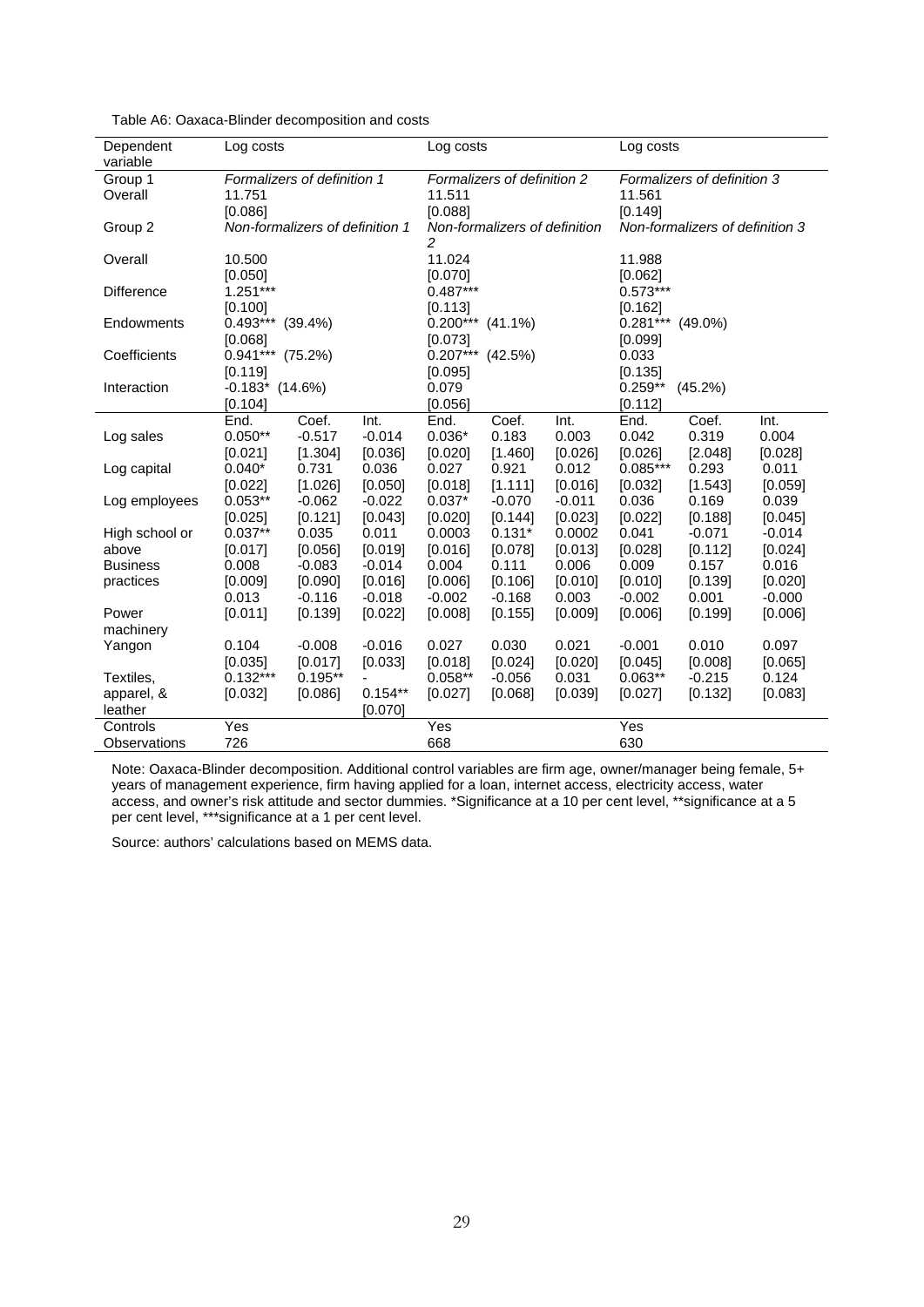| Dependent<br>variable | Log VA                      |                                 |            | Log VA                          |          |          | Log VA                          |            |           |  |
|-----------------------|-----------------------------|---------------------------------|------------|---------------------------------|----------|----------|---------------------------------|------------|-----------|--|
|                       |                             |                                 |            |                                 |          |          |                                 |            |           |  |
| Group 1               | Formalizers of definition 1 |                                 |            | Formalizers of definition 2     |          |          | Formalizers of definition 3     |            |           |  |
| Overall               | 16.191                      |                                 |            | 16.076                          |          |          | 16.092                          |            |           |  |
|                       | [0.093]                     |                                 |            | [0.072]                         |          |          | [0.103]                         |            |           |  |
| Group 2               |                             | Non-formalizers of definition 1 |            | Non-formalizers of definition 2 |          |          | Non-formalizers of definition 3 |            |           |  |
| Overall               | 15.539                      |                                 |            | 15.586                          |          |          | 15.599                          |            |           |  |
|                       | [0.039]                     |                                 |            | [0.046]                         |          |          | [0.043]                         |            |           |  |
| <b>Difference</b>     | $0.652***$                  |                                 |            | $0.490***$                      |          |          | $0.493***$                      |            |           |  |
|                       | [0.101]                     |                                 |            | [0.085]                         |          |          | [0.112]                         |            |           |  |
| Endowments            | $0.449***$                  | $(68.9\%)$                      |            | $0.276***$<br>(56.3%)           |          |          | $0.421***$<br>$(85.4\%)$        |            |           |  |
|                       | [0.062]                     |                                 |            | [0.051]                         |          |          | [0.078]                         |            |           |  |
| Coefficients          | $-0.040$                    |                                 |            | 0.130                           |          |          | 0.070                           |            |           |  |
|                       | [0.136]                     |                                 |            | [0.083]                         |          |          | [0.113]                         |            |           |  |
| Interaction           | $0.243**$ (37.3%)           |                                 |            | 0.084                           |          |          | 0.002                           |            |           |  |
|                       | [0.122]                     |                                 |            | [0.055]                         |          |          | [0.084]                         |            |           |  |
|                       | End.                        | Coef.                           | Int.       | End.                            | Coef.    | Int.     | End.                            | Coef.      | Int.      |  |
| Log employees         | $0.222***$                  | 0.020                           | 0.008      | $0.120***$                      | $-0.029$ | $-0.007$ | $0.137***$                      | $-0.296**$ | $-0.079*$ |  |
|                       | [0.038]                     | [0.109]                         | [0.046]    | [0.030]                         | [0.100]  | [0.023]  | [0.040]                         | [0.140]    | [0.043]   |  |
| Log capital           | $0.084***$                  | 3.535***                        | $0.240***$ | $0.061***$                      | 1.599**  | $0.059*$ | $0.107***$                      | 1.955*     | $0.109*$  |  |
|                       | [0.022]                     | [0.919]                         | [0.068]    | [0.017]                         | [0.774]  | [0.031]  | [0.025]                         | [0.091]    | [0.064]   |  |
| High school or        | $0.021*$                    | $-0.032$                        | $-0.018$   | $0.017*$                        | $-0.012$ | $-0.004$ | $0.036**$                       | 0.040      | 0.019     |  |
| above                 | [0.013]                     | [0.047]                         | [0.027]    | [0.010]                         | [0.047]  | [0.014]  | [0.016]                         | [0.066]    | [0.031]   |  |
| Power                 | $0.082***$                  | 0.002                           | 0.001      | $0.050***$                      | $-0.087$ | $-0.016$ | 0.034                           | $-0.230*$  | $-0.035$  |  |
| machinery             | [0.021]                     | [0.114]                         | [0.040]    | [0.018]                         | [0.096]  | [0.019]  | [0.018]                         | [0.127]    | [0.026]   |  |
|                       |                             |                                 |            |                                 |          |          |                                 |            |           |  |
| Yangon                | $0.036*$                    | 0.001                           | 0.002      | 0.012                           | 0.022    | 0.023    | $0.062**$                       | 0.005      | 0.028     |  |
|                       | [0.018]                     | [0.019]                         | [0.033]    | [0.011]                         | [0.016]  | [0.019]  | [0.031]                         | [0.007]    | [0.038]   |  |
| Industrial zone       | $0.021*$                    | $-0.020$                        | $-0.016$   | 0.006                           | $-0.006$ | $-0.004$ | $0.029*$                        | $-0.027$   | $-0.032$  |  |
|                       | [0.012]                     | [0.024]                         | [0.020]    | [0.008]                         | [0.021]  | [0.012]  | [0.016]                         | [0.023]    | [0.029]   |  |
| Controls              | Yes                         |                                 |            | Yes                             |          |          | Yes                             |            |           |  |
|                       |                             |                                 |            |                                 |          |          |                                 |            |           |  |
| Observations          | 1,161                       |                                 |            | 1,015                           |          |          | 981                             |            |           |  |

Table A7: Oaxaca-Blinder decomposition and value added

Note: Oaxaca-Blinder decomposition. Additional control variables are firm age, owner/manager being female, 5+ years of management experience, firm having applied for a loan, business practices, internet access, electricity access, water access, and owner's risk attitude and sector dummies. \*Significance at a 10 per cent level, \*\*significance at a 5 per cent level, \*\*\*significance at a 1 per cent level.